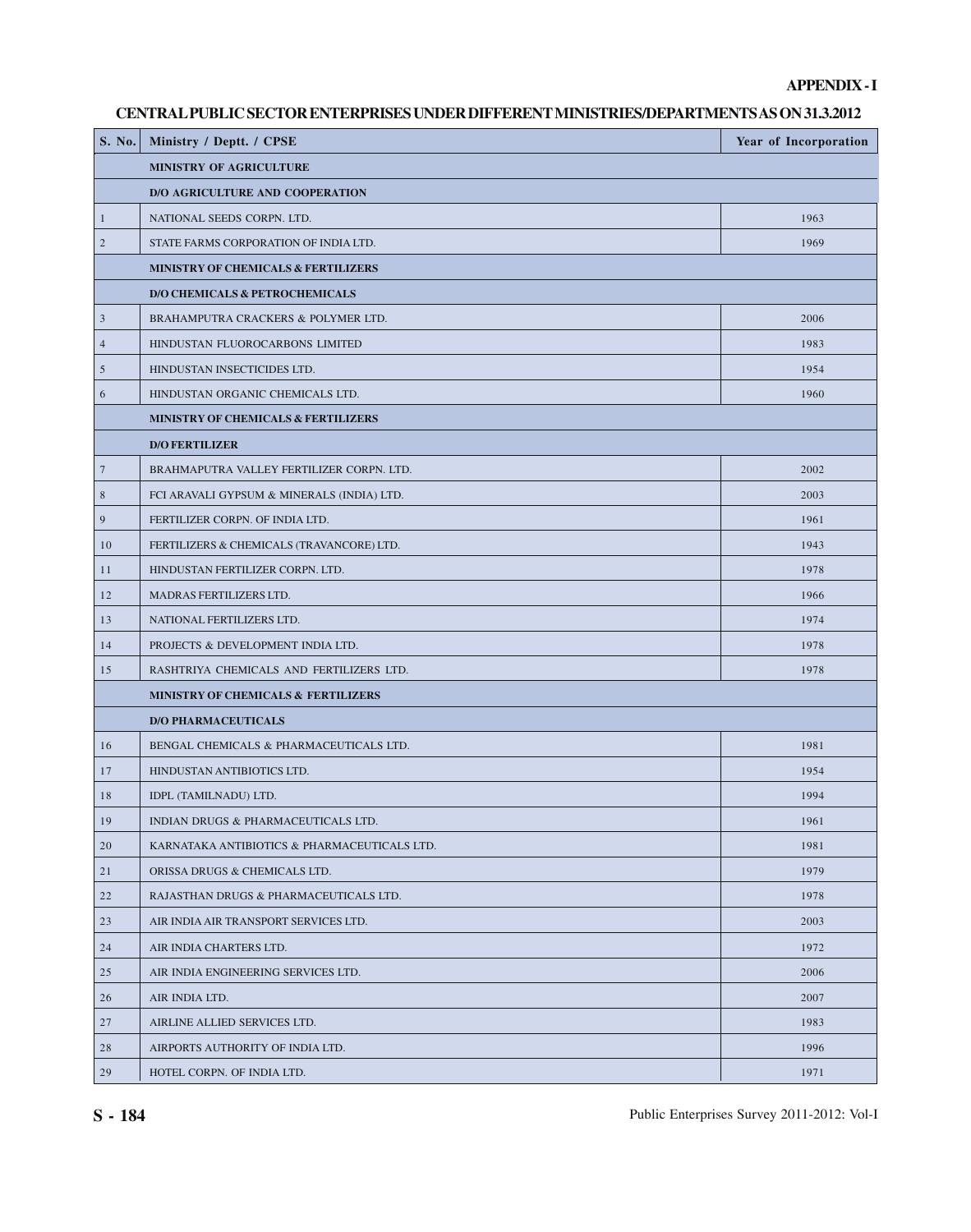| S. No. | Ministry / Deptt. / CPSE                          | <b>Year of Incorporation</b> |
|--------|---------------------------------------------------|------------------------------|
| 30     | PAWAN HANS HELICOPTERS LTD.                       | 1985                         |
|        | <b>MINISTRY OF COAL</b>                           |                              |
| 31     | BHARAT COKING COAL LTD.                           | 1972                         |
| 32     | CENTRAL COALFIELDS LTD.                           | 1975                         |
| 33     | CENTRAL MINE PLANNING & DESIGN INSTITUTE LTD.     | 1975                         |
| 34     | COAL INDIA LTD.                                   | 1973                         |
| 35     | EASTERN COALFIELDS LTD.                           | 1975                         |
| 36     | MAHANADI BASIN POWER LTD.                         | 2011                         |
| 37     | MAHANADI COALFIELDLS LTD.                         | 1993                         |
| 38     | MJSJ COAL LTD.                                    | 2009                         |
| 39     | MNH SHAKTI LTD.                                   | 2009                         |
| 40     | NEYVELI LIGNITE CORPN. LTD.                       | 1956                         |
| 41     | NLC TAMIL NADU POWER LTD.                         | 2006                         |
| 42     | NORTHERN COALFIELDS LTD.                          | 1985                         |
| 43     | SOUTH EASTERN COALFIELDS LTD.                     | 1985                         |
| 44     | WESTERN COALFIELDS LTD.                           | 1975                         |
|        | MINISTRY OF COMMERCE & INDUSTRY                   |                              |
|        | <b>D/O COMMERCE</b>                               |                              |
| 45     | EXPORT CREDIT GUARANTEE CORPN.OF INDIA LTD.       | 1957                         |
| 46     | INDIA TRADE PROMOTION ORGANISATION                | 1976                         |
| 47     | KARNATAKA TRADE PROMOTION ORGANISATION            | 2000                         |
| 48     | MMTCLTD.                                          | 1963                         |
| 49     | PECLTD.                                           | 1971                         |
| 50     | STATE TRADING CORPN. OF INDIA LTD.                | 1956                         |
| 51     | STCLLTD.                                          | 1982                         |
| 52     | TAMIL NADU TRADE PROMOTION ORGANISATION           | 2000                         |
|        | MINISTRY OF COMMUNICATIONS&INFORMATION TECHNOLOGY |                              |
|        | <b>D/O TELECOMMUNICATIONS</b>                     |                              |
| 53     | BHARAT SANCHAR NIGAM LTD.                         | 2000                         |
| 54     | ITI LTD.                                          | 1950                         |
| 55     | MAHANAGAR TELEPHONE NIGAM LTD.                    | 1986                         |
| 56     | MILLENNIUM TELECOM LTD.                           | 2000                         |
| 57     | TELECOMMUNICATIONS CONSULTANTS (INDIA) LTD.       | 1978                         |
|        | MINISTRY OF COMMUNICATIONS&INFORMATION TECHNOLOGY |                              |
|        | <b>D/O INFORMATION TECHNOLOGY</b>                 |                              |
| 58     | BHARAT BROADBAND NETWORK LTD.                     | 2012                         |
| 59     | NATIONAL INFORMATICS CENTRE SERVICES INCORPORATED | 1995                         |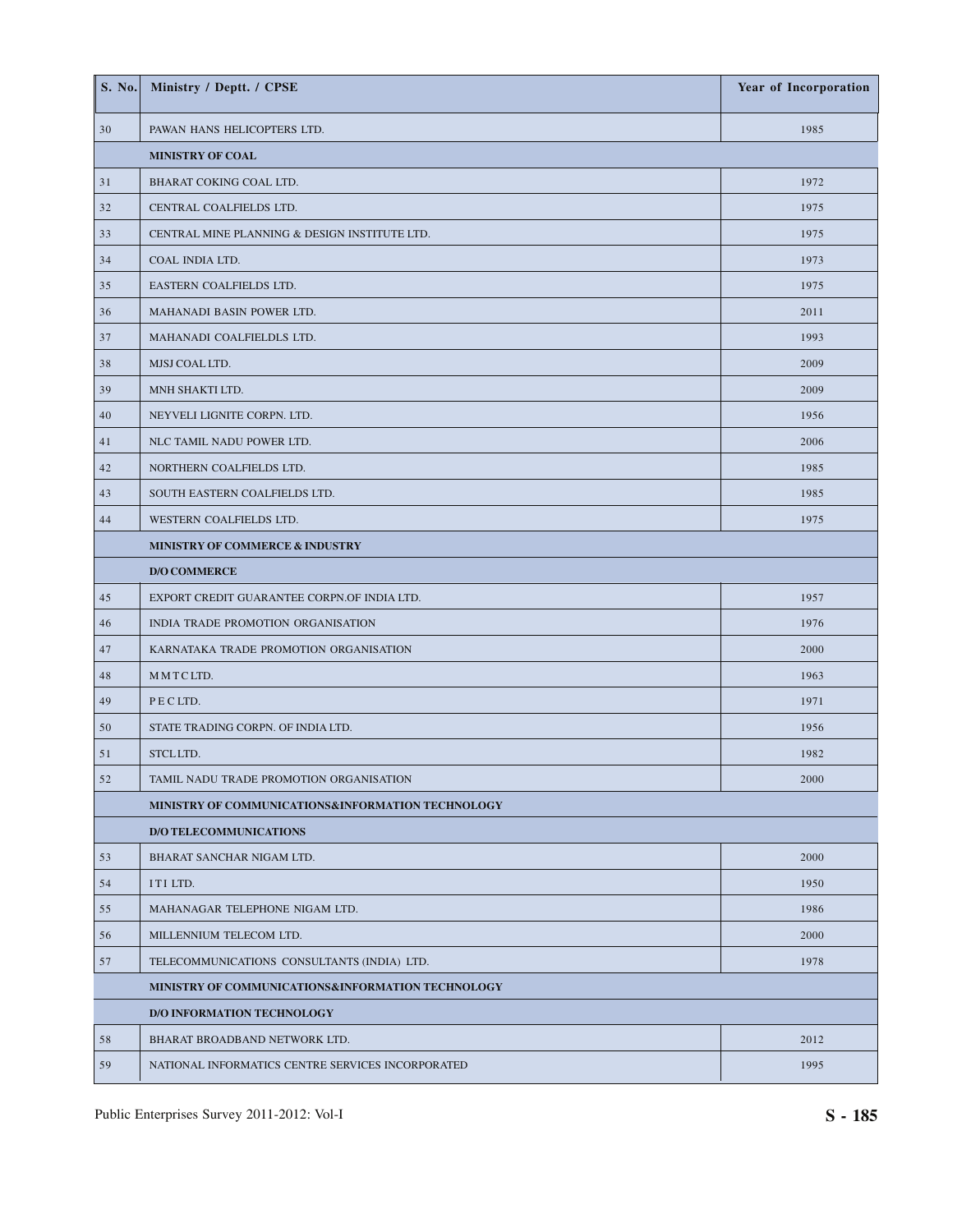| S. No. | Ministry / Deptt. / CPSE                              | <b>Year of Incorporation</b> |  |
|--------|-------------------------------------------------------|------------------------------|--|
|        | MINISTRY OF COMSUMER AFFAIRS, FOOD & PUBLIC DISTRIB   |                              |  |
|        | <b>D/O FOOD &amp; PUBLIC DISTRIBUTION</b>             |                              |  |
| 60     | CENTRAL RAILSIDE WAREHOUSING CO. LTD.                 | 2007                         |  |
| 61     | CENTRAL WAREHOUSING CORPN.                            | 1957                         |  |
| 62     | FOOD CORPN. OF INDIA                                  | 1965                         |  |
| 63     | HINDUSTAN VEGETABLE OILS CORPN. LTD.                  | 1984                         |  |
|        | <b>MINISTRY OF DEFENCE</b>                            |                              |  |
|        | <b>D/O DEFENCE PRODUCTION</b>                         |                              |  |
| 64     | BEL OPTRONICS DEVICES LTD.                            | 1990                         |  |
| 65     | BEML LTD.                                             | 1964                         |  |
| 66     | BHARAT DYNAMICS LTD.                                  | 1970                         |  |
| 67     | BHARAT ELECTRONICS LTD.                               | 1954                         |  |
| 68     | <b>GARDEN REACH SHIPBUILDERS &amp; ENGINEERS LTD.</b> | 1960                         |  |
| 69     | GOA SHIPYARD LTD.                                     | 1967                         |  |
| 70     | HINDUSTAN AERONAUTICS LTD.                            | 1964                         |  |
| 71     | HINDUSTAN SHIPYARD LTD.                               | 1952                         |  |
| 72     | MAZAGON DOCK LTD.                                     | 1934                         |  |
| 73     | MISHRA DHATU NIGAM LTD.                               | 1973                         |  |
| 74     | VIGNYAN INDUSTRIES LTD.                               | 1984                         |  |
|        | MINISTRY OF DEVELOPMENT OF NORTH EASTERN REGION       |                              |  |
| 75     | NORTH EASTERN HANDICRAFTS & HANDLOOM DEV.CORPN. LTD.  | 1977                         |  |
| 76     | NORTH EASTERN REGIONAL AGRI. MARKETING CORP.LTD.      | 1982                         |  |
|        | MINISTRY OF ENVIRONMENT & FORESTS                     |                              |  |
| 77     | ANDAMAN & NICOBAR ISL. FOREST & PLANT.DEV.CORP.LTD    | 1977                         |  |
|        | <b>MINISTRY OF FINANCE</b>                            |                              |  |
|        | <b>D/O FINANCIAL SERVICES</b>                         |                              |  |
| 78     | INDIA INFRASTRUCTURE FINANCE CO. LTD.                 | 2006                         |  |
| 79     | IRRIGATION & WATER RESOURCES FINANCE CORPORATION LTD. | 2008                         |  |
|        | <b>D/O FINANCE</b>                                    |                              |  |
|        | <b>D/O ECONOMIC AFFAIRS</b>                           |                              |  |
| 80     | SECURITY PRINTING & MINTING CORPN. INDIA LTD.         | 2006                         |  |
|        | MINISTRY OF HEALTH & FAMILY WELFARE                   |                              |  |
|        | <b>D/O AYUSH</b>                                      |                              |  |
| 81     | HLL BIOTECH LTD.                                      | 2012                         |  |
| 82     | INDIAN MEDICINES & PHARMACEUTICAL CORPN. LTD.         | 1979                         |  |
|        | MINISTRY OF HEALTH & FAMILY WELFARE                   |                              |  |
|        | DEPARTMENT OF HEALTH AND FAMILY WELFARE               |                              |  |
| 83     | HLL LIFECARE LTD.                                     | 1966                         |  |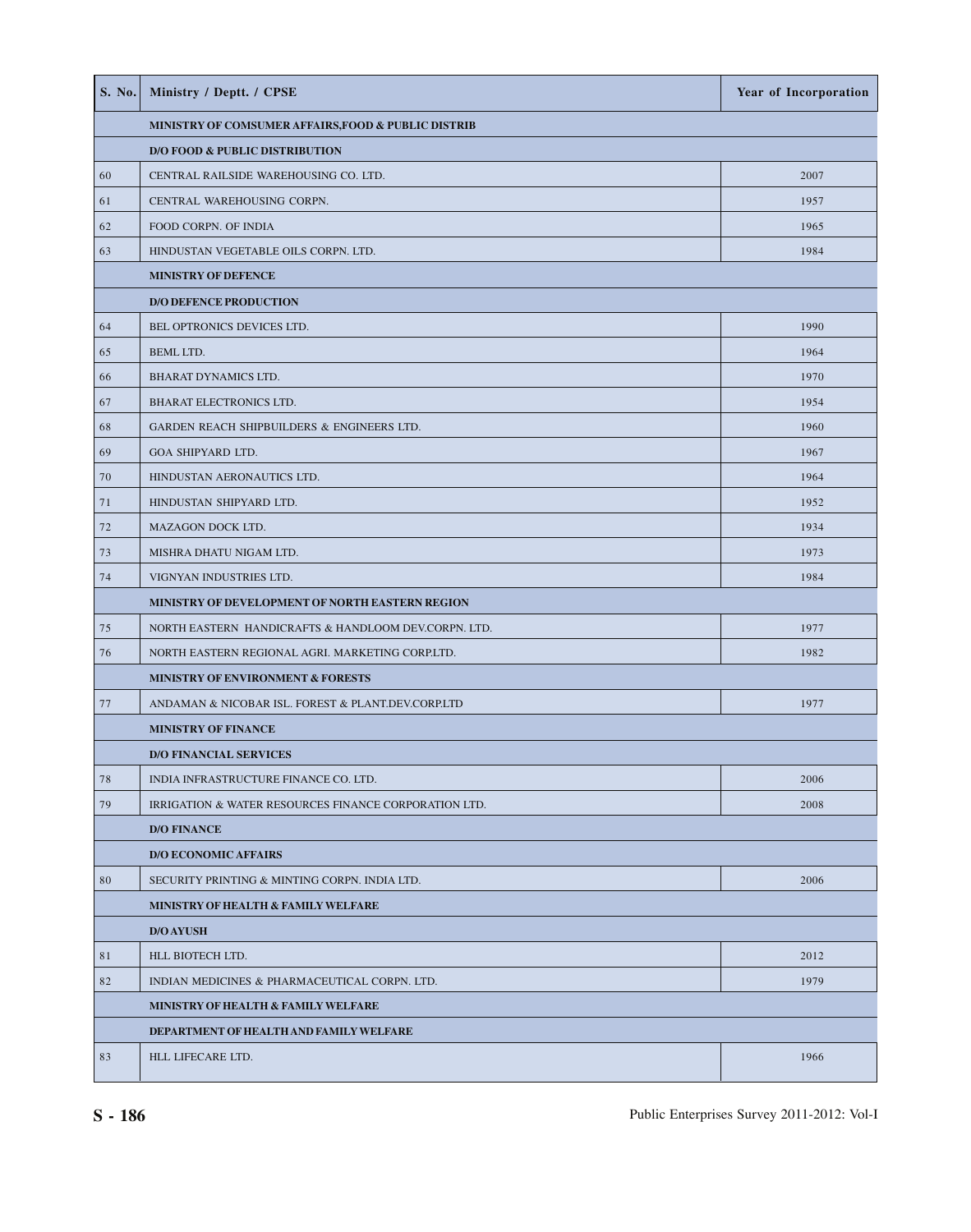| <b>S. No.</b>                                     | Ministry / Deptt. / CPSE                        | <b>Year of Incorporation</b> |
|---------------------------------------------------|-------------------------------------------------|------------------------------|
| 84                                                | HSCC (INDIA) LTD.                               | 1983                         |
| MINISTRY OF HEAVY INDUSTRIES & PUBLIC ENTERPRISES |                                                 |                              |
|                                                   | <b>D/O HEAVY INDUSTRIES</b>                     |                              |
| 85                                                | ANDREW YULE & COMPANY LTD.                      | 1979                         |
| 86                                                | BBJ CONSTRUCTION COMPANY LTD.                   | 1984                         |
| 87                                                | BHARAT BHARI UDYOG NIGAM LTD.                   | 1986                         |
| 88                                                | BHARAT HEAVY ELECTRICALS LTD.                   | 1964                         |
| 89                                                | BHARAT HEAVY PLATE & VESSELS LTD.               | 1966                         |
| 90                                                | BHARAT PUMPS & COMPRESSORS LTD.                 | 1970                         |
| 91                                                | BHEL ELECTRICAL MACHINES LTD.                   | 2011                         |
| 92                                                | BRIDGE & ROOF CO.(INDIA) LTD.                   | 1972                         |
| 93                                                | CEMENT CORPN. OF INDIA LTD.                     | 1965                         |
| 94                                                | ENGINEERING PROJECTS (INDIA) LTD.               | 1970                         |
| 95                                                | HEAVY ENGINEERING CORPN. LTD.                   | 1958                         |
| 96                                                | HINDUSTAN CABLES LTD.                           | 1972                         |
| 97                                                | HINDUSTAN NEWSPRINT LTD.                        | 1982                         |
| 98                                                | HINDUSTAN PAPER CORPORATION LTD.                | 1970                         |
| 99                                                | HINDUSTAN PHOTO FILMS MANUFACTURING CO. LTD.    | 1960                         |
| 100                                               | HINDUSTAN SALTS LTD.                            | 1959                         |
| 101                                               | HMT (INTERNATIONAL) LTD.                        | 1975                         |
| 102                                               | HMT BEARINGS LTD.                               | 1981                         |
| 103                                               | HMT CHINAR WATCHES LTD.                         | 1999                         |
| 104                                               | HMT LTD.                                        | 1953                         |
| 105                                               | HMT MACHINE TOOLS LTD.                          | 1999                         |
| 106                                               | HMT WATCHES LTD.                                | 1999                         |
| 107                                               | HOOGHLY PRINTING COMPANY LTD.                   | 1979                         |
| 108                                               | <b>INSTRUMENTATION LTD.</b>                     | 1964                         |
| 109                                               | JAGDISHPUR PAPER MILLS LTD.                     | 2008                         |
| 110                                               | NAGALAND PULP & PAPER COMPANY LTD.              | 1971                         |
| 111                                               | NEPA LTD.                                       | 1947                         |
| 112                                               | RAJASTHAN ELECTRONICS AND INSTRUMENTS LTD.      | 1981                         |
| 113                                               | RICHARDSON & CRUDDAS(1972) LTD.                 | 1972                         |
| 114                                               | SAMBHAR SALTS LTD.                              | 1964                         |
| 115                                               | SCOOTERS INDIA LTD.                             | 1972                         |
| 116                                               | TRIVENI STRUCTURALS LTD.                        | 1965                         |
| 117                                               | TUNGABHADRA STEEL PRODUCTS LTD.                 | 1960                         |
| 118                                               | TYRE CORPORATION OF INDIA LTD.                  | 1984                         |
|                                                   | MINISTRY OF HOUSING & URBAN POVERTY ALLEVIATION |                              |
| 119                                               | HINDUSTAN PREFAB LTD.                           | 1953                         |
| 120                                               | HOUSING & URBAN DEV. CORPN. LTD.                | 1970                         |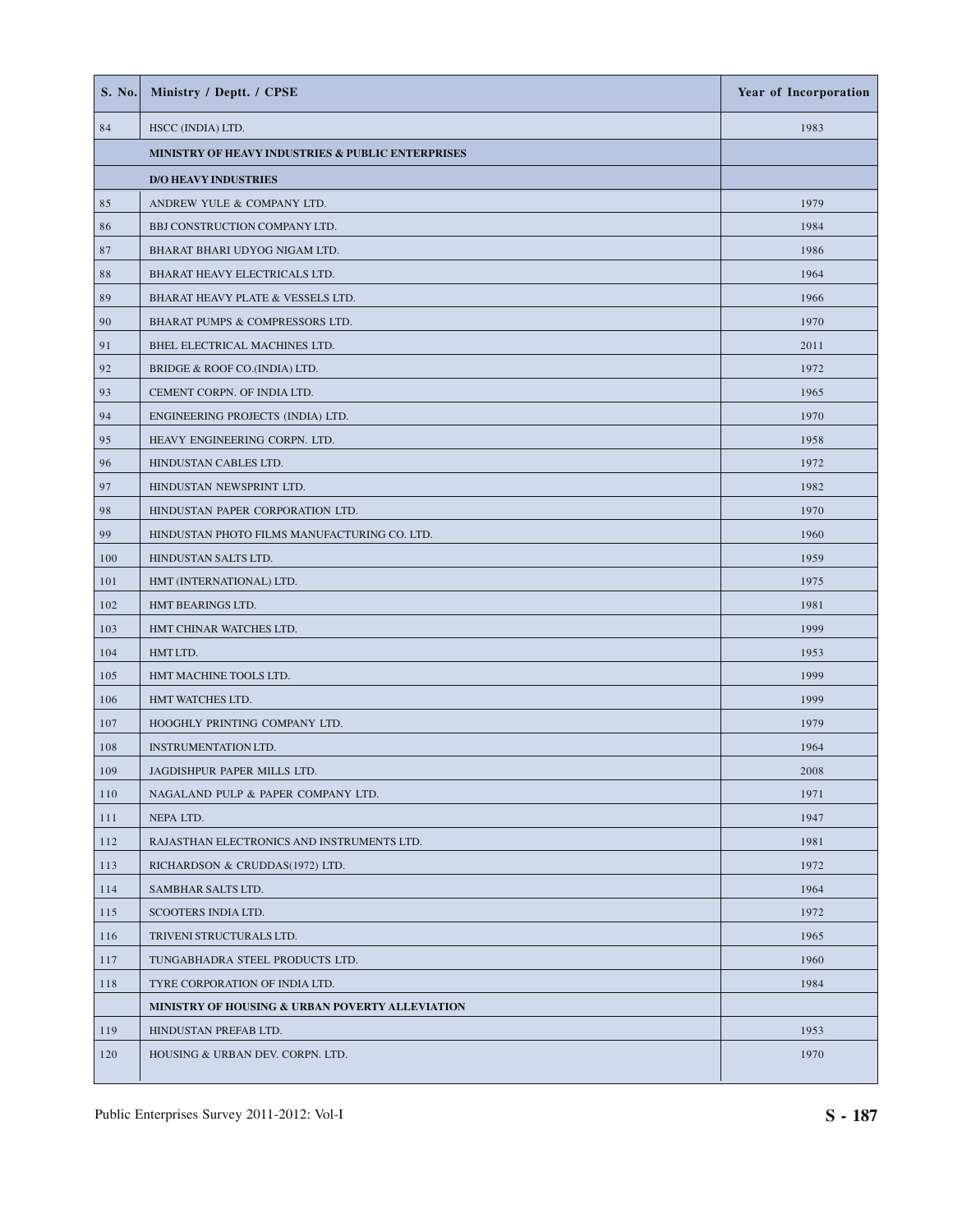| <b>S. No.</b> | Ministry / Deptt. / CPSE                                       | Year of Incorporation |
|---------------|----------------------------------------------------------------|-----------------------|
|               | MINISTRY OF HUMAN RESOURCE DEVELOPMENT                         |                       |
|               | D/O SECONDARY EDUCATION & HIGHER EDUCATION                     |                       |
| 121           | EdCIL(India) Ltd.                                              | 1981                  |
|               | MINISTRY OF INFORMATION & BROADCASTING                         |                       |
| 122           | BROADCAST ENGG. CONSULTANTS INDIA LTD.                         | 1995                  |
| 123           | NATIONAL FILM DEV. CORPN. LTD.                                 | 1975                  |
|               | MINISTRY OF MICRO SMALL & MEDIUM ENTERPRISES INDUS             |                       |
| 124           | NATIONAL SMALL INDUSTRIES CORPN. LTD.                          | 1955                  |
|               | <b>MINISTRY OF MINES</b>                                       |                       |
| 125           | HINDUSTAN COPPER LTD.                                          | 1967                  |
| 126           | MINERAL EXPLORATION CORPN. LTD.                                | 1972                  |
| 127           | NATIONAL ALUMINIUM COMPANY LTD.                                | 1981                  |
|               | MINISTRY OF MINORITIES AFFAIRS                                 |                       |
| 128           | NATIONAL MINORITIES DEVP. & FINANCE CORPN.                     | 1994                  |
|               | MINISTRY OF NEW AND RENEWABLE ENERGY                           |                       |
| 129           | INDIAN RENEWABLE ENERGY DEVT.AGENCY LTD.                       | 1987                  |
|               | MINISTRY OF PETROLEUM & NATURAL GAS                            |                       |
| 130           | BALMER LAWRIE & CO. LTD.                                       | 1924                  |
| 131           | <b>BALMER LAWRIE INVESTMENTS LTD.</b>                          | 2001                  |
| 132           | <b>BHARAT PETRO RESOURCES JPDA</b>                             | 2006                  |
| 133           | BHARAT PETRO RESOURCES LTD.                                    | 2006                  |
| 134           | BHARAT PETROLEUM CORPN. LTD.                                   | 1976                  |
| 135           | BIECCO LAWRIE & CO. LTD.                                       | 1919                  |
| 136           | CERTIFICATION ENGINEERS INTERNATIONAL LTD.                     | 1994                  |
| 137           | CHENNAI PETROLEUM CORPORATION LTD.                             | 1965                  |
| 138           | CREDA HPCL BIOFUEL LTD.                                        | 2008                  |
| 139           | ENGINEERS INDIA LTD.                                           | 1965                  |
| 140           | GAIL (INDIA) LTD.                                              | 1984                  |
| 141           | GAIL GAS LTD.                                                  | 2008                  |
| 142           | HINDUSTAN PETROLEUM CORPN. LTD.                                | 1976                  |
| 143           | HPCL BIOFUELS LTD.                                             | 2010                  |
| 144           | INDIAN OIL CORPORATION LTD.                                    | 1964                  |
| 145           | INDIAN OIL-CREDA BIOFUELS LTD.                                 | 2009                  |
| 146           | MANGALORE REFINERY & PETROCHEMICALS LTD.                       | 1988                  |
| 147<br>148    | NUMALIGARH REFINARY LTD.<br>OIL & NATURAL GAS CORPORATION LTD. | 1993<br>1956          |
| 149           | OIL INDIA LTD.                                                 | 1981                  |
| 150           | ONGC VIDESH LTD.                                               | 1965                  |
| 151           | PRIZE PETROLEUM COMPANY LTD.                                   | 1999                  |
|               | <b>MINISTRY OF POWER</b>                                       |                       |
| 152           | BHARTIYA RAIL BIJLEE CO. LTD.                                  | 2007                  |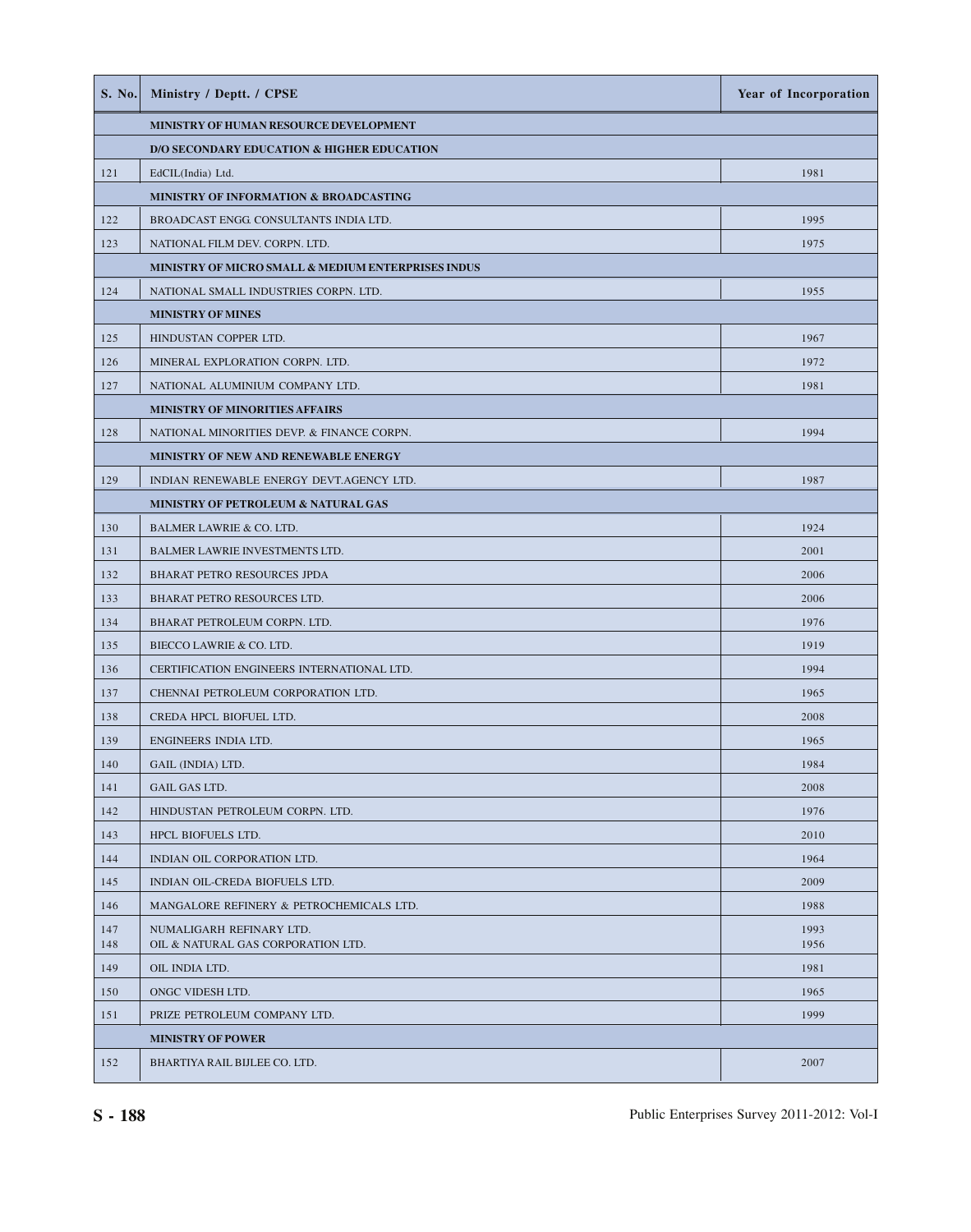| S. No.     | Ministry / Deptt. / CPSE                                           | Year of Incorporation |
|------------|--------------------------------------------------------------------|-----------------------|
| 153        | CHHATTISHGARH SURGUJA POWER LTD.                                   | 2006                  |
| 154        | COASTAL KARNATAKA POWER LTD.                                       | 2006                  |
| 155        | COASTAL MAHARASHTRA MEGA POWER LTD.                                | 2006                  |
| 156        | COASTAL TAMIL NADU POWER LTD.                                      | 2007                  |
| 157        | DGEN TRANSMISSION COMPANY LTD.                                     | 2011                  |
| 158        | GHOGARPALLI INTEGRATED POWER COMPANY LTD.                          | 2009                  |
| 159        | KANTI BIJLEE UTPADAN NIGAM LTD.                                    | 2006                  |
| 160        | LOKTAK DOWNSTREAM HYDROELECTRIC CORPORATION LTD.                   | 2009                  |
| 161        | NHDC LTD.                                                          | 2000                  |
| 162        | NHPC LTD.                                                          | 1975                  |
| 163        | NORTH EASTERN ELECTRIC POWER CORPORATION LTD.                      | 1976                  |
| 164        | NTPC ELECTRIC SUPPLY COMPANY LTD.                                  | 2003                  |
| 165        | NTPC HYDRO LTD.                                                    | 2003                  |
| 166        | NTPC LTD.                                                          | 1975                  |
| 167        | NTPC VIDYUT VYAPAR NIGAM LTD.                                      | 2003                  |
| 168        | ORISSA INTEGRATED POWER LTD.                                       | 2006                  |
| 169        | PFC CAPITAL ADVISORY SERVICE LTD.                                  | 2011                  |
| 170        | PFC CONSULTING LTD.                                                | 2008                  |
| 171        | PFC GREEN ENERGY LTD.                                              | 2011                  |
| 172        | POWER EQUITY CAPITAL ADVISORS PVT. LTD.                            | 2011                  |
| 173        | POWER FINANCE CORPORATION                                          | 1986                  |
| 174        | POWER GRID CORPORATION OF INDIA LTD.                               | 1989                  |
| 175        | POWER SYSTEM OPERATION CORPORATION LTD.                            | 2010                  |
| 176        | REC POWER DISTRIBUTION CO. LTD.                                    | 2007                  |
| 177        | REC TRANSMISSION PROJECT CO. LTD.                                  | 2006                  |
| 178        | RURAL ELECTRIFICATION CORPN. LTD.                                  | 1969                  |
| 179        | SAKHIGOPAL INTEGRATED POWER COMPANY LTD.                           | 2009                  |
| 180        | SJVN LTD.                                                          | 1988                  |
| 181        | TATIYA ANDHRA MEGA POWER LTD.                                      | 2010                  |
| 182        | THDC LTD.                                                          | 1988                  |
|            | <b>MINISTRY OF RAILWAYS</b>                                        |                       |
| 183<br>184 | BHARAT WAGON & ENGG. CO. LTD.<br><b>BRAITHWAITE &amp; CO. LTD.</b> | 1978<br>1976          |
| 185        | BURN STANDARD COMPANY LTD.                                         | 1976                  |
| 186        | CONTAINER CORPORATION OF INDIA LTD.                                | 1988                  |
| 187        | DEDICATED FRIGHT CORRIDOR CORP. OF INDIA LTD.                      | 2007                  |
| 188        | FRESH & HEALTHY ENTERPRISES LTD.                                   | 2006                  |
| 189        | INDIAN RAILWAY CATERING AND TOURISM CORPN. LTD.                    | 1999                  |
| 190        | INDIAN RAILWAY FINANCE CORPORATION LTD.                            | 1986                  |
| 191        | IRCON INFRASTRUCTURE & SERVICES LTD.                               | 2010                  |
| 192        | IRCON INTERNATIONAL LTD.                                           | 1976                  |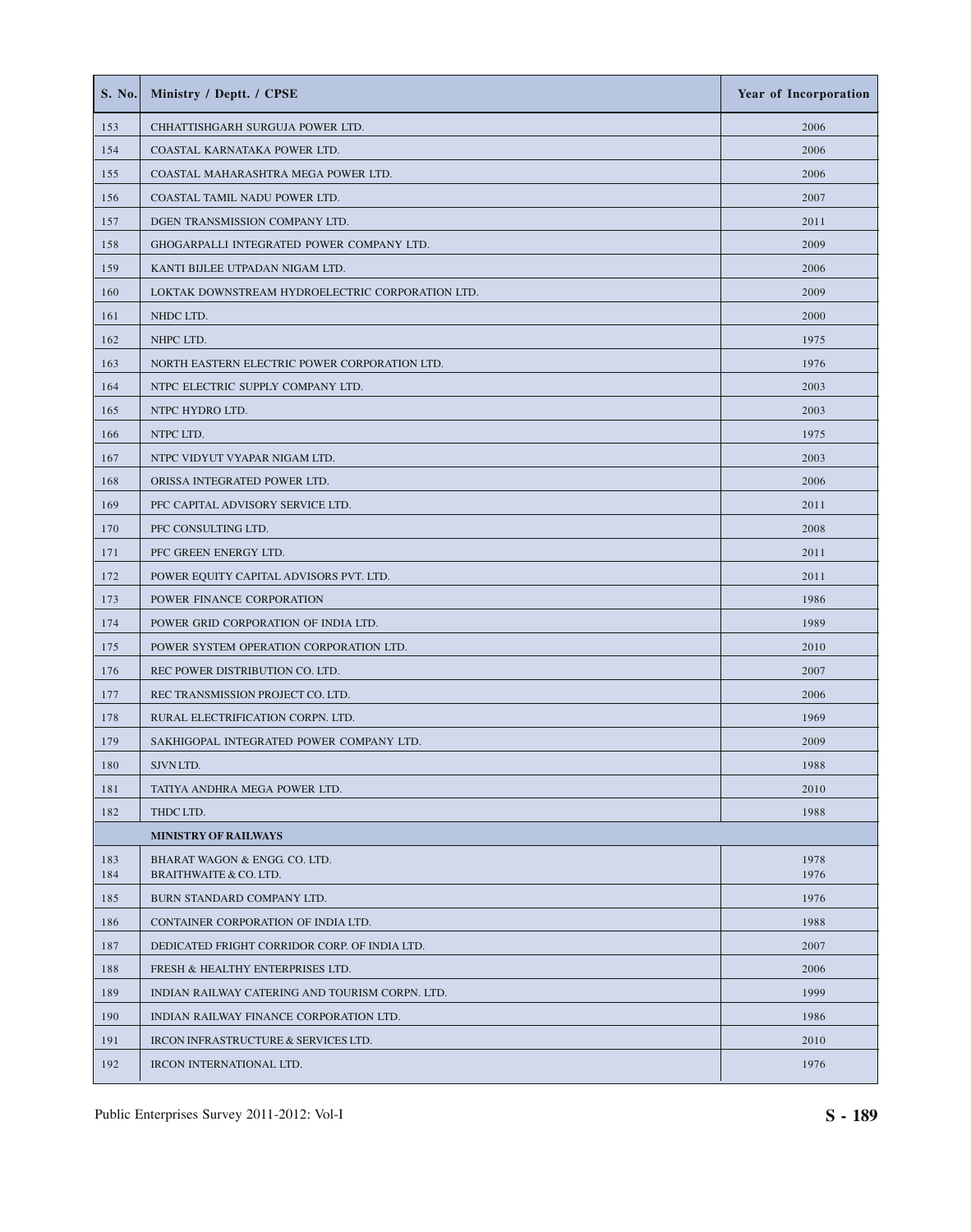| S. No. | Ministry / Deptt. / CPSE                            | Year of Incorporation |
|--------|-----------------------------------------------------|-----------------------|
| 193    | KONKAN RAILWAY CORPORATION LTD.                     | 1990                  |
| 194    | MUMBAI RAILWAY VIKAS CORPORATION LTD.               | 1999                  |
| 195    | RAIL VIKAS NIGAM LTD.                               | 2003                  |
| 196    | RAILTEL CORPORATION INDIA LTD.                      | 2000                  |
| 197    | RITES INFRASTRUCTURE SERVICES LTD.                  | 2011                  |
| 198    | RITES LTD.                                          | 1974                  |
|        | MINISTRY OF SCIENCE & TECHNOLOGY                    |                       |
|        | DEPT. OF BIOTECHNOLOGY                              |                       |
| 199    | BHARAT IMMUNOLOGICALS & BIOLOGICALS CORP. LTD.      | 1989                  |
| 200    | BIOTECHNOLOGY INDUSTRY RESEARCH ASSISTANCE COUNCIL  | 2012                  |
| 201    | INDIAN VACCINE CORP. LTD.                           | 1988                  |
|        | MINISTRY OF SCIENCE & TECHNOLOGY                    |                       |
|        | <b>DEPT.OF SCIENTIFIC &amp; INDUSTRIAL RESEARCH</b> |                       |
| 202    | CENTRAL ELECTRONICS LTD.                            | 1974                  |
| 203    | NATIONAL RESEARCH DEVELOPMENT CORPN.                | 1953                  |
|        | <b>MINISTRY OF SHIPPING</b>                         |                       |
| 204    | CENTRAL INLAND WATER TRANSPORT CORPN. LTD.          | 1967                  |
| 205    | COCHIN SHIPYARD LTD.                                | 1972                  |
| 206    | DREDGING CORPN. OF INDIA LTD.                       | 1977                  |
| 207    | ENNORE PORT LTD.                                    | 1999                  |
| 208    | HOOGHLY DOCK AND PORT ENGINEERS LTD.                | 1984                  |
| 209    | SETHUSAMUDRAM CORPN. LTD.                           | 2004                  |
| 210    | SHIPPING CORPORATION OF INDIA LTD.                  | 1961                  |
|        | MINISTRY OF SOCIAL JUSTICE & EMPOWERMENT            |                       |
| 211    | ARTIFICIAL LIMBS MFG. CORPN. OF INDIA               | 1973                  |
| 212    | NATIONAL BACKWARD CLASSES FINANCE & DEVP.CO.        | 1992                  |
| 213    | NATIONAL HANDICAPPED FINANCE & DEVPT. CORPN.        | 1997                  |
| 214    | NATIONAL SAFAI KARAMCHARIS FINANCE & DEVPT. CORPN   | 1997                  |
| 215    | NATIONAL SCHEDULED CASTES FINANCE & DEVP. CORPN.    | 1989                  |
|        | <b>MINISTRY OF STEEL</b>                            |                       |
| 216    | BISRA STONE LIME COMPANY LTD.                       | 2010                  |
| 217    | EASTERN INVESTMENT LTD.                             | 2010                  |
| 218    | FERRO SCRAP NIGAM LTD.                              | 1979                  |
| 219    | HINDUSTAN STEELWORKS COSTN. LTD.                    | 1964                  |
| 220    | J & K MINERAL DEVELOPMENT CORPN. LTD.               | 1989                  |
| 221    | KIOCL LTD.                                          | 1976                  |
| 222    | MSTCLTD.                                            | 1964                  |
| 223    | MECON LTD.                                          | 1973                  |
| 224    | MOIL LTD.                                           | 1977                  |
| 225    | NMDC Ltd.                                           | 1958                  |
| 226    | NMDC POWER LTD.                                     | 2011                  |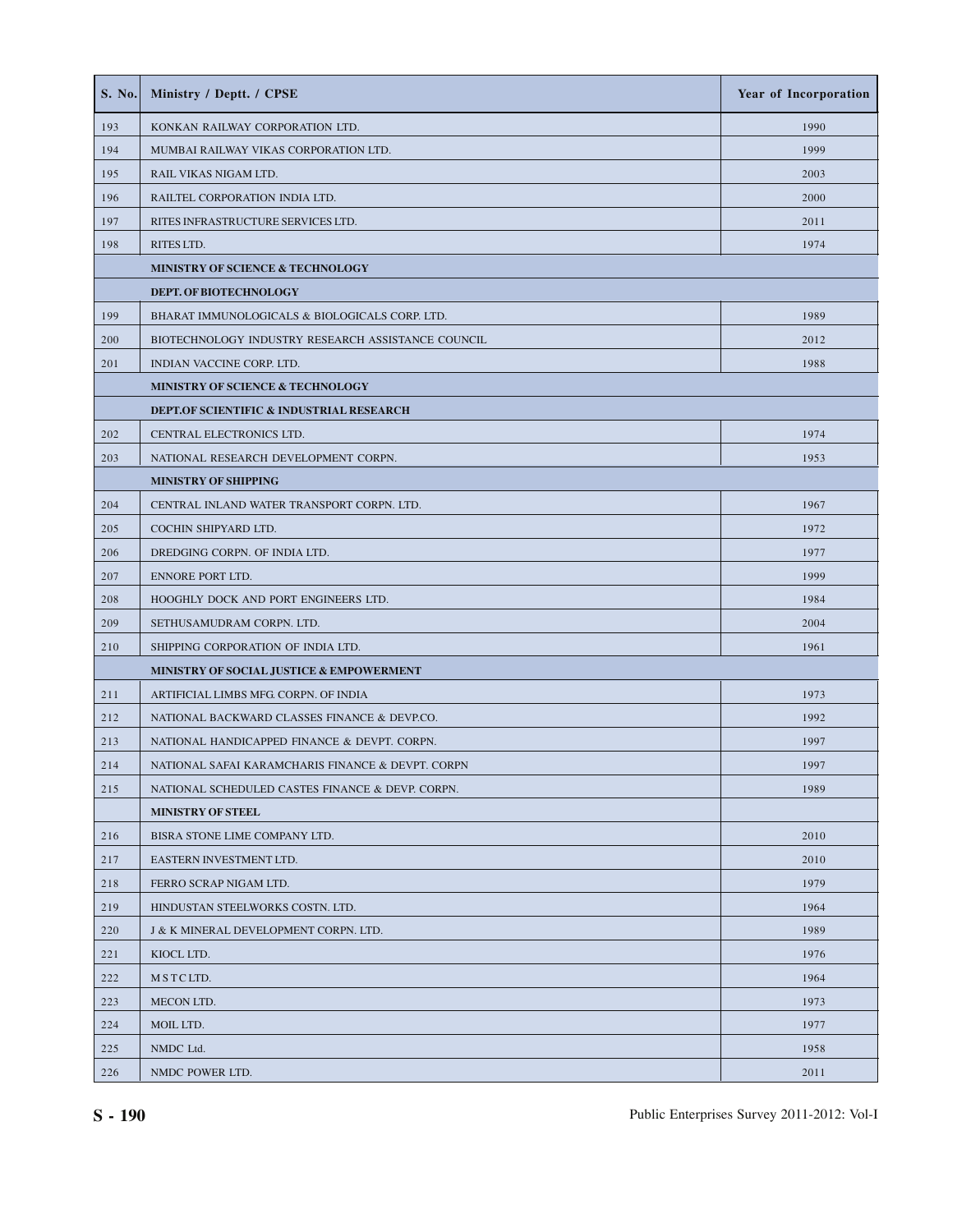| S. No. | Ministry / Deptt. / CPSE                           | Year of Incorporation |
|--------|----------------------------------------------------|-----------------------|
| 227    | NMDC-CMDC LTD.                                     | 2008                  |
| 228    | ORISSA MINERAL DEVELOPMENT COMPANY LTD.            | 2010                  |
| 229    | RASHTRIYA ISPAT NIGAM LTD.                         | 1982                  |
| 230    | SAIL JAGADISHPUR POWER PLANT LTD.                  | 2011                  |
| 231    | SAIL REFRCTORY COMPANY LTD.                        | 2011                  |
| 232    | STEEL AUTHORITY OF INDIA LTD.                      | 1973                  |
|        | <b>MINISTRY OF TEXTILES</b>                        |                       |
| 233    | BIRDS JUTE & EXPORTS LTD.                          | 1987                  |
| 234    | BRITISH INDIA CORPORATION LTD.                     | 1981                  |
| 235    | CENTRAL COTTAGE INDUSTRIES CORPN. OF INDIA LTD.    | 1976                  |
| 236    | COTTON CORPN. OF INDIA LTD.                        | 1970                  |
| 237    | HANDICRAFTS & HANDLOOM EXPORTS CORP. OF INDIA LTD. | 1962                  |
| 238    | JUTE CORPN. OF INDIA LTD.                          | 1971                  |
| 239    | NATIONAL HANDLOOM DEVELOPMENT CORPORATION LTD.     | 1983                  |
| 240    | NATIONAL JUTE MANUFACTURES CORPORATION LTD.        | 1980                  |
| 241    | NATIONAL TEXTILE CORPN. LTD.                       | 1968                  |
|        | <b>MINISTRY OF TOURISM</b>                         |                       |
| 242    | ASSAM ASHOK HOTEL CORPN. LTD.                      | 1985                  |
| 243    | DONYI POLO ASHOK HOTEL LTD.                        | 1985                  |
| 244    | INDIA TOURISM DEV. CORPN. LTD.                     | 1966                  |
| 245    | KUMARAKRUPPA FRONTIER HOTELS LTD.                  | 2001                  |
| 246    | MADHYA PRADESH ASHOK HOTEL CORPN. LTD.             | 1985                  |
| 247    | PONDICHERRY ASHOK HOTEL CORPN. LTD.                | 1986                  |
| 248    | PUNJAB ASHOK HOTEL COMPANY LTD.                    | 1998                  |
| 249    | RANCHI ASHOK BIHAR HOTEL CORPN. LTD.               | 1983                  |
| 250    | UTKAL ASHOK HOTEL CORPN. LTD.                      | 1983                  |
|        | MINISTRY OF TRIBAL AFFAIRS                         |                       |
| 251    | NATIONAL SCHEDULED TRIBES FINANCE & DEVP. CORPN.   | 2001                  |
|        | MINISTRY OF URBAN DEVELOPMENT                      |                       |
| 252    | NATIONAL BLDG. CONSTN. CORPN. LTD.                 | 1960                  |
|        | <b>MINISTRY OF WATER RESOURCES</b>                 |                       |
| 253    | NATIONAL PROJECTS CONSTRUCTION CORPN. LTD.         | 1957                  |
| 254    | WAPCOS LTD.                                        | 1969                  |
|        | DEPT. OF ATOMIC ENERGY                             |                       |
| 255    | BHARATIYA NABHIKIYA VIDYUT NIGAM LTD.              | 2003                  |
| 256    | ELECTRONICS CORPN. OF INDIA LTD.                   | 1967                  |
| 257    | INDIAN RARE EARTHS LTD.                            | 1950                  |
| 258    | NUCLEAR POWER CORPN. OF INDIA LTD.                 | 1987                  |
| 259    | URANIUM CORPORATION OF INDIA LTD.                  | 1967                  |
|        | <b>DEPT. OF SPACE</b>                              |                       |
| 260    | ANTRIX CORPORATION LTD.                            | 1993                  |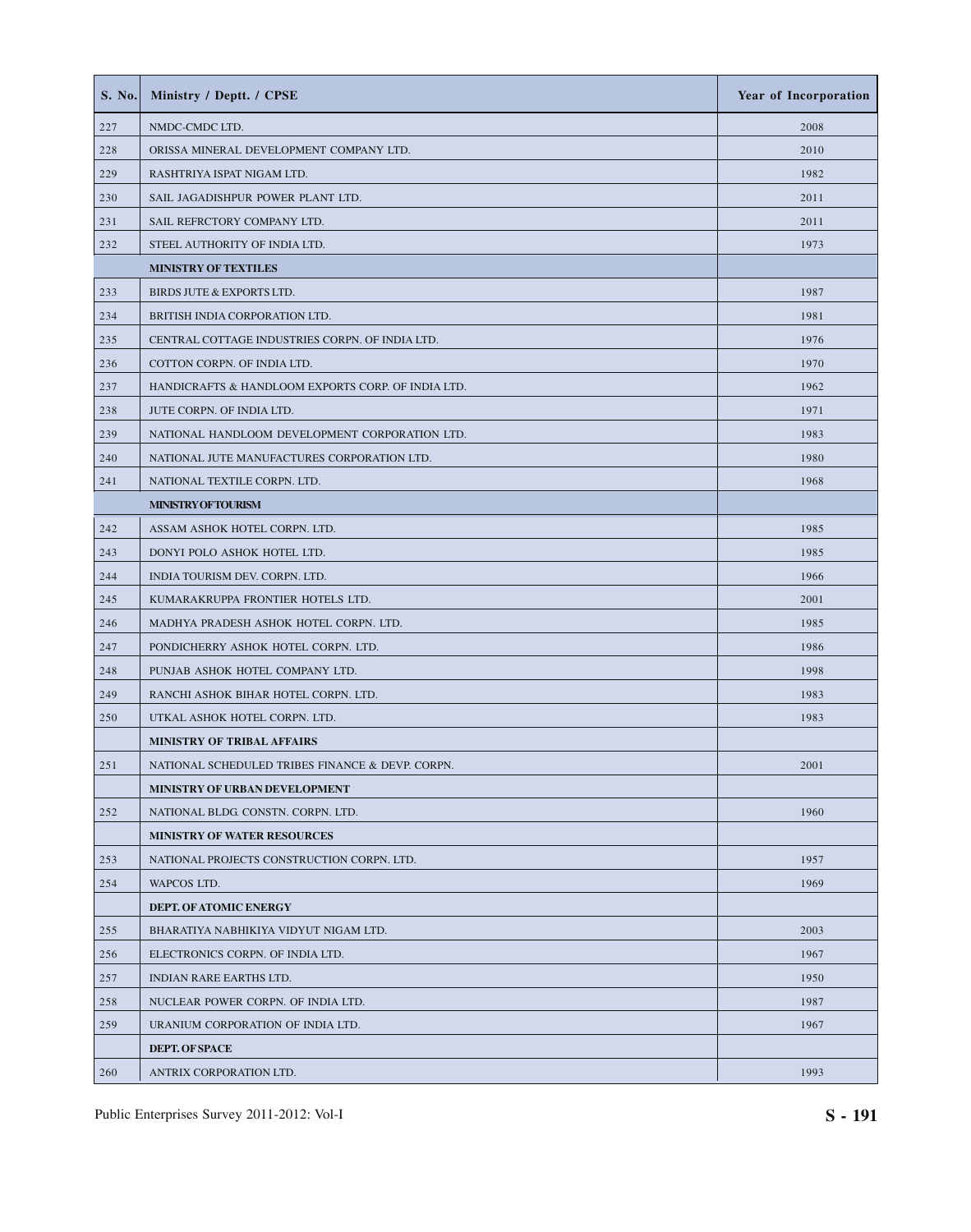# **APPENDIX - II**

**CENTRAL PUBLIC SECTOR ENTERPRISES UNDER DIFFERENT SECTORS/COGNATE GROUPS AS ON 31.3.2012**

| <b>S. No.</b>  | <b>Sector / Cognate Group / CPSE</b>                                |
|----------------|---------------------------------------------------------------------|
|                | <b>AGRICULTURE</b>                                                  |
|                | <b>AGRO BASED INDUSTRIES</b>                                        |
| $\mathbf{1}$   | ANDAMAN & NICOBAR ISL. FOREST & PLANT.DEV.CORP.LTD                  |
| $\overline{2}$ | CREDA HPCL BIOFUEL LTD.                                             |
| 3              | <b>HPCL BIOFUELS LTD.</b>                                           |
| $\overline{4}$ | NATIONAL SEEDS CORPN. LTD.                                          |
| 5              | STATE FARMS CORPORATION OF INDIA LTD.                               |
|                | <b>MINING</b>                                                       |
|                | <b>COAL</b>                                                         |
| 6              | <b>BHARAT COKING COAL LTD.</b>                                      |
| $\overline{7}$ | CENTRAL COALFIELDS LTD.                                             |
| 8              | COAL INDIA LTD.                                                     |
| 9              | EASTERN COALFIELDS LTD.                                             |
| 10             | MAHANADI COALFIELDLS LTD.                                           |
| 11             | NORTHERN COALFIELDS LTD.                                            |
| 12             | SOUTH EASTERN COALFIELDS LTD.                                       |
| 13             | WESTERN COALFIELDS LTD.                                             |
|                | <b>MINING</b>                                                       |
|                | <b>CRUDE OIL</b>                                                    |
| 14             | BHARAT PETRO RESOURCES LTD.                                         |
| 15             | OIL & NATURAL GAS CORPORATION LTD.                                  |
| 16             | OIL INDIA LTD.                                                      |
| 17             | ONGC VIDESH LTD.                                                    |
| 18             | PRIZE PETROLEUM COMPANY LTD.                                        |
|                | <b>MINING</b>                                                       |
|                | <b>OTHER MINERALS &amp; METALS</b>                                  |
| 19             | BISRA STONE LIME COMPANY LTD.                                       |
| 20             | EASTERN INVESTMENT LTD.                                             |
| 21<br>22       | FCI ARAVALI GYPSUM & MINERALS (INDIA) LTD.<br>HINDUSTAN COPPER LTD. |
| 23             | <b>INDIAN RARE EARTHS LTD.</b>                                      |
| 24             | J & K MINERAL DEVELOPMENT CORPN. LTD.                               |
| 25             | KIOCL LTD.                                                          |
| 26             | MOIL LTD.                                                           |
| 27             | NATIONAL ALUMINIUM COMPANY LTD.                                     |
| 28             | NMDC Ltd.                                                           |
| 29             | ORISSA MINERAL DEVELOPMENT COMPANY LTD.                             |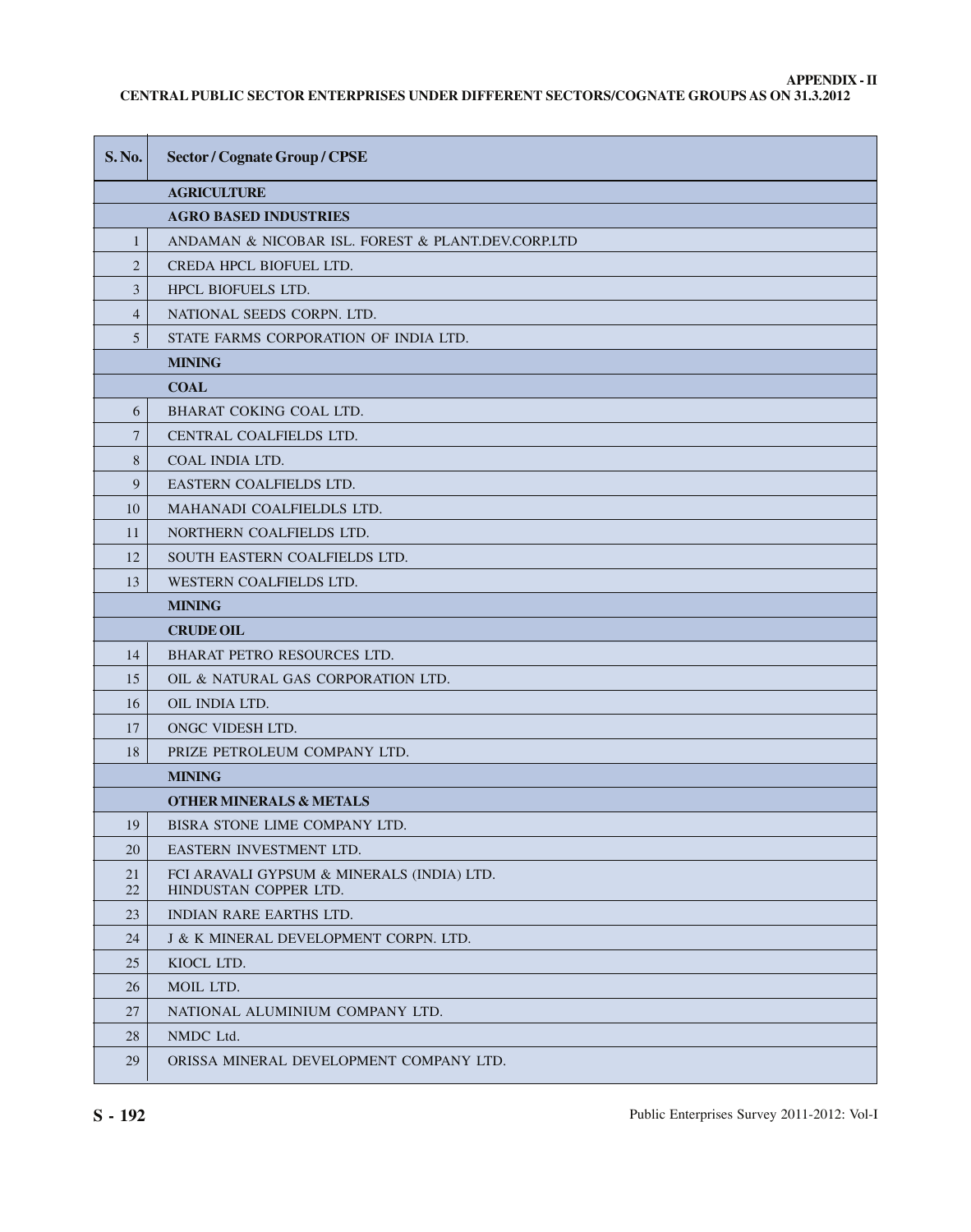| S. No.   | <b>Sector / Cognate Group / CPSE</b>                                         |
|----------|------------------------------------------------------------------------------|
| 30       | URANIUM CORPORATION OF INDIA LTD.                                            |
|          | <b>MANUFACTURING</b>                                                         |
|          | <b>STIBBL</b>                                                                |
| 31       | FERRO SCRAP NIGAM LTD.                                                       |
| 32       | MISHRA DHATU NIGAM LTD.                                                      |
| 33       | RASHTRIYA ISPAT NIGAM LTD.                                                   |
| 34       | SAIL REFRCTORY COMPANY LTD.                                                  |
| 35       | STEEL AUTHORITY OF INDIA LTD.                                                |
|          | <b>MANUFACTURING</b>                                                         |
|          | PETROLEUM (REFINERY & MARKETING)                                             |
| 36       | BHARAT PETROLEUM CORPN. LTD.                                                 |
| 37       | CHENNAI PETROLEUM CORPORATION LTD.                                           |
| 38       | GAIL (INDIA) LTD.                                                            |
| 39       | <b>GAIL GAS LTD.</b>                                                         |
| 40       | HINDUSTAN PETROLEUM CORPN. LTD.                                              |
| 41       | INDIAN OIL CORPORATION LTD.                                                  |
| 42       | MANGALORE REFINERY & PETROCHEMICALS LTD.                                     |
| 43       | NUMALIGARH REFINARY LTD.                                                     |
|          | <b>MANUFACTURING</b>                                                         |
|          | <b>FERTILIZERS</b>                                                           |
| 44       | BRAHMAPUTRA VALLEY FERTILIZER CORPN. LTD.                                    |
| 45<br>46 | FERTILIZER CORPN. OF INDIA LTD.<br>FERTILIZERS & CHEMICALS (TRAVANCORE) LTD. |
| 47       | HINDUSTAN FERTILIZER CORPN. LTD.                                             |
| 48       | <b>MADRAS FERTILIZERS LTD.</b>                                               |
| 49       | NATIONAL FERTILIZERS LTD.                                                    |
| 50       | RASHTRIYA CHEMICALS AND FERTILIZERS LTD.                                     |
|          | <b>MANUFACTURING</b>                                                         |
|          | <b>CHEMICALS &amp; PHARMACEUTICALS</b>                                       |
| 51       | BENGAL CHEMICALS & PHARMACEUTICALS LTD.                                      |
| 52       | BHARAT IMMUNOLOGICALS & BIOLOGICALS CORP. LTD.                               |
| 53       | HINDUSTAN ANTIBIOTICS LTD.                                                   |
| 54       | HINDUSTAN FLUOROCARBONS LIMITED                                              |
| 55       | HINDUSTAN INSECTICIDES LTD.                                                  |
| 56       | HINDUSTAN ORGANIC CHEMICALS LTD.                                             |
| 57       | INDIAN DRUGS & PHARMACEUTICALS LTD.                                          |
| 58       | INDIAN MEDICINES & PHARMACEUTICAL CORPN. LTD.                                |
| 59       | KARNATAKA ANTIBIOTICS & PHARMACEUTICALS LTD.                                 |
| 60       | ORISSA DRUGS & CHEMICALS LTD.                                                |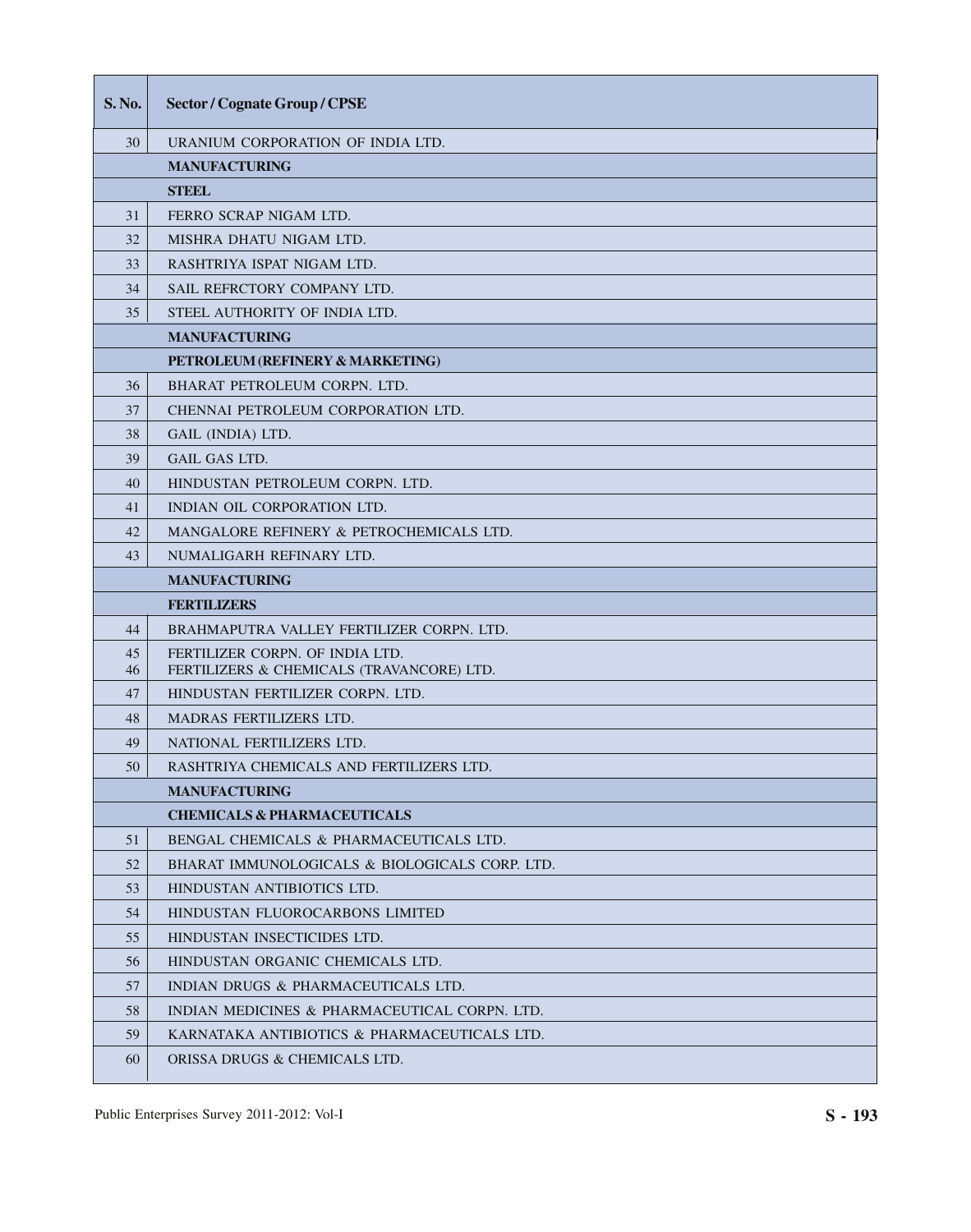| <b>S.No.</b> | <b>Sector / Cognate Group / CPSE</b>         |
|--------------|----------------------------------------------|
| 61           | RAJASTHAN DRUGS & PHARMACEUTICALS LTD.       |
|              | <b>MANUFACTURING</b>                         |
|              | <b>HEAVYENGINEERING</b>                      |
| 62           | BHARAT BHARI UDYOG NIGAM LTD.                |
| 63           | <b>BHARAT HEAVY ELECTRICALS LTD.</b>         |
| 64           | <b>BHARAT HEAVY PLATE &amp; VESSELS LTD.</b> |
| 65           | BHARAT WAGON & ENGG. CO. LTD.                |
| 66           | BHEL ELECTRICAL MACHINES LTD.                |
| 67           | BRAITHWAITE & CO. LTD.                       |
| 68           | BURN STANDARD COMPANY LTD.                   |
| 69           | HEAVY ENGINEERING CORPN. LTD.                |
| 70           | TRIVENI STRUCTURALS LTD.                     |
| 71           | TUNGABHADRA STEEL PRODUCTS LTD.              |
|              | <b>MANUFACTURING</b>                         |
|              | <b>MEDIUM &amp; LIGHT ENGINEERING</b>        |
| 72           | ANDREW YULE & COMPANY LTD.                   |
| 73           | <b>BALMER LAWRIE &amp; CO. LTD.</b>          |
| 74           | <b>BEL OPTRONICS DEVICES LTD.</b>            |
| 75           | <b>BHARAT DYNAMICS LTD.</b>                  |
| 76           | BHARAT ELECTRONICS LTD.                      |
| 77           | BHARAT PUMPS & COMPRESSORS LTD.              |
| 78           | BIECCO LAWRIE & CO. LTD.                     |
| 79           | <b>CENTRAL ELECTRONICS LTD.</b>              |
| 80           | ELECTRONICS CORPN. OF INDIA LTD.             |
| 81           | HINDUSTAN CABLES LTD.                        |
| 82           | HMT BEARINGS LTD.                            |
| 83           | HMT CHINAR WATCHES LTD.                      |
| 84           | HMT LTD.                                     |
| 85           | HMT MACHINE TOOLS LTD.                       |
| 86           | HMT WATCHES LTD.                             |
| 87           | ITILTD.                                      |
| 88           | IDPL (TAMILNADU) LTD.                        |
| 89           | <b>INSTRUMENTATION LTD.</b>                  |
| 90           | RAJASTHAN ELECTRONICS AND INSTRUMENTS LTD.   |
| 91           | RICHARDSON & CRUDDAS(1972) LTD.              |
| 92           | <b>SCOOTERS INDIA LTD.</b>                   |
| 93           | VIGNYAN INDUSTRIES LTD.                      |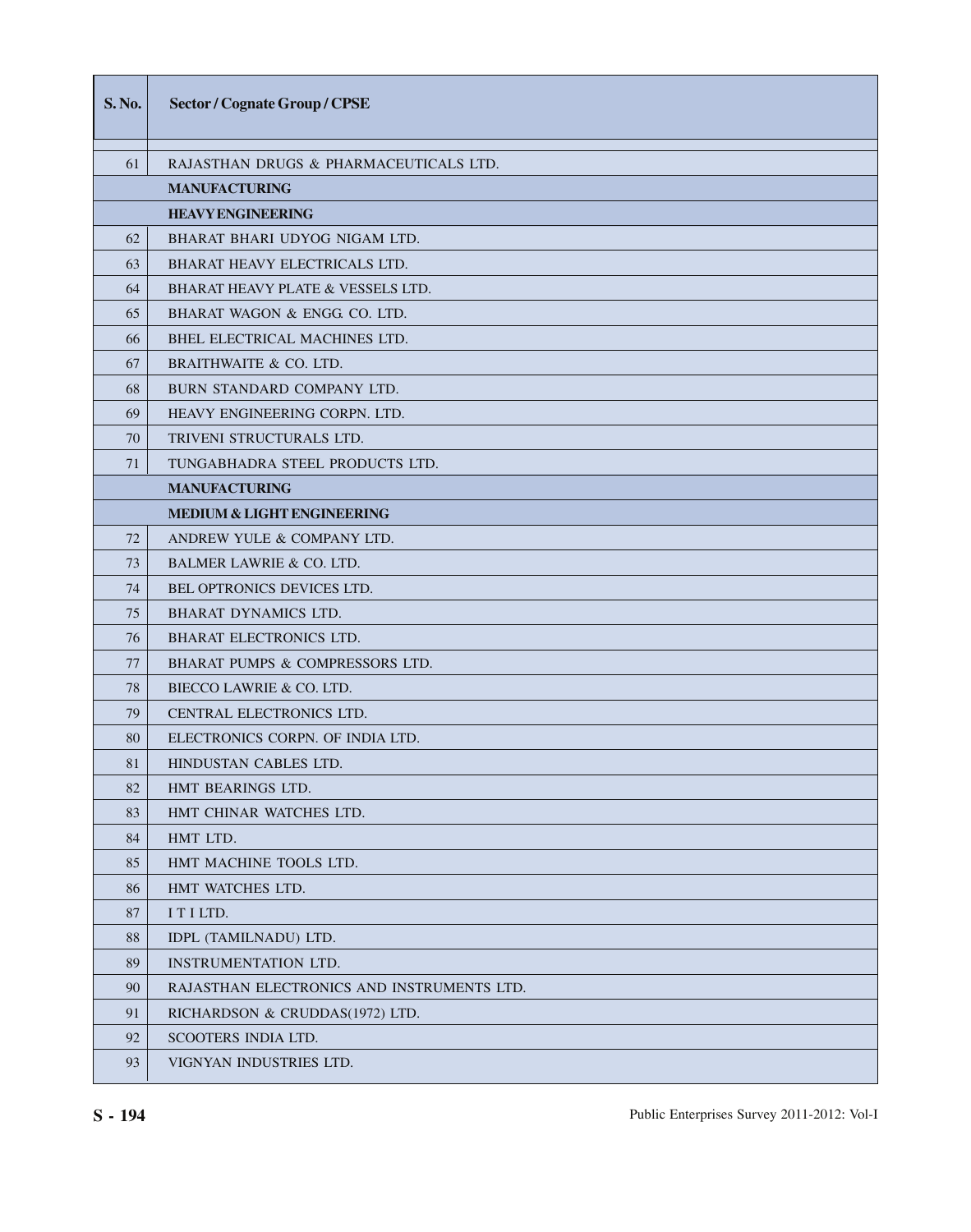| <b>S.No.</b> | <b>Sector / Cognate Group / CPSE</b>                   |
|--------------|--------------------------------------------------------|
|              | <b>MANUFACTURING</b>                                   |
|              | <b>TRANSPORTATION EQUIPMENT</b>                        |
| 94           | <b>BEML LTD.</b>                                       |
| 95           | COCHIN SHIPYARD LTD.                                   |
| 96           | <b>GARDEN REACH SHIPBUILDERS &amp; ENGINEERS LTD.</b>  |
| 97<br>98     | <b>GOA SHIPYARD LTD.</b><br>HINDUSTAN AERONAUTICS LTD. |
| 99           | HINDUSTAN SHIPYARD LTD.                                |
| 100          | <b>HOOGHLY DOCK AND PORT ENGINEERS LTD.</b>            |
| 101          | <b>MAZAGON DOCK LTD.</b>                               |
|              | <b>MANUFACTURING</b>                                   |
|              | <b>CONSUMER GOODS</b>                                  |
| 102          | ARTIFICIAL LIMBS MFG CORPN. OF INDIA                   |
| 103          | CEMENT CORPN. OF INDIA LTD.                            |
| 104          | HINDUSTAN NEWSPRINT LTD.                               |
| 105          | HINDUSTAN PAPER CORPORATION LTD.                       |
| 106          | HINDUSTAN PHOTO FILMS MANUFACTURING CO. LTD.           |
| 107          | HINDUSTAN SALTS LTD.                                   |
| 108          | HINDUSTAN VEGETABLE OILS CORPN. LTD.                   |
| 109          | <b>HLL LIFECARE LTD.</b>                               |
| 110          | HOOGHLY PRINTING COMPANY LTD.                          |
| 111          | NAGALAND PULP & PAPER COMPANY LTD.                     |
| 112          | NEPA LTD.                                              |
| 113          | SAMBHAR SALTS LTD.                                     |
| 114          | SECURITY PRINTING & MINTING CORPN. INDIA LTD.          |
| 115          | TYRE CORPORATION OF INDIA LTD.                         |
|              | <b>MANUFACTURING</b>                                   |
|              | <b>TEXTILES</b>                                        |
| 116          | BIRDS JUTE & EXPORTS LTD.                              |
| 117          | BRITISH INDIA CORPORATION LTD.                         |
| 118          | NATIONAL JUTE MANUFACTURES CORPORATION LTD.            |
| 119          | NATIONAL TEXTILE CORPN. LTD.                           |
|              | <b>ELECTRICITY</b>                                     |
|              | <b>POWER GENERATION</b>                                |
| 120          | KANTI BIJLEE UTPADAN NIGAM LTD.                        |
| 121<br>122   | NEYVELI LIGNITE CORPN. LTD.<br>NHDC LTD.               |
| 123          | NHPC LTD.                                              |
| 124          | NORTH EASTERN ELECTRIC POWER CORPORATION LTD.          |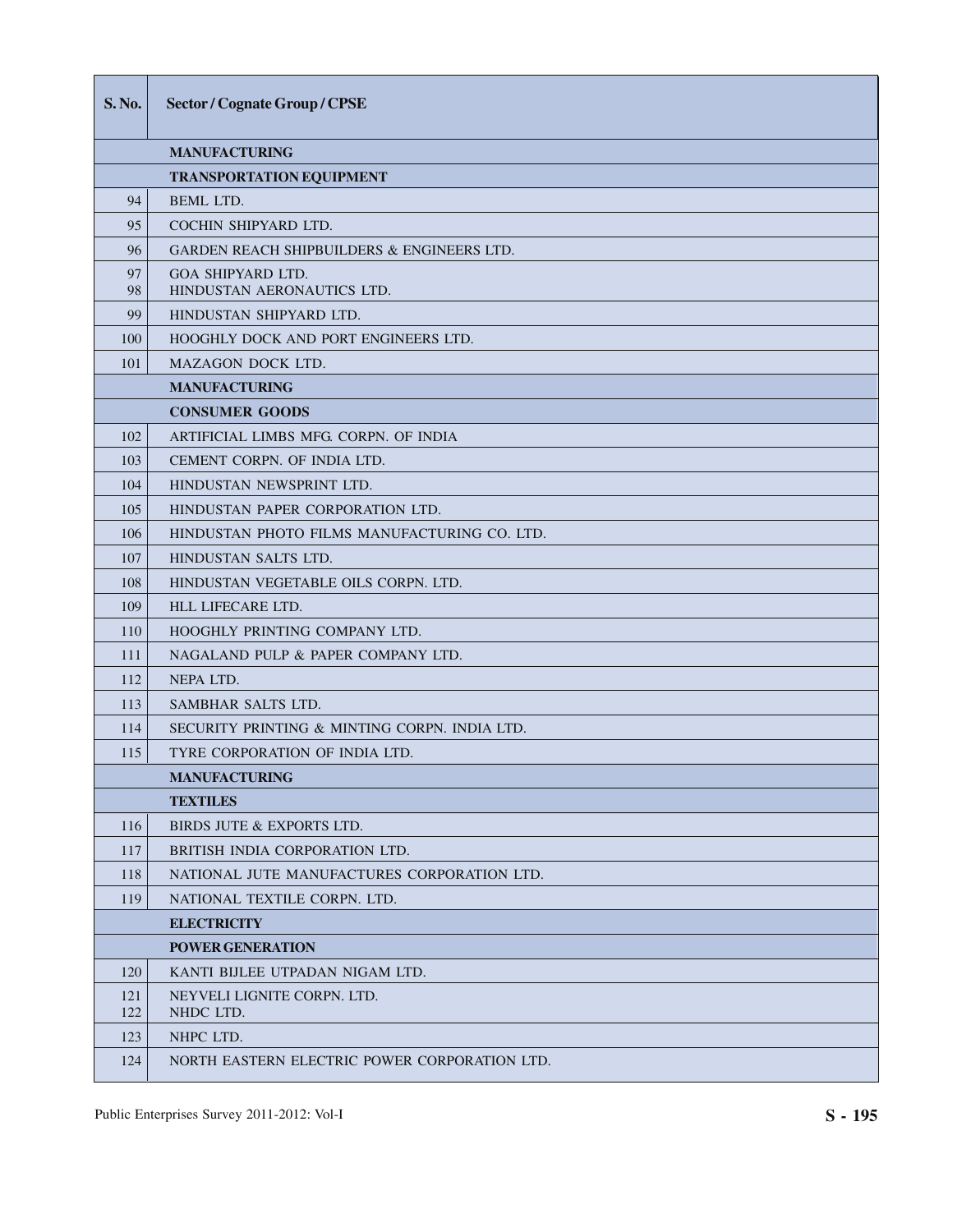| S. No.     | <b>Sector / Cognate Group / CPSE</b>                                                                     |
|------------|----------------------------------------------------------------------------------------------------------|
| 125        | NTPC LTD.                                                                                                |
| 126        | NUCLEAR POWER CORPN. OF INDIA LTD.                                                                       |
| 127        | REC POWER DISTRIBUTION CO. LTD.                                                                          |
| 128        | SJVN LTD.                                                                                                |
| 129        | THDC LTD.                                                                                                |
|            | <b>ELECTRICITY</b>                                                                                       |
|            | <b>POWER TRANSMISSION</b>                                                                                |
| 130        | NTPC ELECTRIC SUPPLY COMPANY LTD.                                                                        |
| 131        | POWER GRID CORPORATION OF INDIA LTD.                                                                     |
| 132        | REC TRANSMISSION PROJECT CO. LTD.                                                                        |
|            | <b>SERVICES</b>                                                                                          |
|            | <b>TRADING &amp; MARKETING</b>                                                                           |
| 133        | ANTRIX CORPORATION LTD.                                                                                  |
| 134        | CENTRAL COTTAGE INDUSTRIES CORPN. OF INDIA LTD.                                                          |
| 135        | CENTRAL RAILSIDE WAREHOUSING CO. LTD.                                                                    |
| 136        | CENTRAL WAREHOUSING CORPN.                                                                               |
| 137        | COTTON CORPN. OF INDIA LTD.                                                                              |
| 138        | <b>FOOD CORPN. OF INDIA</b>                                                                              |
| 139        | HANDICRAFTS & HANDLOOM EXPORTS CORP. OF INDIA LTD.                                                       |
| 140        | HMT (INTERNATIONAL) LTD.                                                                                 |
| 141        | INDIA TRADE PROMOTION ORGANISATION                                                                       |
| 142        | JUTE CORPN. OF INDIA LTD.                                                                                |
| 143        | KARNATAKA TRADE PROMOTION ORGANISATION                                                                   |
| 144        | M M T C LTD.                                                                                             |
| 145        | M S T C LTD.                                                                                             |
| 146        | NATIONAL HANDLOOM DEVELOPMENT CORPORATION LTD.                                                           |
| 147<br>148 | NORTH EASTERN HANDICRAFTS & HANDLOOM DEV.CORPN. LTD.<br>NORTH EASTERN REGIONAL AGRI. MARKETING CORP.LTD. |
| 149        | NTPC VIDYUT VYAPAR NIGAM LTD.                                                                            |
| 150        | PECLTD.                                                                                                  |
| 151        | STATE TRADING CORPN. OF INDIA LTD.                                                                       |
| 152        | <b>STCL LTD.</b>                                                                                         |
| 153        | TAMIL NADU TRADE PROMOTION ORGANISATION                                                                  |
|            | <b>SERVICES</b>                                                                                          |
|            | <b>TRANSPORT SERVICES</b>                                                                                |
| 154        | AIR INDIA AIR TRANSPORT SERVICES LTD.                                                                    |
| 155        | AIR INDIA CHARTERS LTD.                                                                                  |
| 156        | AIR INDIA LTD.                                                                                           |
| 157        | AIRLINE ALLIED SERVICES LTD.                                                                             |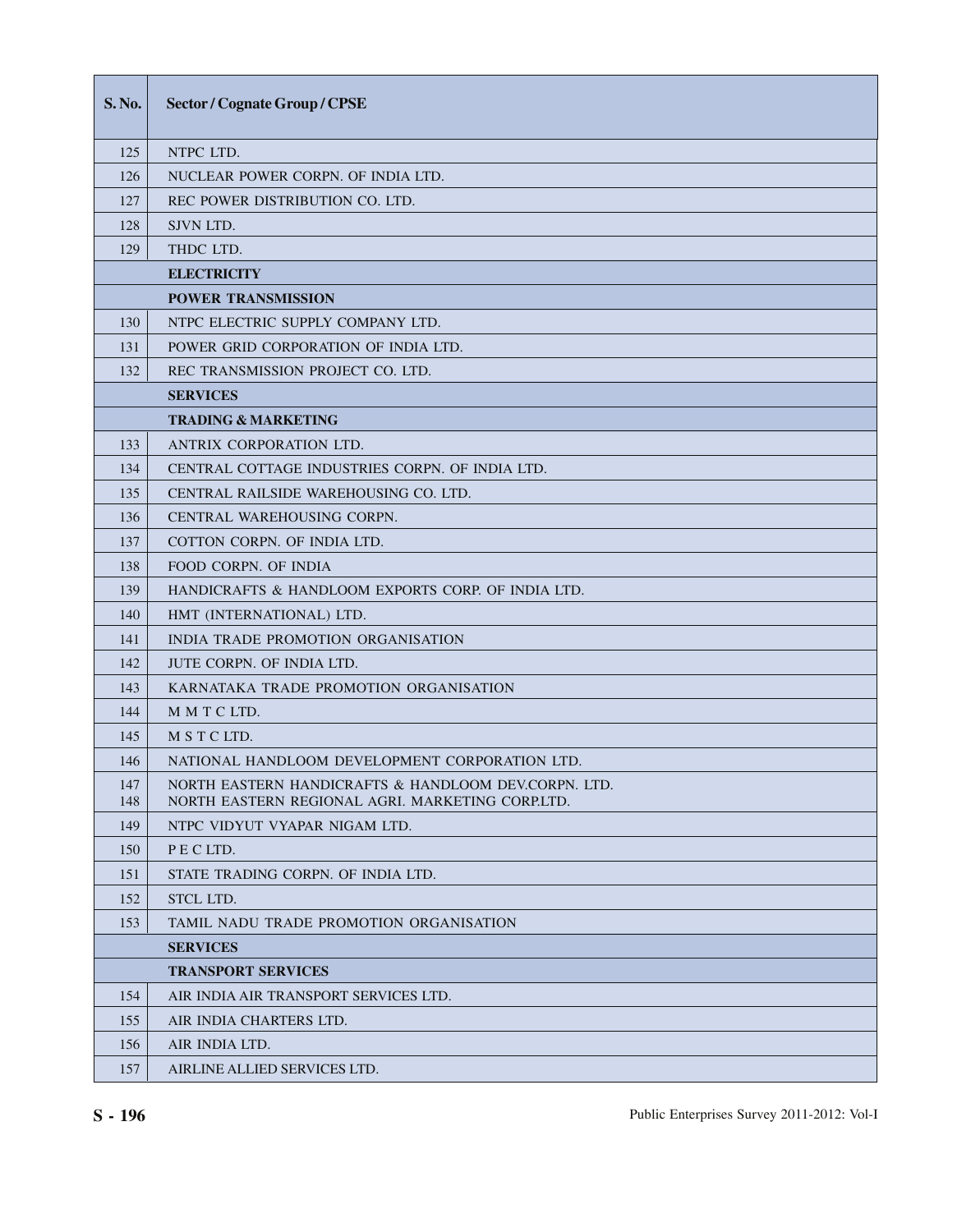| <b>S.No.</b> | Sector / Cognate Group / CPSE                                            |
|--------------|--------------------------------------------------------------------------|
| 158          | AIRPORTS AUTHORITY OF INDIA LTD.                                         |
| 159          | CENTRAL INLAND WATER TRANSPORT CORPN. LTD.                               |
| 160          | CONTAINER CORPORATION OF INDIA LTD.                                      |
| 161          | DREDGING CORPN. OF INDIA LTD.                                            |
| 162          | ENNORE PORT LTD.                                                         |
| 163          | FRESH & HEALTHY ENTERPRISES LTD.                                         |
| 164          | PAWAN HANS HELICOPTERS LTD.                                              |
| 165          | SHIPPING CORPORATION OF INDIA LTD.                                       |
|              | <b>SERVICES</b>                                                          |
|              | <b>CONTRACT &amp; CONSTRUCTION SERVICES</b>                              |
| 166          | <b>BBJ CONSTRUCTION COMPANY LTD.</b>                                     |
| 167          | BRIDGE & ROOF CO.(INDIA) LTD.                                            |
| 168          | HINDUSTAN PREFAB LTD.                                                    |
| 169          | HINDUSTAN STEELWORKS COSTN. LTD.                                         |
| 170          | IRCON INFRASTRUCTURE & SERVICES LTD.                                     |
| 171          | <b>IRCON INTERNATIONAL LTD.</b>                                          |
| 172          | KONKAN RAILWAY CORPORATION LTD.                                          |
| 173<br>174   | MINERAL EXPLORATION CORPN. LTD.<br>MUMBAI RAILWAY VIKAS CORPORATION LTD. |
| 175          | NATIONAL BLDG. CONSTN. CORPN. LTD.                                       |
| 176          | NATIONAL PROJECTS CONSTRUCTION CORPN. LTD.                               |
| 177          | PROJECTS & DEVELOPMENT INDIA LTD.                                        |
| 178          | RAIL VIKAS NIGAM LTD.                                                    |
|              | <b>SERVICES</b>                                                          |
|              | <b>INDUSTRIAL DEVEPLOMENT &amp; TECH.CONSULTANCY SERVICES</b>            |
| 179          | BROADCAST ENGG. CONSULTANTS INDIA LTD.                                   |
| 180          | CENTRAL MINE PLANNING & DESIGN INSTITUTE LTD.                            |
| 181          | <b>CERTIFICATION ENGINEERS INTERNATIONAL LTD.</b>                        |
| 182          | EdCIL(India) Ltd.                                                        |
| 183          | ENGINEERING PROJECTS (INDIA) LTD.                                        |
| 184          | ENGINEERS INDIA LTD.                                                     |
| 185          | HSCC (INDIA) LTD.                                                        |
| 186          | <b>MECON LTD.</b>                                                        |
| 187          | NATIONAL INFORMATICS CENTRE SERVICES INCORPORATED                        |
| 188          | NATIONAL RESEARCH DEVELOPMENT CORPN.                                     |
| 189          | NATIONAL SMALL INDUSTRIES CORPN. LTD.                                    |
| 190          | PFC CAPITAL ADVISORY SERVICE LTD.                                        |
| 191          | PFC CONSULTING LTD.                                                      |
| 192          | POWER SYSTEM OPERATION CORPORATION LTD.                                  |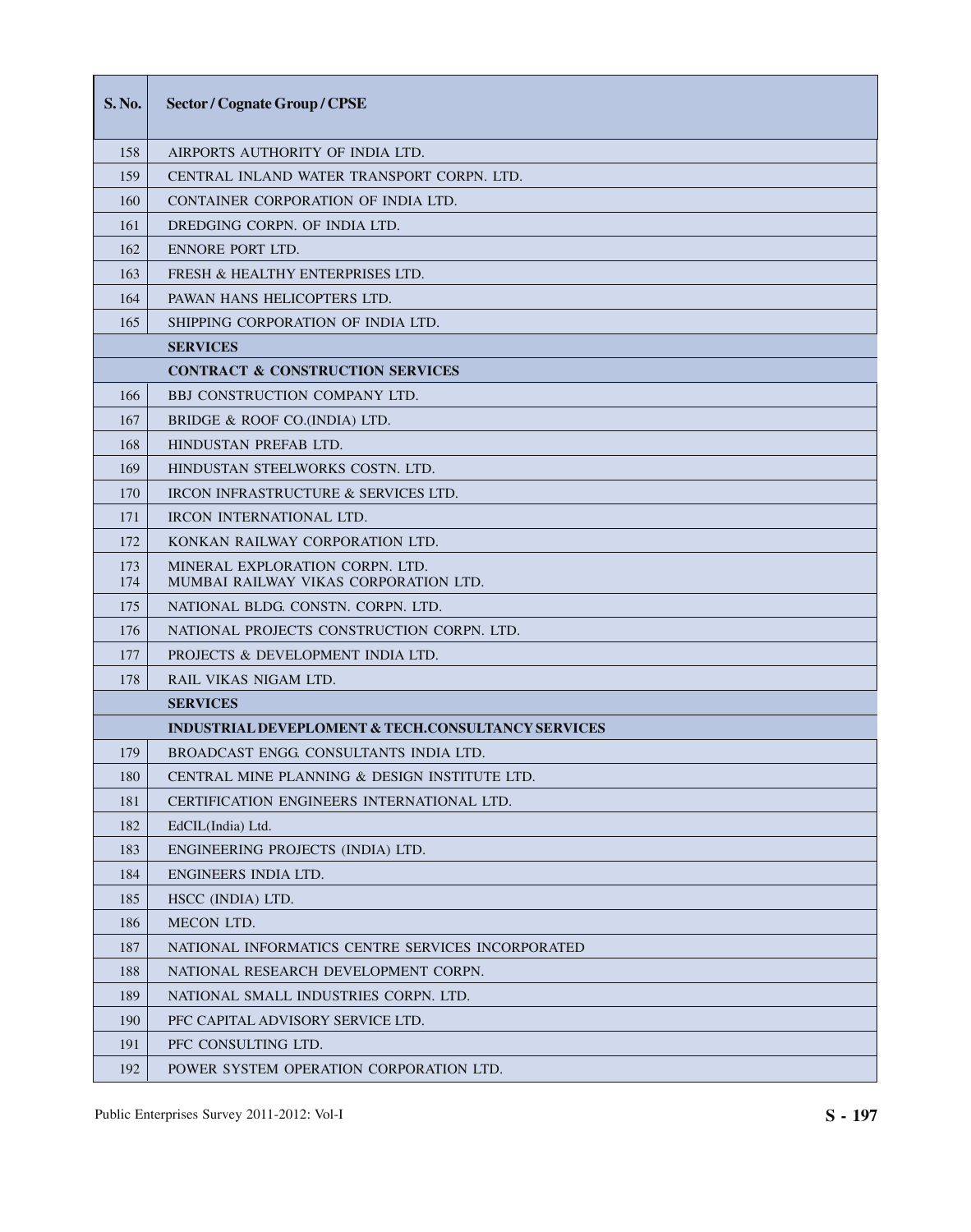| S. No.     | <b>Sector / Cognate Group / CPSE</b>                                              |
|------------|-----------------------------------------------------------------------------------|
| 193        | <b>RITES LTD.</b>                                                                 |
| 194        | TELECOMMUNICATIONS CONSULTANTS (INDIA) LTD.                                       |
| 195        | WAPCOS LTD.                                                                       |
|            | <b>SERVICES</b>                                                                   |
|            | <b>TOURIST SERVICES</b>                                                           |
| 196        | ASSAM ASHOK HOTEL CORPN. LTD.                                                     |
| 197        | DONYI POLO ASHOK HOTEL LTD.                                                       |
| 198        | HOTEL CORPN. OF INDIA LTD.                                                        |
| 199<br>200 | INDIA TOURISM DEV. CORPN. LTD.<br>INDIAN RAILWAY CATERING AND TOURISM CORPN. LTD. |
| 201        | MADHYA PRADESH ASHOK HOTEL CORPN. LTD.                                            |
| 202        | PONDICHERRY ASHOK HOTEL CORPN. LTD.                                               |
| 203        | RANCHI ASHOK BIHAR HOTEL CORPN. LTD.                                              |
| 204        | UTKAL ASHOK HOTEL CORPN. LTD.                                                     |
|            | <b>SERVICES</b>                                                                   |
|            | <b>FINANCIAL SERVICES</b>                                                         |
| 205        | <b>BALMER LAWRIE INVESTMENTS LTD.</b>                                             |
| 206        | EXPORT CREDIT GUARANTEE CORPN.OF INDIA LTD.                                       |
| 207        | HOUSING & URBAN DEV. CORPN. LTD.                                                  |
| 208        | INDIA INFRASTRUCTURE FINANCE CO. LTD.                                             |
| 209        | INDIAN RAILWAY FINANCE CORPORATION LTD.                                           |
| 210        | INDIAN RENEWABLE ENERGY DEVT. AGENCY LTD.                                         |
| 211        | INDIAN VACCINE CORP. LTD.                                                         |
| 212        | KUMARAKRUPPA FRONTIER HOTELS LTD.                                                 |
| 213        | NATIONAL BACKWARD CLASSES FINANCE & DEVP.CO.                                      |
| 214        | NATIONAL FILM DEV. CORPN. LTD.                                                    |
| 215        | NATIONAL HANDICAPPED FINANCE & DEVPT. CORPN.                                      |
| 216        | NATIONAL MINORITIES DEVP. & FINANCE CORPN.                                        |
| 217        | NATIONAL SAFAI KARAMCHARIS FINANCE & DEVPT. CORPN                                 |
| 218        | NATIONAL SCHEDULED CASTES FINANCE & DEVP. CORPN.                                  |
| 219        | NATIONAL SCHEDULED TRIBES FINANCE & DEVP. CORPN.                                  |
| 220        | POWER FINANCE CORPORATION                                                         |
| 221        | RURAL ELECTRIFICATION CORPN. LTD.                                                 |
|            | <b>SERVICES</b>                                                                   |
|            | <b>TELECOMMUNICATION SERVICES</b>                                                 |
| 222        | BHARAT SANCHAR NIGAM LTD.                                                         |
| 223        | MAHANAGAR TELEPHONE NIGAM LTD.                                                    |
| 224        | MILLENNIUM TELECOM LTD.                                                           |
| 225        | RAILTEL CORPORATION INDIA LTD.                                                    |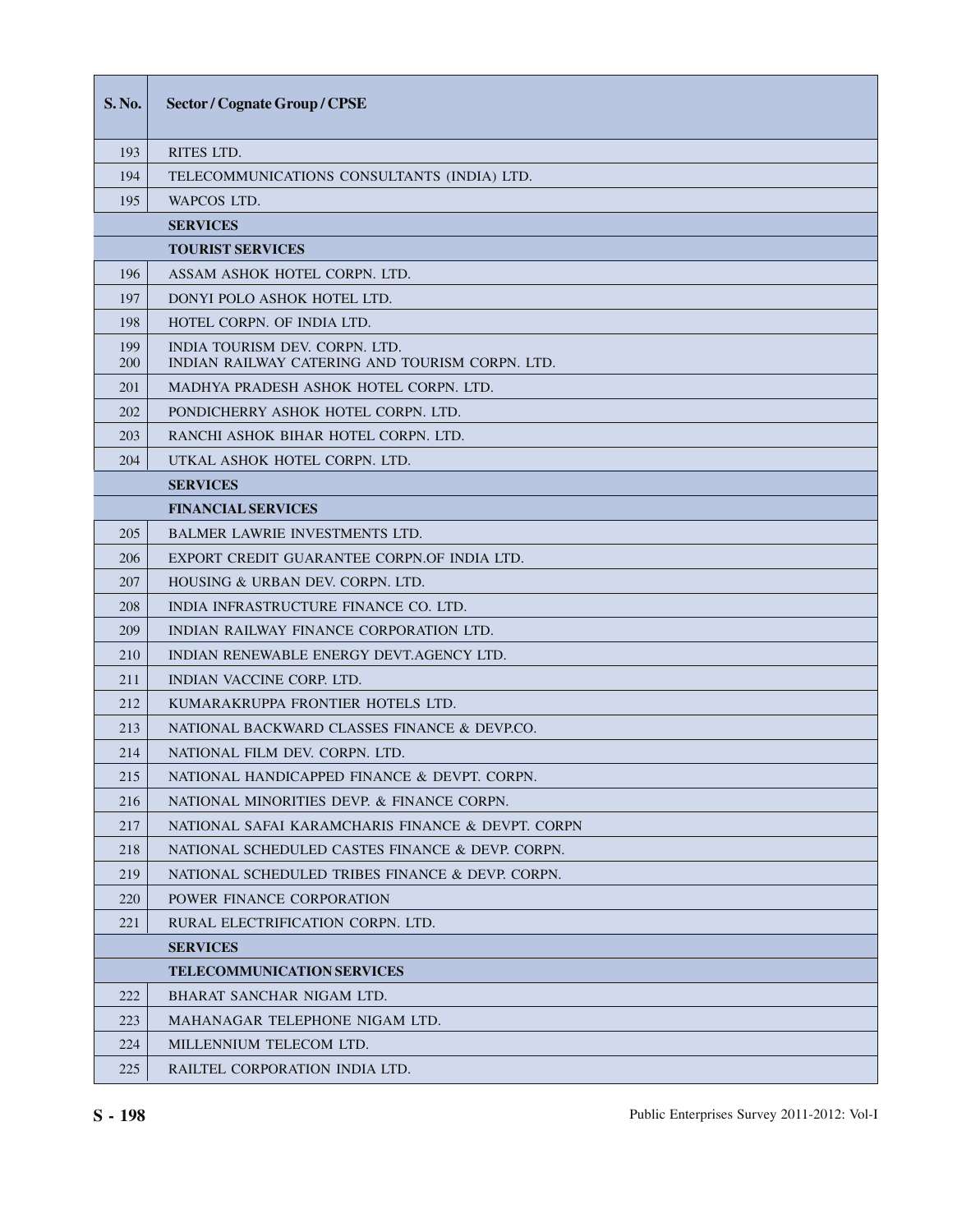| <b>S.No.</b> | Sector / Cognate Group / CPSE                                    |
|--------------|------------------------------------------------------------------|
|              | <b>UNDER CONSTRUCTION</b>                                        |
|              | <b>ENTERPRISES UNDER CONSTRUCTION</b>                            |
| 226          | AIR INDIA ENGINEERING SERVICES LTD.                              |
| 227          | BHARAT BROADBAND NETWORK LTD.                                    |
| 228          | <b>BHARAT PETRO RESOURCES JPDA</b>                               |
| 229          | BHARATIYA NABHIKIYA VIDYUT NIGAM LTD.                            |
| 230          | BHARTIYA RAIL BIJLEE CO. LTD.                                    |
| 231          | BIOTECHNOLOGY INDUSTRY RESEARCH ASSISTANCE COUNCIL               |
| 232          | BRAHAMPUTRA CRACKERS & POLYMER LTD.                              |
| 233          | CHHATTISHGARH SURGUJA POWER LTD.                                 |
| 234          | COASTAL KARNATAKA POWER LTD.                                     |
| 235          | COASTAL MAHARASHTRA MEGA POWER LTD.                              |
| 236          | COASTAL TAMIL NADU POWER LTD.                                    |
| 237          | DEDICATED FRIGHT CORRIDOR CORP. OF INDIA LTD.                    |
| 238          | DGEN TRANSMISSION COMPANY LTD.                                   |
| 239          | GHOGARPALLI INTEGRATED POWER COMPANY LTD.                        |
| 240          | HLL BIOTECH LTD.                                                 |
| 241          | INDIAN OIL-CREDA BIOFUELS LTD.                                   |
| 242          | IRRIGATION & WATER RESOURCES FINANCE CORPORATION LTD.            |
| 243          | JAGDISHPUR PAPER MILLS LTD.                                      |
| 244          | LOKTAK DOWNSTREAM HYDROELECTRIC CORPORATION LTD.                 |
| 245          | <b>MAHANADI BASIN POWER LTD.</b>                                 |
| 246          | MJSJ COAL LTD.                                                   |
| 247          | MNH SHAKTI LTD.                                                  |
| 248          | NLC TAMIL NADU POWER LTD.                                        |
| 249          | NMDC POWER LTD.                                                  |
| 250          | NMDC-CMDC LTD.                                                   |
| 251          | NTPC HYDRO LTD.                                                  |
| 252          | ORISSA INTEGRATED POWER LTD.                                     |
| 253<br>254   | PFC GREEN ENERGY LTD.<br>POWER EQUITY CAPITAL ADVISORS PVT. LTD. |
| 255          | PUNJAB ASHOK HOTEL COMPANY LTD.                                  |
| 256          | RITES INFRASTRUCTURE SERVICES LTD.                               |
| 257          | SAIL JAGADISHPUR POWER PLANT LTD.                                |
| 258          | SAKHIGOPAL INTEGRATED POWER COMPANY LTD.                         |
| 259          | SETHUSAMUDRAM CORPN. LTD.                                        |
| 260          | TATIYA ANDHRA MEGA POWER LTD.                                    |
|              |                                                                  |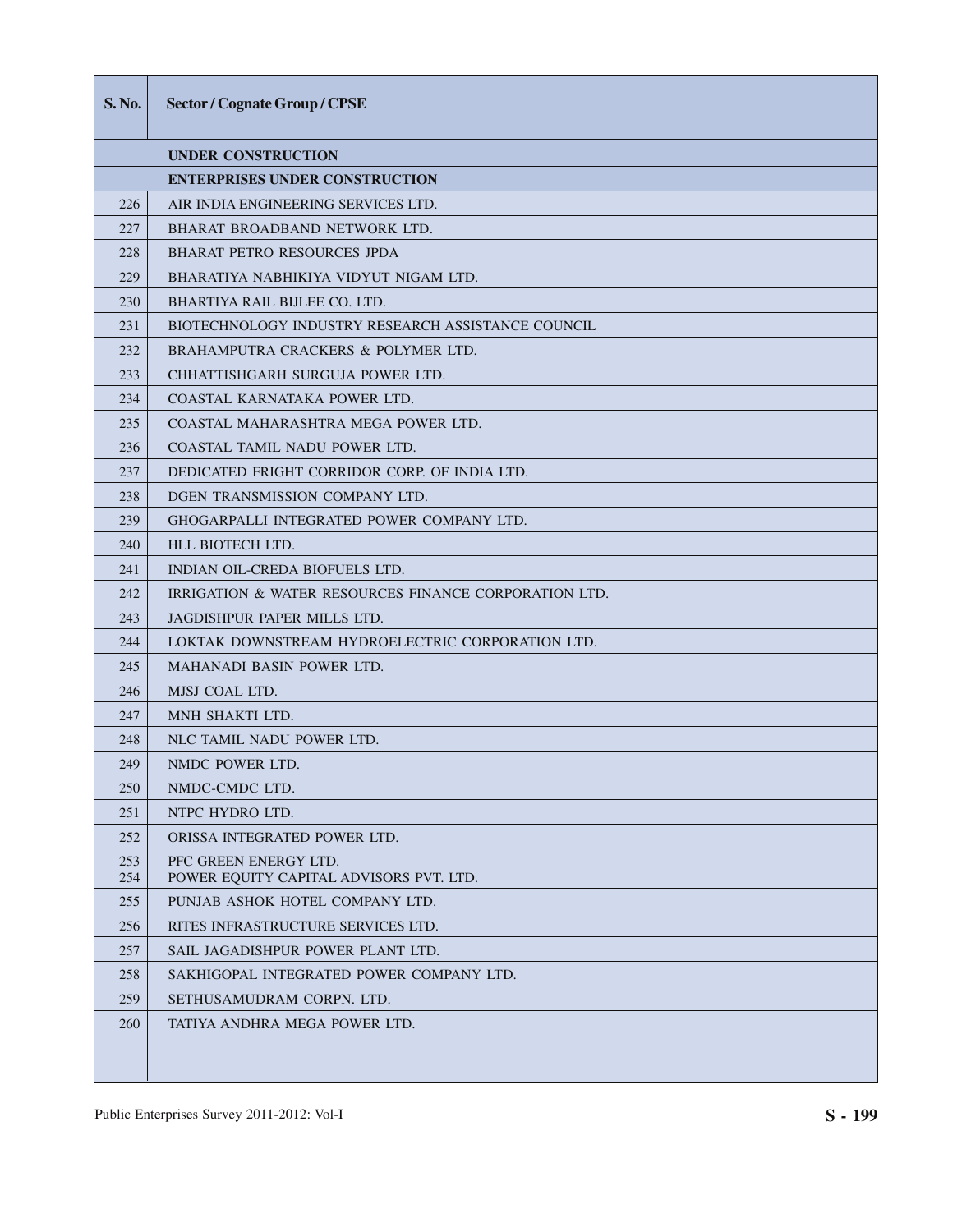### **APPENDIX - III**

## **CENTRAL PUBLIC SECTOR ENTERPRISES UNDER DIFFERENT STATE/UNION TERRITORIES AS ON 31.3.2012**

| S. No.          | <b>State / CPSE</b>                                | City Name           |
|-----------------|----------------------------------------------------|---------------------|
|                 | ANDAMAN & NICOBAR ISLANDS                          |                     |
| $\mathbf{1}$    | ANDAMAN & NICOBAR ISL. FOREST & PLANT.DEV.CORP.LTD | Port Blair          |
|                 | <b>ANDHRA PRADESH</b>                              |                     |
| $\overline{2}$  | BHARAT DYNAMICS LTD.                               | Hyderabad           |
| 3               | BHARAT HEAVY PLATE & VESSELS LTD.                  | Visakhapatnam       |
| $\overline{4}$  | ELECTRONICS CORPN. OF INDIA LTD.                   | Hyderabad           |
| 5               | HINDUSTAN FLUOROCARBONS LIMITED                    | Hyderabad           |
| 6               | HMT BEARINGS LTD.                                  | Hyderabad           |
| $7\phantom{.0}$ | MISHRA DHATU NIGAM LTD.                            | Hyderabad           |
| 8               | MJSJ COAL LTD.                                     |                     |
| 9               | NMDC Ltd.                                          | Hyderabad           |
| 10              | NMDC POWER LTD.                                    |                     |
| 11              | RASHTRIYA ISPAT NIGAM LTD.                         | Andhra Pradesh      |
|                 | <b>ARUNACHAL PRADESH</b>                           |                     |
| 12              | DONYI POLO ASHOK HOTEL LTD.                        | Itanagar            |
|                 | <b>ASSAM</b>                                       |                     |
| 13              | ASSAM ASHOK HOTEL CORPN. LTD.                      | Guwahati            |
| 14              | BRAHAMPUTRA CRACKERS & POLYMER LTD.                |                     |
| 15              | BRAHMAPUTRA VALLEY FERTILIZER CORPN. LTD.          | <b>NOIDA</b>        |
| 16              | NORTH EASTERN REGIONAL AGRI. MARKETING CORP.LTD.   | Guwahati            |
| 17              | NUMALIGARH REFINARY LTD.                           | Assam               |
| 18              | OIL INDIA LTD.                                     | New Delhi           |
|                 | <b>BIHAR</b>                                       |                     |
| 19              | BHARAT WAGON & ENGG. CO. LTD.                      | Patna               |
| 20              | HPCL BIOFUELS LTD.                                 |                     |
|                 | <b>CHANDIGARH</b>                                  |                     |
| 21              | PUNJAB ASHOK HOTEL COMPANY LTD.                    | Chandigarh (Punjab) |
|                 | <b>CHHATTISGARH</b>                                |                     |
| 22              | CREDA HPCL BIOFUEL LTD.                            |                     |
| 23              | FERRO SCRAP NIGAM LTD.                             | Bhilai              |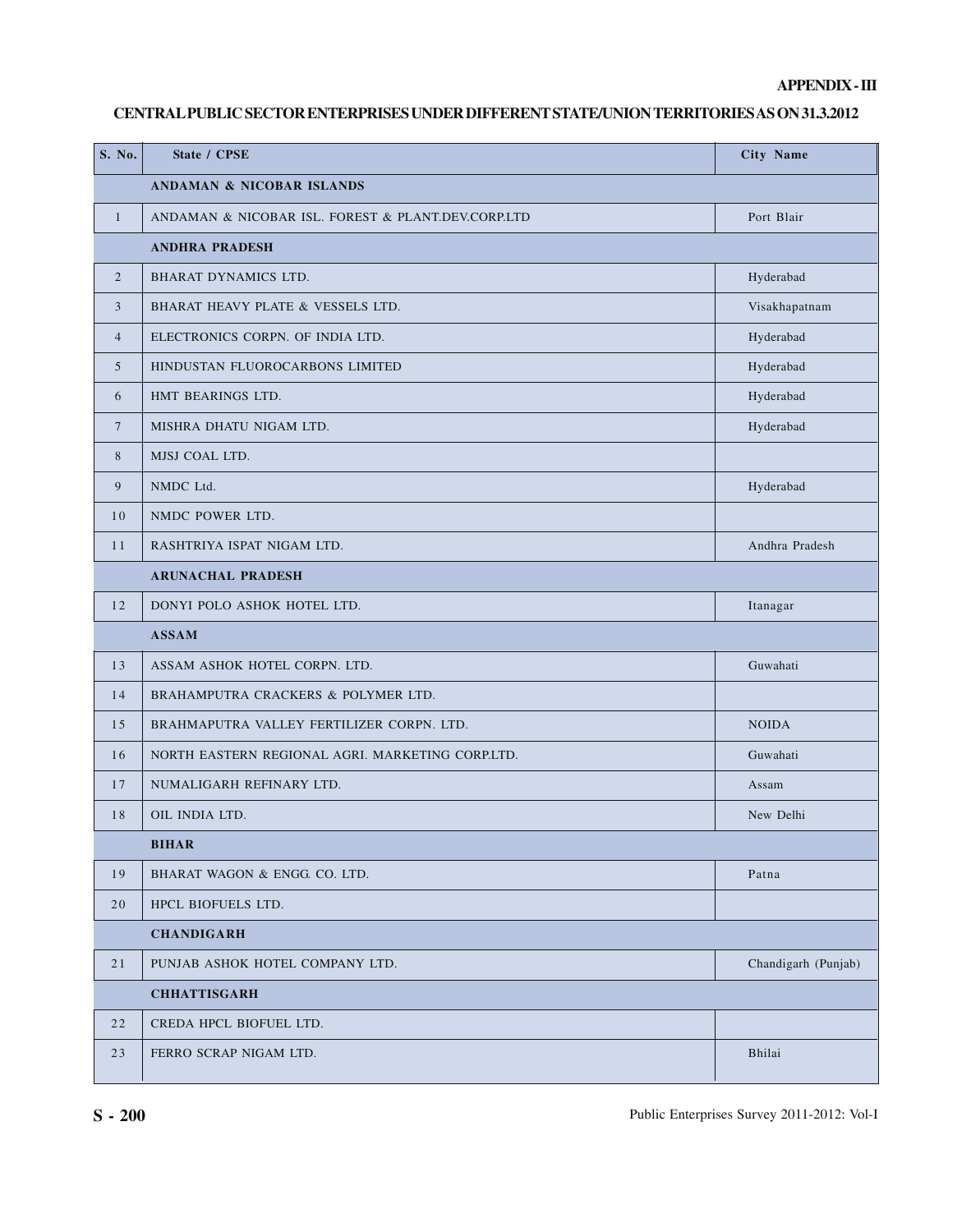| S. No.   | State / CPSE                                       | <b>City Name</b>              |
|----------|----------------------------------------------------|-------------------------------|
| 24       | INDIAN OIL-CREDA BIOFUELS LTD.                     |                               |
| 25       | NMDC-CMDC LTD.                                     |                               |
| 26       | SOUTH EASTERN COALFIELDS LTD.                      | Bilaspur                      |
|          | <b>DELHI</b>                                       |                               |
| 27       | AIR INDIA AIR TRANSPORT SERVICES LTD.              | Mumbai                        |
| 28       | AIR INDIA ENGINEERING SERVICES LTD.                |                               |
| 29       | AIR INDIA LTD.                                     |                               |
| 30       | AIRLINE ALLIED SERVICES LTD.                       | New Delhi                     |
| 31       | AIRPORTS AUTHORITY OF INDIA LTD.                   | New Delhi                     |
| 32       | BHARAT BROADBAND NETWORK LTD.                      |                               |
| 33       | BHARAT HEAVY ELECTRICALS LTD.                      | New Delhi                     |
| 34       | BHARAT SANCHAR NIGAM LTD.                          | New Delhi                     |
| 35       | BHARTIYA RAIL BIJLEE CO. LTD.                      |                               |
| 36       | BIOTECHNOLOGY INDUSTRY RESEARCH ASSISTANCE COUNCIL |                               |
| 37       | CEMENT CORPN. OF INDIA LTD.                        | New Delhi                     |
| 38       | CENTRAL COTTAGE INDUSTRIES CORPN. OF INDIA LTD.    | New Delhi                     |
| 39       | CENTRAL ELECTRONICS LTD.                           | Sahibabad (U.P.)              |
| 40       | CENTRAL RAILSIDE WAREHOUSING CO. LTD.              |                               |
| 41       | CENTRAL WAREHOUSING CORPN.                         | New Delhi                     |
| 42       | CERTIFICATION ENGINEERS INTERNATIONAL LTD.         | New Delhi                     |
| 43       | CHHATTISHGARH SURGUJA POWER LTD.                   | New Delhi                     |
| 44       | COASTAL KARNATAKA POWER LTD.                       | New Delhi                     |
| 45       | COASTAL MAHARASHTRA MEGA POWER LTD.                | New Delhi                     |
| 46       | COASTAL TAMIL NADU POWER LTD.                      |                               |
| 47       | CONTAINER CORPORATION OF INDIA LTD.                | New Delhi                     |
| 48       | DEDICATED FRIGHT CORRIDOR CORP. OF INDIA LTD.      |                               |
| 49       | DGEN TRANSMISSION COMPANY LTD.                     |                               |
| 50<br>51 | DREDGING CORPN. OF INDIA LTD.<br>EdCIL(India) Ltd. | Visakhapatnam<br>Noida (U.P.) |
| 52       | ENGINEERS INDIA LTD.                               | New Delhi                     |
| 53       | FERTILIZER CORPN. OF INDIA LTD.                    | Noida(U.P)                    |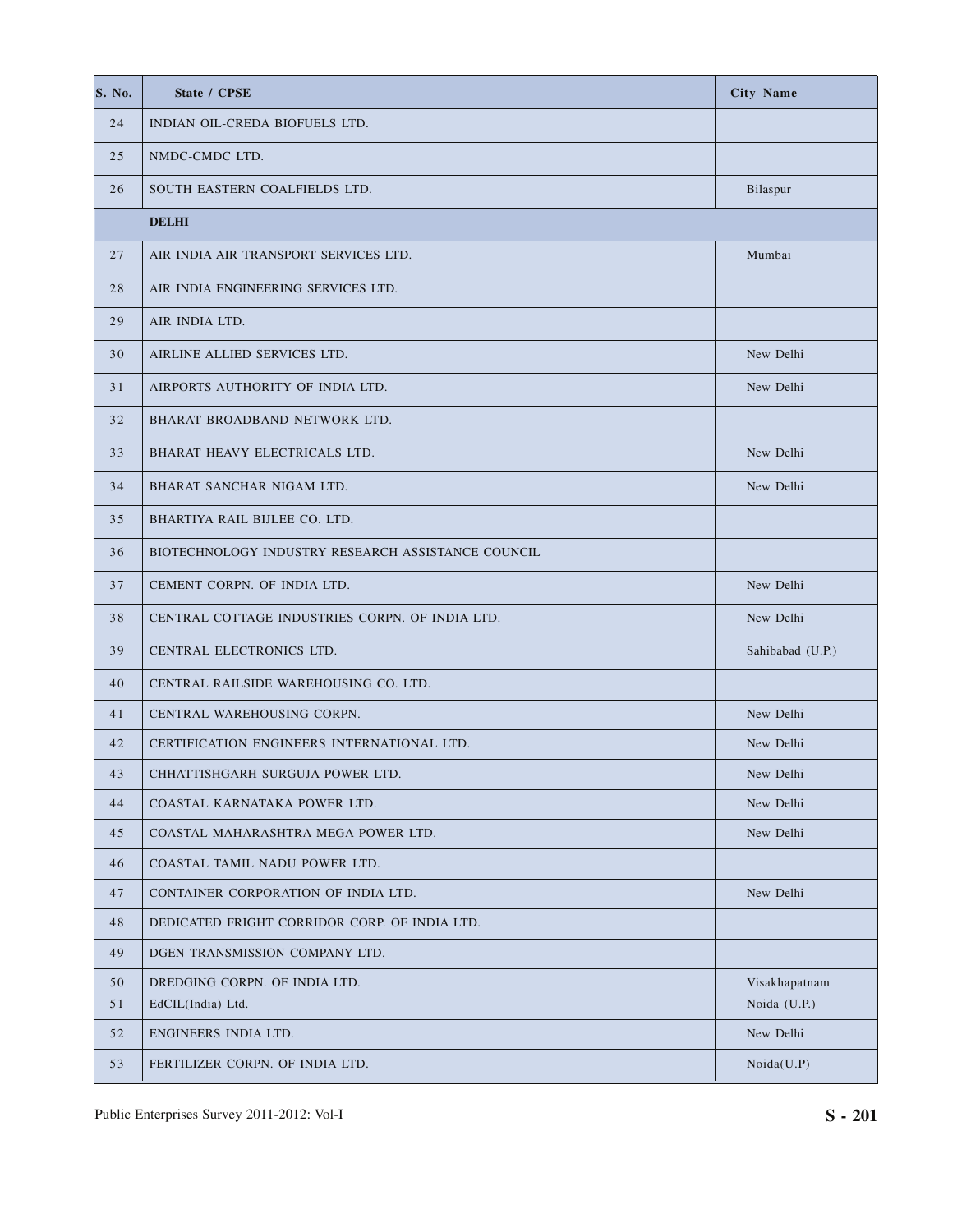| S. No. | State / CPSE                                          | <b>City Name</b> |
|--------|-------------------------------------------------------|------------------|
| 54     | FOOD CORPN. OF INDIA                                  | New Delhi        |
| 55     | FRESH & HEALTHY ENTERPRISES LTD.                      | New Delhi        |
| 56     | GAIL (INDIA) LTD.                                     | New Delhi        |
| 57     | <b>GAIL GAS LTD.</b>                                  | New Delhi        |
| 58     | GHOGARPALLI INTEGRATED POWER COMPANY LTD.             |                  |
| 59     | HANDICRAFTS & HANDLOOM EXPORTS CORP. OF INDIA LTD.    | New Delhi        |
| 60     | HINDUSTAN FERTILIZER CORPN. LTD.                      | Noida            |
| 61     | HINDUSTAN INSECTICIDES LTD.                           | New Delhi        |
| 62     | HINDUSTAN PAPER CORPORATION LTD.                      | Kolkata          |
| 63     | HINDUSTAN PREFAB LTD.                                 | New Delhi        |
| 64     | HINDUSTAN SHIPYARD LTD.                               | Visakhapatnam    |
| 65     | HINDUSTAN VEGETABLE OILS CORPN. LTD.                  | New Delhi        |
| 66     | HOUSING & URBAN DEV. CORPN. LTD.                      | New Delhi        |
| 67     | HSCC (INDIA) LTD.                                     | Noida(U.P.)      |
| 68     | INDIA INFRASTRUCTURE FINANCE CO. LTD.                 | New Delhi        |
| 69     | INDIA TOURISM DEV. CORPN. LTD.                        | New Delhi        |
| 70     | INDIA TRADE PROMOTION ORGANISATION                    | New Delhi        |
| 71     | INDIAN RAILWAY CATERING AND TOURISM CORPN. LTD.       | New Delhi        |
| 72     | INDIAN RAILWAY FINANCE CORPORATION LTD.               | New Delhi        |
| 73     | INDIAN RENEWABLE ENERGY DEVT. AGENCY LTD.             | New Delhi        |
| 74     | INDIAN VACCINE CORP. LTD.                             | Manesar(Haryana) |
| 75     | IRCON INFRASTRUCTURE & SERVICES LTD.                  | New Delhi        |
| 76     | IRCON INTERNATIONAL LTD.                              | New Delhi        |
| 77     | IRRIGATION & WATER RESOURCES FINANCE CORPORATION LTD. |                  |
| 78     | KANTI BIJLEE UTPADAN NIGAM LTD.                       | New Delhi        |
| 79     | KUMARAKRUPPA FRONTIER HOTELS LTD.                     | New Delhi        |
| 80     | M M T C LTD.                                          | New Delhi        |
| 81     | MAHANAGAR TELEPHONE NIGAM LTD.                        | New Delhi        |
| 82     | NATIONAL BACKWARD CLASSES FINANCE & DEVP.CO.          | New Delhi        |
| 83     | NATIONAL BLDG. CONSTN. CORPN. LTD.                    | New Delhi        |
| 84     | NATIONAL FERTILIZERS LTD.                             | Noida            |
| 85     | NATIONAL HANDICAPPED FINANCE & DEVPT. CORPN.          | Faridabad        |
| 86     | NATIONAL INFORMATICS CENTRE SERVICES INCORPORATED     | New Delhi        |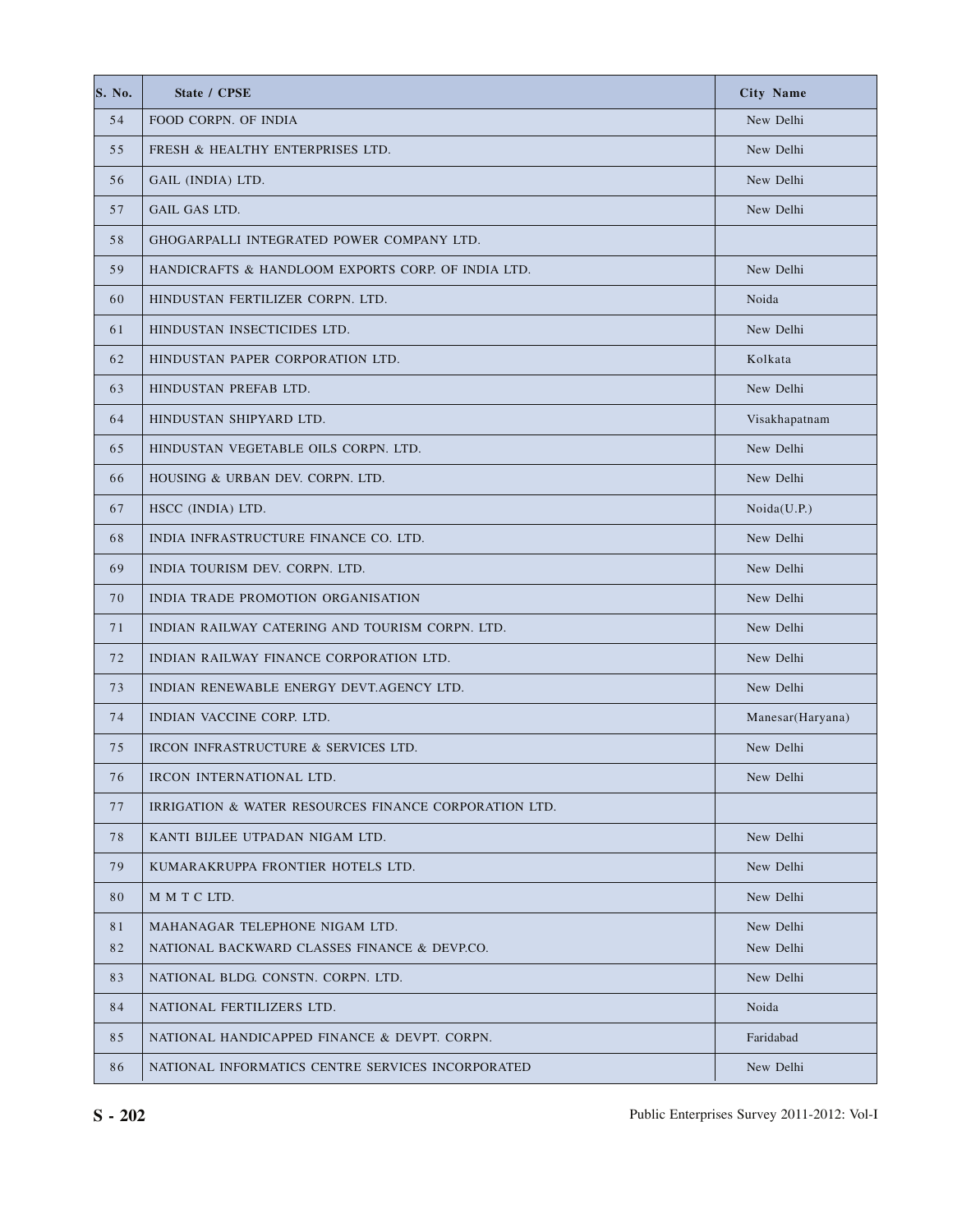| S. No. | State / CPSE                                      | <b>City Name</b>   |
|--------|---------------------------------------------------|--------------------|
| 87     | NATIONAL MINORITIES DEVP. & FINANCE CORPN.        | New Delhi          |
| 88     | NATIONAL PROJECTS CONSTRUCTION CORPN. LTD.        | Faridabad(Haryana) |
| 89     | NATIONAL RESEARCH DEVELOPMENT CORPN.              | New Delhi          |
| 90     | NATIONAL SAFAI KARAMCHARIS FINANCE & DEVPT. CORPN | New Delhi          |
| 91     | NATIONAL SCHEDULED CASTES FINANCE & DEVP. CORPN.  | Delhi              |
| 92     | NATIONAL SCHEDULED TRIBES FINANCE & DEVP. CORPN.  | New Delhi          |
| 93     | NATIONAL SEEDS CORPN. LTD.                        | New Delhi          |
| 94     | NATIONAL SMALL INDUSTRIES CORPN. LTD.             | New Delhi          |
| 95     | NATIONAL TEXTILE CORPN. LTD.                      | New Delhi          |
| 96     | NTPC ELECTRIC SUPPLY COMPANY LTD.                 | Noida              |
| 97     | NTPC HYDRO LTD.                                   | Noida              |
| 98     | NTPC LTD.                                         | New Delhi          |
| 99     | NTPC VIDYUT VYAPAR NIGAM LTD.                     | New Delhi          |
| 100    | NUCLEAR POWER CORPN. OF INDIA LTD.                | Mumbai             |
| 101    | OIL & NATURAL GAS CORPORATION LTD.                | New Delhi          |
| 102    | ONGC VIDESH LTD.                                  | New Delhi          |
| 103    | ORISSA INTEGRATED POWER LTD.                      |                    |
| 104    | P E C LTD.                                        | New Delhi          |
| 105    | PAWAN HANS HELICOPTERS LTD.                       | New Delhi          |
| 106    | PFC CAPITAL ADVISORY SERVICE LTD.                 | New Delhi          |
| 107    | PFC CONSULTING LTD.                               | New Delhi          |
| 108    | PFC GREEN ENERGY LTD.                             |                    |
| 109    | POWER EQUITY CAPITAL ADVISORS PVT. LTD.           |                    |
| 110    | POWER FINANCE CORPORATION                         | New Delhi          |
| 111    | POWER GRID CORPORATION OF INDIA LTD.              | Gurgaon            |
| 112    | POWER SYSTEM OPERATION CORPORATION LTD.           |                    |
| 113    | PRIZE PETROLEUM COMPANY LTD.                      |                    |
| 114    | RAIL VIKAS NIGAM LTD.                             | New Delhi          |
| 115    | RAILTEL CORPORATION INDIA LTD.                    | New Delhi          |
| 116    | REC POWER DISTRIBUTION CO. LTD.                   | New Delhi          |
| 117    | REC TRANSMISSION PROJECT CO. LTD.                 | New Delhi          |
| 118    | RITES INFRASTRUCTURE SERVICES LTD.                |                    |
| 119    | RITES LTD.                                        | Gurgaon            |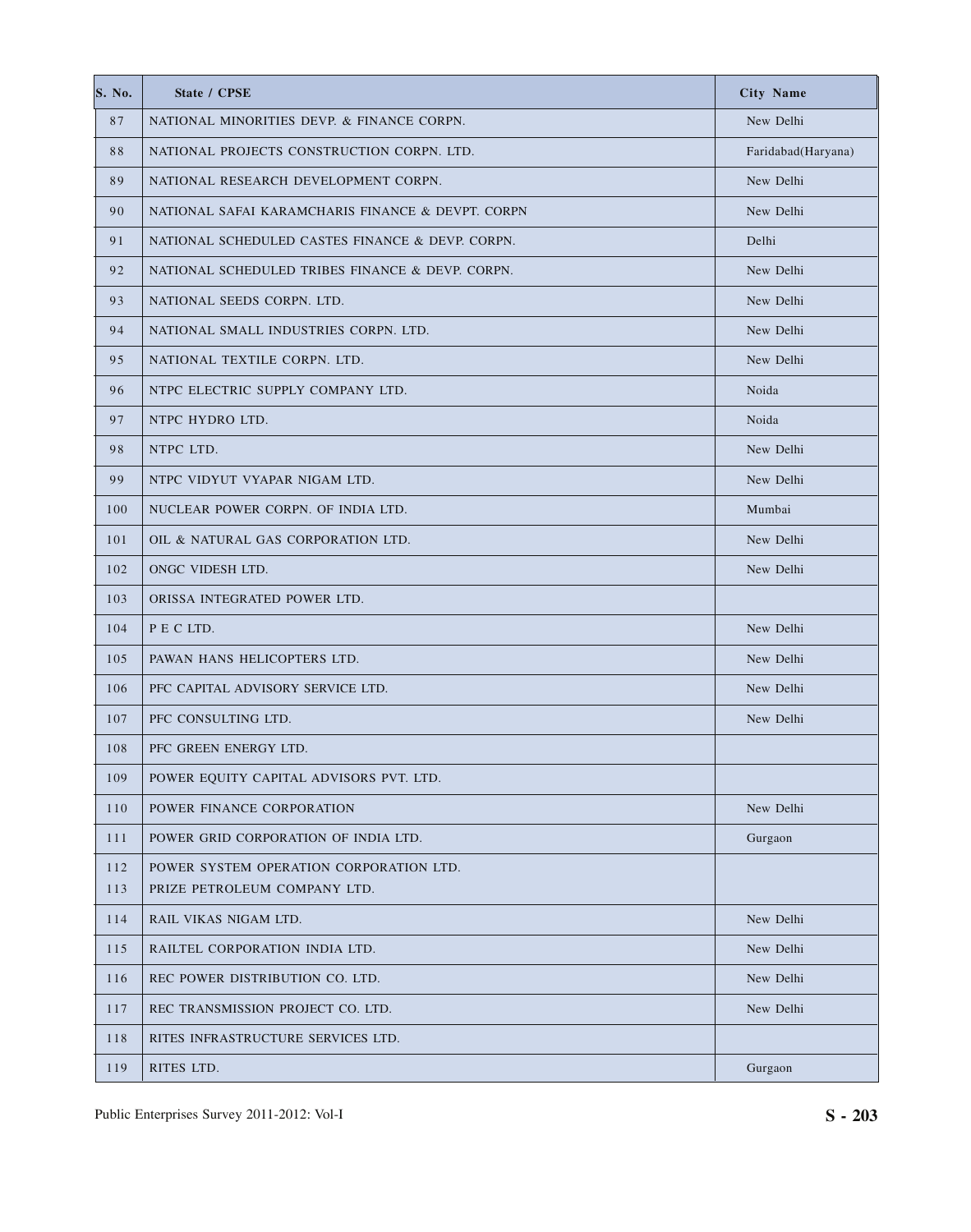| S. No. | State / CPSE                                  | <b>City Name</b>  |
|--------|-----------------------------------------------|-------------------|
| 120    | RURAL ELECTRIFICATION CORPN. LTD.             | New Delhi         |
| 121    | SAIL JAGADISHPUR POWER PLANT LTD.             |                   |
| 122    | SAKHIGOPAL INTEGRATED POWER COMPANY LTD.      |                   |
| 123    | SECURITY PRINTING & MINTING CORPN. INDIA LTD. | New Delhi         |
| 124    | STATE FARMS CORPORATION OF INDIA LTD.         | New Delhi         |
| 125    | STATE TRADING CORPN. OF INDIA LTD.            | New Delhi         |
| 126    | STEEL AUTHORITY OF INDIA LTD.                 | New Delhi         |
| 127    | TATIYA ANDHRA MEGA POWER LTD.                 |                   |
| 128    | TELECOMMUNICATIONS CONSULTANTS (INDIA) LTD.   | New Delhi         |
| 129    | WAPCOS LTD.                                   | New Delhi         |
|        | GOA                                           |                   |
| 130    | GOA SHIPYARD LTD.                             | Goa               |
|        | <b>HARYANA</b>                                |                   |
| 131    | INDIAN DRUGS & PHARMACEUTICALS LTD.           | Gurgaon           |
| 132    | NHPC LTD.                                     | Faridabad         |
|        | <b>HIMACHAL PRADESH</b>                       |                   |
| 133    | SJVN LTD.                                     | New Shimla (H.P)  |
|        | <b>JAMMU &amp; KASHMIR</b>                    |                   |
| 134    | HMT CHINAR WATCHES LTD.                       | Srinagar          |
| 135    | J & K MINERAL DEVELOPMENT CORPN. LTD.         | Jammu             |
|        | <b>JHARKHAND</b>                              |                   |
| 136    | BHARAT COKING COAL LTD.                       | Dhanbad           |
| 137    | CENTRAL COALFIELDS LTD.                       | Ranchi            |
| 138    | CENTRAL MINE PLANNING & DESIGN INSTITUTE LTD. | Ranchi            |
| 139    | ENGINEERING PROJECTS (INDIA) LTD.             | New Delhi         |
| 140    | HEAVY ENGINEERING CORPN. LTD.                 | Ranchi            |
| 141    | MECON LTD.                                    | Ranchi(Jharkhand) |
| 142    | RANCHI ASHOK BIHAR HOTEL CORPN. LTD.          | Ranchi            |
| 143    | URANIUM CORPORATION OF INDIA LTD.             | Jharkhand         |
|        | <b>KARNATAKA</b>                              |                   |
| 144    | ANTRIX CORPORATION LTD.                       | Bangalore         |
| 145    | BEML LTD.                                     | Bangalore         |
| 146    | BHARAT ELECTRONICS LTD.                       | Bangalore         |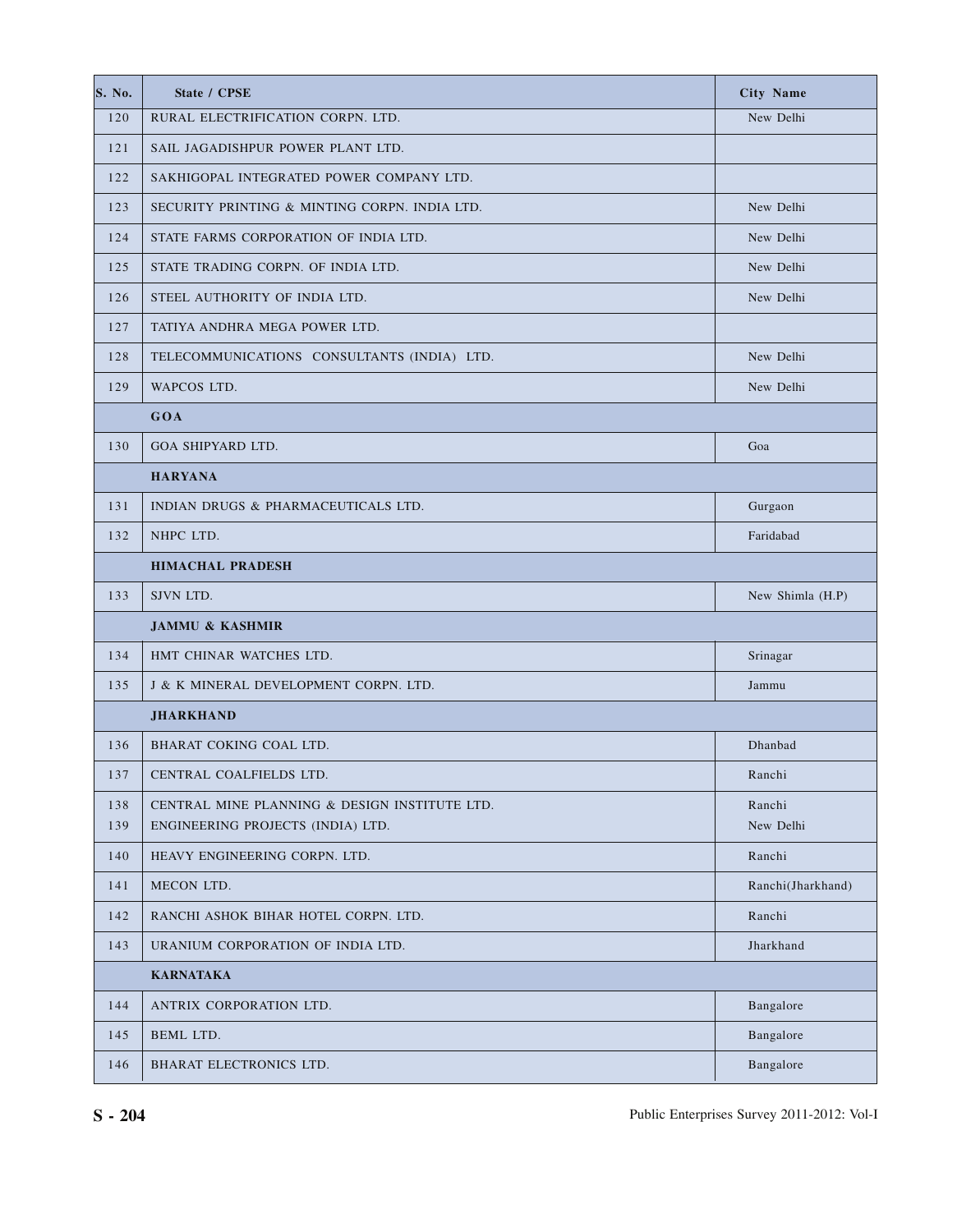| S. No. | State / CPSE                                 | <b>City Name</b>   |
|--------|----------------------------------------------|--------------------|
| 147    | HINDUSTAN AERONAUTICS LTD.                   | Bangalore          |
| 148    | HMT (INTERNATIONAL) LTD.                     | Bangalore          |
| 149    | HMT LTD.                                     | Bangalore          |
| 150    | HMT MACHINE TOOLS LTD.                       | Bangalore          |
| 151    | HMT WATCHES LTD.                             | Bangalore          |
| 152    | ITI LTD.                                     | Bangalore          |
| 153    | KARNATAKA ANTIBIOTICS & PHARMACEUTICALS LTD. | Bangalore          |
| 154    | KARNATAKA TRADE PROMOTION ORGANISATION       | Bangalore          |
| 155    | KIOCL LTD.                                   | Bangalore          |
| 156    | MANGALORE REFINERY & PETROCHEMICALS LTD.     | Mangalore          |
| 157    | STCL LTD.                                    | Bangalore          |
| 158    | TUNGABHADRA STEEL PRODUCTS LTD.              | Karnataka          |
| 159    | VIGNYAN INDUSTRIES LTD.                      | Karnataka          |
|        | <b>KERALA</b>                                |                    |
| 160    | BHEL ELECTRICAL MACHINES LTD.                |                    |
| 161    | COCHIN SHIPYARD LTD.                         | Kochi              |
| 162    | FERTILIZERS & CHEMICALS (TRAVANCORE) LTD.    | Kochi              |
| 163    | HINDUSTAN NEWSPRINT LTD.                     | Kerala             |
| 164    | HLL BIOTECH LTD.                             |                    |
| 165    | HLL LIFECARE LTD.                            | Thiruvananthapuram |
|        | <b>MADHYA PRADESH</b>                        |                    |
| 166    | MADHYA PRADESH ASHOK HOTEL CORPN. LTD.       | Bhopal             |
| 167    | NEPA LTD.                                    | Nepa Nagar         |
| 168    | NHDC LTD.                                    | Bhopal             |
| 169    | NORTHERN COALFIELDS LTD.                     | M.P.               |
|        | MAHARAHASHTRA                                |                    |
| 170    | AIR INDIA CHARTERS LTD.                      | Mumbai             |
| 171    | BEL OPTRONICS DEVICES LTD.                   | Pune               |
| 172    | BHARAT PETRO RESOURCES JPDA                  |                    |
| 173    | BHARAT PETRO RESOURCES LTD.                  | Mumbai             |
| 174    | BHARAT PETROLEUM CORPN. LTD.                 | Mumbai             |
| 175    | COTTON CORPN. OF INDIA LTD.                  | Navi Mumbai        |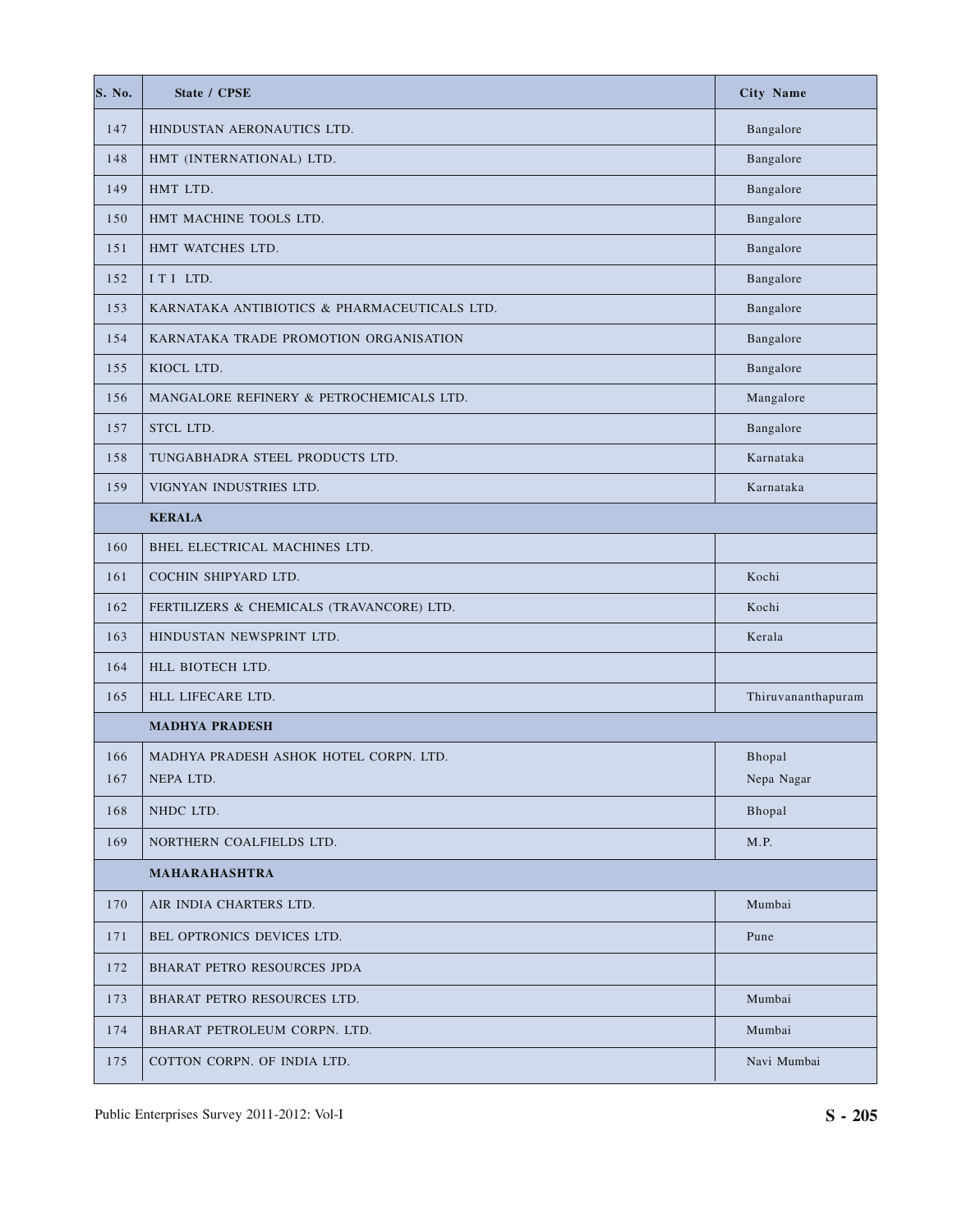| S. No. | State / CPSE                                         | <b>City Name</b> |
|--------|------------------------------------------------------|------------------|
| 176    | EXPORT CREDIT GUARANTEE CORPN.OF INDIA LTD.          | Mumbai           |
| 177    | HINDUSTAN ANTIBIOTICS LTD.                           | Pune             |
| 178    | HINDUSTAN ORGANIC CHEMICALS LTD.                     | Maharashtra      |
| 179    | HINDUSTAN PETROLEUM CORPN. LTD.                      | Mumbai           |
| 180    | HOTEL CORPN. OF INDIA LTD.                           | Mumbai           |
| 181    | INDIAN OIL CORPORATION LTD.                          | New Delhi        |
| 182    | INDIAN RARE EARTHS LTD.                              | Mumbai           |
| 183    | KONKAN RAILWAY CORPORATION LTD.                      | Navi Mumbai      |
| 184    | MAZAGON DOCK LTD.                                    | Mumbai           |
| 185    | MILLENNIUM TELECOM LTD.                              | Mumbai           |
| 186    | MINERAL EXPLORATION CORPN. LTD.                      | Nagpur           |
| 187    | MOIL LTD.                                            | Nagpur           |
| 188    | MUMBAI RAILWAY VIKAS CORPORATION LTD.                | Mumbai           |
| 189    | NATIONAL FILM DEV. CORPN. LTD.                       | Mumbai           |
| 190    | RASHTRIYA CHEMICALS AND FERTILIZERS LTD.             | Mumbai           |
| 191    | RICHARDSON & CRUDDAS(1972) LTD.                      | Mumbai           |
| 192    | SHIPPING CORPORATION OF INDIA LTD.                   | Mumbai           |
| 193    | WESTERN COALFIELDS LTD.                              | Nagpur           |
|        | <b>MANIPUR</b>                                       |                  |
| 194    | LOKTAK DOWNSTREAM HYDROELECTRIC CORPORATION LTD.     |                  |
|        | <b>MEGHALAYA</b>                                     |                  |
| 195    | NORTH EASTERN HANDICRAFTS & HANDLOOM DEV.CORPN. LTD. | Shillong         |
| 196    | NORTH EASTERN ELECTRIC POWER CORPORATION LTD.        | Shillong         |
|        | <b>NAGALAND</b>                                      |                  |
| 197    | NAGALAND PULP & PAPER COMPANY LTD.                   | Kolkata          |
|        | ORISSA                                               |                  |
| 198    | MAHANADI BASIN POWER LTD.                            |                  |
| 199    | MAHANADI COALFIELDLS LTD.                            | Orissa           |
| 200    | MNH SHAKTI LTD.                                      |                  |
| 201    | NATIONAL ALUMINIUM COMPANY LTD.                      | Bhubaneshwar     |
| 202    | ORISSA DRUGS & CHEMICALS LTD.                        | Bhubaneswar      |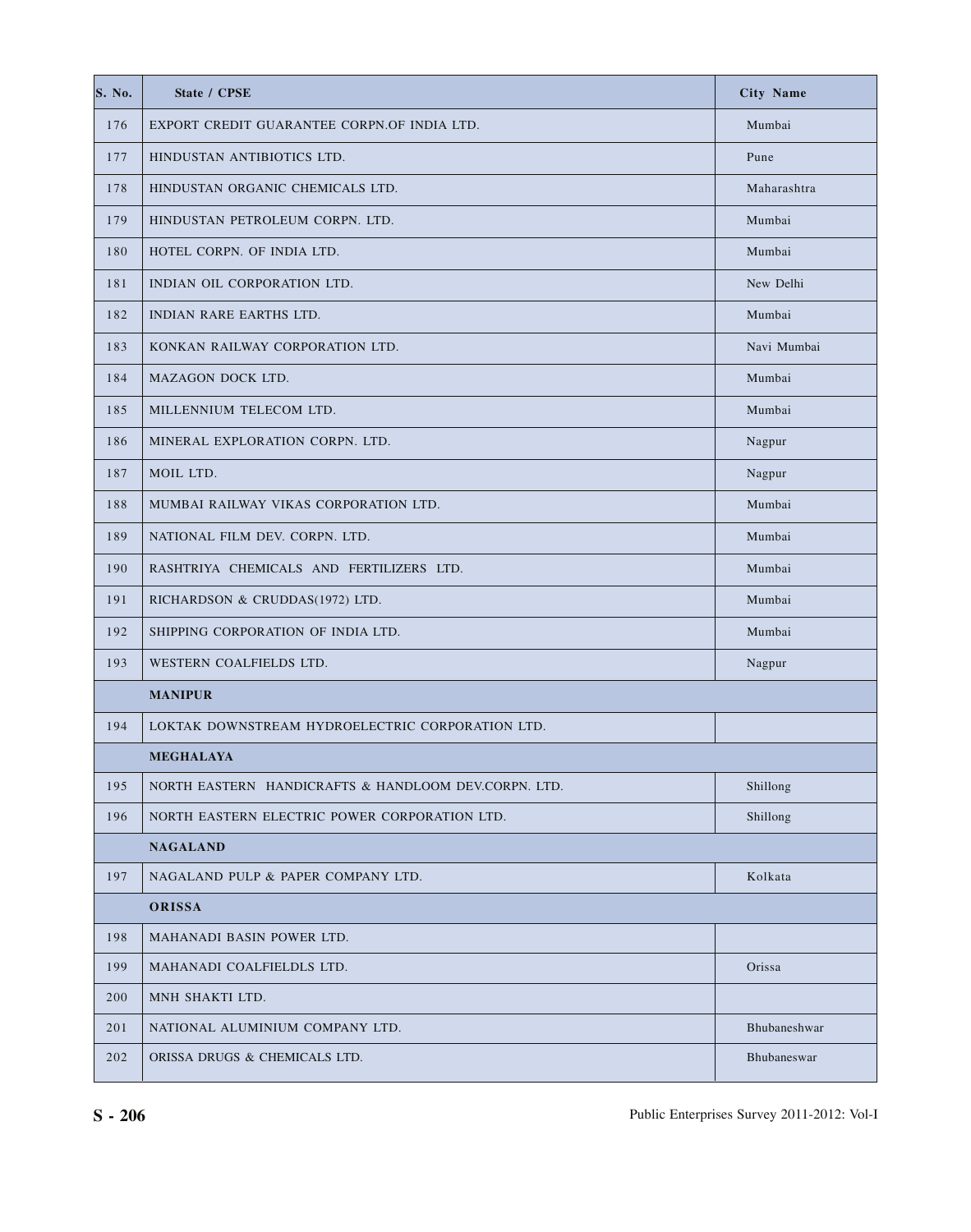| S. No. | <b>State / CPSE</b>                            | <b>City Name</b> |
|--------|------------------------------------------------|------------------|
| 203    | UTKAL ASHOK HOTEL CORPN. LTD.                  | Puri             |
|        | <b>PONDICHERRY</b>                             |                  |
| 204    | PONDICHERRY ASHOK HOTEL CORPN. LTD.            | Pondicherry      |
|        | <b>RAJASTHAN</b>                               |                  |
| 205    | FCI ARAVALI GYPSUM & MINERALS (INDIA) LTD.     | Jodhpur          |
| 206    | HINDUSTAN SALTS LTD.                           | Jaipur           |
| 207    | INSTRUMENTATION LTD.                           | Kota             |
| 208    | RAJASTHAN DRUGS & PHARMACEUTICALS LTD.         | Jaipur           |
| 209    | RAJASTHAN ELECTRONICS AND INSTRUMENTS LTD.     | Jaipur           |
| 210    | SAMBHAR SALTS LTD.                             | Jaipur           |
|        | <b>TAMILNADU</b>                               |                  |
| 211    | BHARATIYA NABHIKIYA VIDYUT NIGAM LTD.          | Chennai          |
| 212    | CHENNAI PETROLEUM CORPORATION LTD.             | Chennai          |
| 213    | ENNORE PORT LTD.                               | Chennai          |
| 214    | HINDUSTAN PHOTO FILMS MANUFACTURING CO. LTD.   | Ootacamund       |
| 215    | IDPL (TAMILNADU) LTD.                          | Chennai          |
| 216    | MADRAS FERTILIZERS LTD.                        | Chennai          |
| 217    | NEYVELI LIGNITE CORPN. LTD.                    | Tamilnadu        |
| 218    | NLC TAMIL NADU POWER LTD.                      |                  |
| 219    | SAIL REFRCTORY COMPANY LTD.                    | Salem            |
| 220    | SETHUSAMUDRAM CORPN. LTD.                      | Chennai          |
| 221    | TAMIL NADU TRADE PROMOTION ORGANISATION        | Chennai          |
|        | <b>UTTAR PRADESH</b>                           |                  |
| 222    | ARTIFICIAL LIMBS MFG. CORPN. OF INDIA          | Kanpur           |
| 223    | BHARAT IMMUNOLOGICALS & BIOLOGICALS CORP. LTD. | Bulandshahar     |
| 224    | BHARAT PUMPS & COMPRESSORS LTD.                | Allahabad        |
| 225    | BRITISH INDIA CORPORATION LTD.                 | Kanpur           |
| 226    | BROADCAST ENGG. CONSULTANTS INDIA LTD.         | New Delhi        |
| 227    | JAGDISHPUR PAPER MILLS LTD.                    |                  |
| 228    | NATIONAL HANDLOOM DEVELOPMENT CORPORATION LTD. | Lucknow          |
| 229    | PROJECTS & DEVELOPMENT INDIA LTD.              | Noida            |
| 230    | SCOOTERS INDIA LTD.                            | Lucknow          |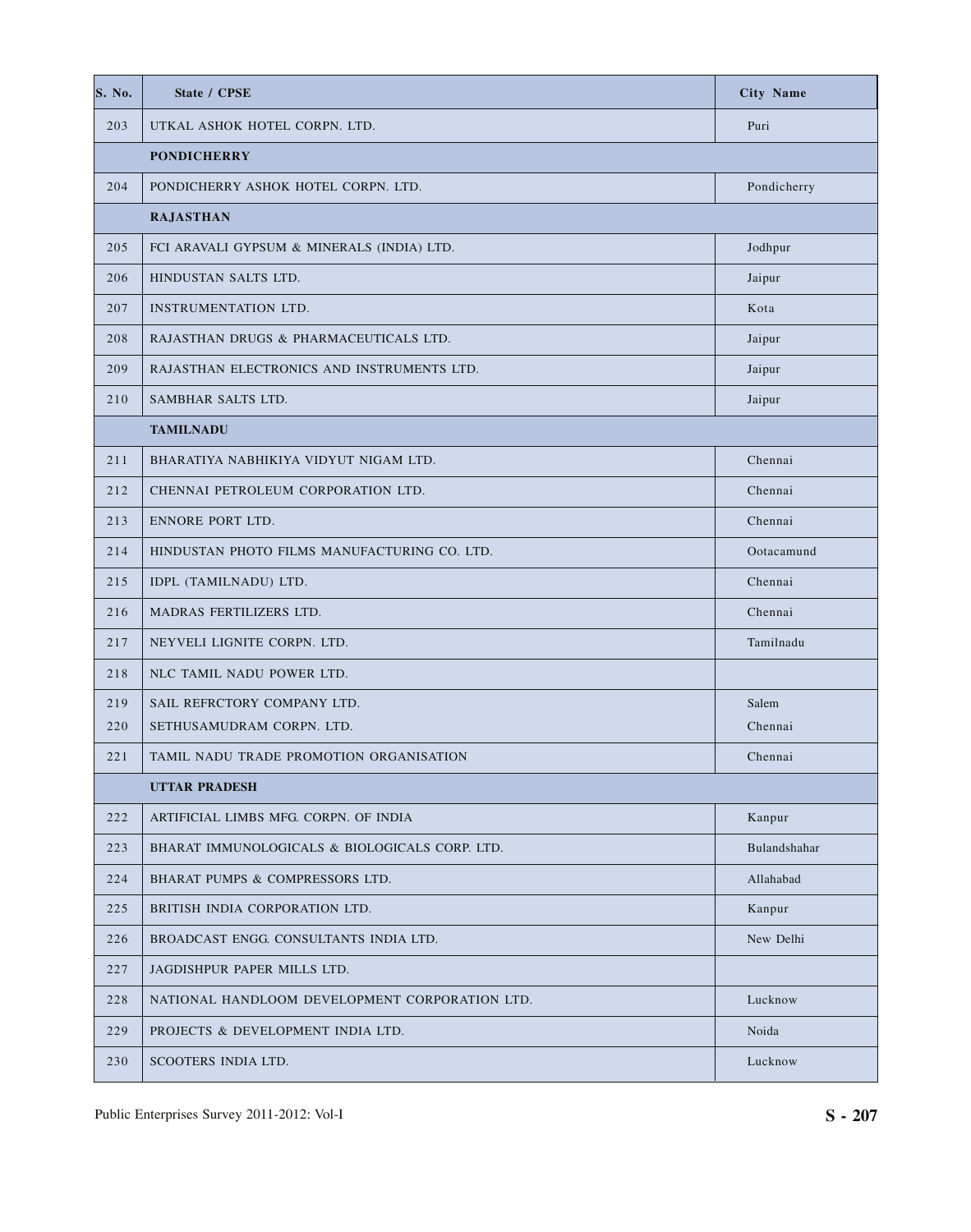| S. No. | State / CPSE                                          | <b>City Name</b> |
|--------|-------------------------------------------------------|------------------|
| 231    | TRIVENI STRUCTURALS LTD.                              | Allahabad        |
|        | <b>UTTARANCHAL</b>                                    |                  |
| 232    | INDIAN MEDICINES & PHARMACEUTICAL CORPN. LTD.         | Almora           |
| 233    | THDC LTD.                                             | Rishikesh        |
|        | <b>WEST BENGAL</b>                                    |                  |
| 234    | ANDREW YULE & COMPANY LTD.                            | Kolkata          |
| 235    | BALMER LAWRIE & CO. LTD.                              | Kolkata          |
| 236    | BALMER LAWRIE INVESTMENTS LTD.                        | Kolkata          |
| 237    | BBJ CONSTRUCTION COMPANY LTD.                         | Kolkata          |
| 238    | BENGAL CHEMICALS & PHARMACEUTICALS LTD.               | Kolkata          |
| 239    | BHARAT BHARI UDYOG NIGAM LTD.                         | Kolkata          |
| 240    | BIECCO LAWRIE & CO. LTD.                              | Kolkata          |
| 241    | BIRDS JUTE & EXPORTS LTD.                             | Kolkata          |
| 242    | BISRA STONE LIME COMPANY LTD.                         | Kolkata          |
| 243    | BRAITHWAITE & CO. LTD.                                | kolkata          |
| 244    | BRIDGE & ROOF CO.(INDIA) LTD.                         | Kolkata          |
| 245    | BURN STANDARD COMPANY LTD.                            | Kolkata          |
| 246    | CENTRAL INLAND WATER TRANSPORT CORPN. LTD.            | Kolkata          |
| 247    | COAL INDIA LTD.                                       | Kolkata          |
| 248    | EASTERN COALFIELDS LTD.                               | Kolkata          |
| 249    | EASTERN INVESTMENT LTD.                               |                  |
| 250    | <b>GARDEN REACH SHIPBUILDERS &amp; ENGINEERS LTD.</b> | Kolkata          |
| 251    | HINDUSTAN CABLES LTD.                                 | Kolkata          |
| 252    | HINDUSTAN COPPER LTD.                                 | Kolkata          |
| 253    | HINDUSTAN STEELWORKS COSTN. LTD.                      | Kolkata          |
| 254    | HOOGHLY DOCK AND PORT ENGINEERS LTD.                  | Kolkata          |
| 255    | HOOGHLY PRINTING COMPANY LTD.                         | Kolkata          |
| 256    | JUTE CORPN. OF INDIA LTD.                             | Kolkata          |
| 257    | M S T C LTD.                                          | Kolkata          |
| 258    | NATIONAL JUTE MANUFACTURES CORPORATION LTD.           | Kolkata          |
| 259    | ORISSA MINERAL DEVELOPMENT COMPANY LTD.               | Kolkata          |
| 260    | TYRE CORPORATION OF INDIA LTD.                        | Kolkata          |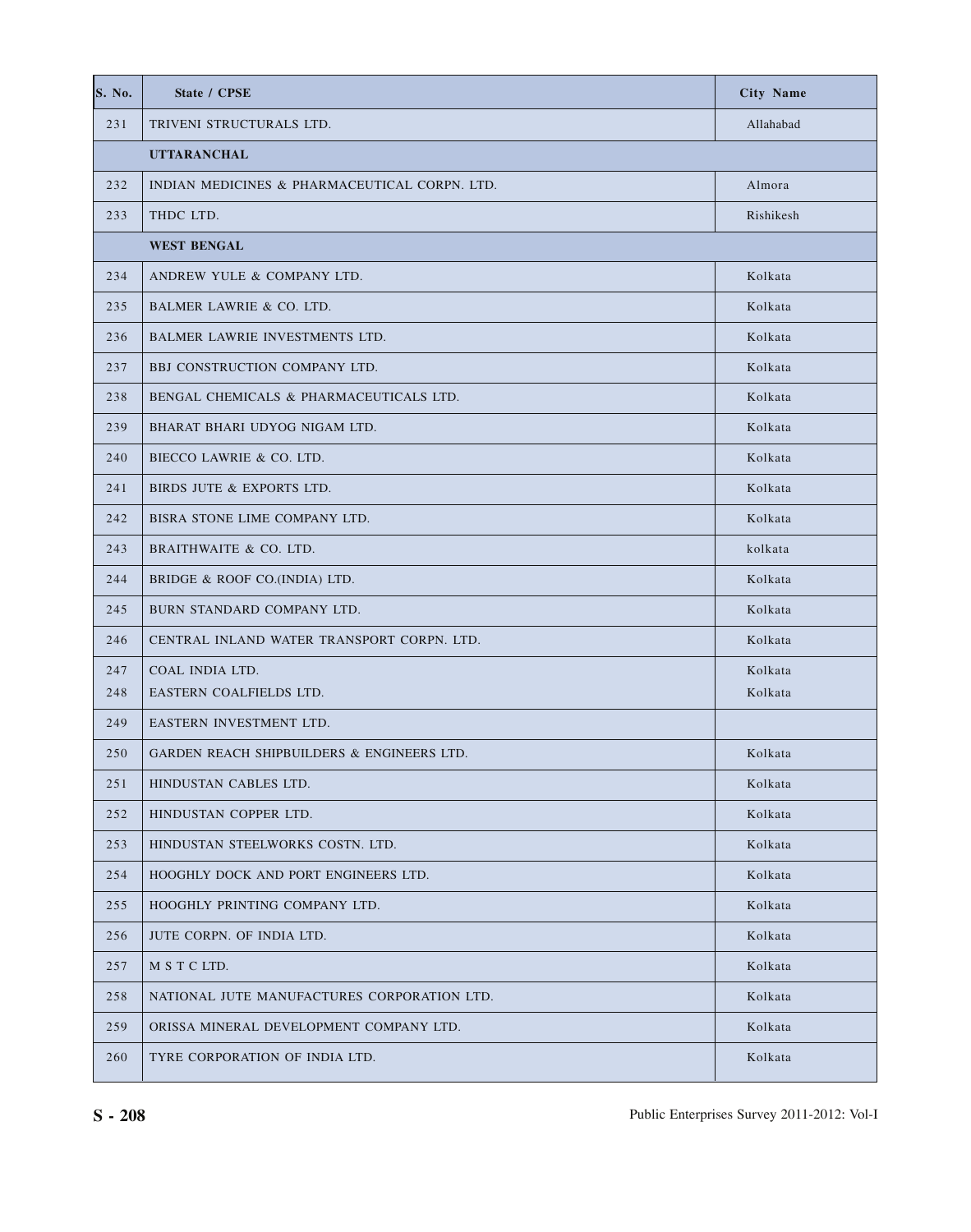# **CENTRAL PUBLIC SECTOR ENTERPRISES (HOLDING COMPANY AND THEIR SUBSISARIES)**

|                 | Name of Holding CPSE / Standalone CPSE                     | Name of Subsidiary CPSE / CPSEs                |                 |
|-----------------|------------------------------------------------------------|------------------------------------------------|-----------------|
| $\mathbf{1}$    | AIR INDIA LTD.                                             | AIR INDIA AIR TRANSPORT SERVICES LTD.<br>(i)   | $\mathbf{1}$    |
|                 |                                                            | (ii) AIR INDIA CHARTERS LTD.                   | $\sqrt{2}$      |
|                 |                                                            | (iii) AIR INDIA ENGINEERING SERVICES LTD. (UC) | 3               |
|                 |                                                            | AIRLINE ALLIED SERVICES LTD.<br>(iv)           | $\overline{4}$  |
|                 |                                                            | HOTEL CORPN. OF INDIA LTD.<br>(v)              | 5               |
| $\overline{2}$  | AIRPORTS AUTHORITY OF INDIA LTD.                           |                                                |                 |
| 3               | ANDAMAN & NICOBAR ISL. FOREST &<br>PLANT.DEV.CORP.LTD      |                                                |                 |
| $\overline{4}$  | ANDREW YULE & COMPANY LTD.                                 | HOOGHLY PRINTING COMPANY LTD.<br>(i)           | 6               |
| 5               | ANTRIX CORPORATION LTD.                                    |                                                |                 |
| 6               | ARTIFICIAL LIMBS MFG CORPN. OF INDIA                       |                                                |                 |
| $7\phantom{.0}$ | BALMER LAWRIE INVESTMENTS LTD.                             | (i) BALMER LAWRIE & CO. LTD.                   | $7\overline{ }$ |
| 8               | <b>BEML LTD.</b>                                           | VIGNYAN INDUSTRIES LTD.<br>(i)                 | 8               |
| 9               | BENGAL CHEMICALS & PHARMACEUTICALS LTD.                    |                                                |                 |
| 10              | BHARAT BHARI UDYOG NIGAM LTD.                              | BBJ CONSTRUCTION COMPANY LTD.<br>(i)           | 9               |
| 11              | BHARAT BROADBAND NETWORK LTD. (UC)                         |                                                |                 |
| 12              | <b>BHARAT DYNAMICS LTD.</b>                                |                                                |                 |
| 13              | BHARAT ELECTRONICS LTD.                                    | BEL OPTRONICS DEVICES LTD.<br>(i)              | 10              |
| 14              | BHARAT HEAVY ELECTRICALS LTD.                              | BHARAT HEAVY PLATE & VESSELS LTD.<br>(i)       | 11              |
|                 |                                                            | (ii) BHEL ELECTRICAL MACHINES LTD.             | 12              |
| 15              | BHARAT IMMUNOLOGICALS & BIOLOGICALS<br>CORP. LTD.          |                                                |                 |
| 16              | BHARAT PETROLEUM CORPN. LTD.                               | (i) BHARAT PETRO RESOURCES JPDA (UC) @         | 13              |
|                 |                                                            | (ii) BHARAT PETRO RESOURCES LTD. #             | 14              |
|                 |                                                            | NUMALIGARH REFINARY LTD.<br>(iii)              | 15              |
| 17              | BHARAT PUMPS & COMPRESSORS LTD.                            |                                                |                 |
| 18              | BHARAT SANCHAR NIGAM LTD.                                  |                                                |                 |
| 19              | BHARAT WAGON & ENGG CO. LTD.                               |                                                |                 |
| 20              | BHARATIYA NABHIKIYA VIDYUT<br>NIGAM LTD. (UC)              |                                                |                 |
| 21              | BIECCO LAWRIE & CO. LTD.                                   |                                                |                 |
| 22              | BIOTECHNOLOGY INDUSTRY RESEARCH<br>ASSISTANCE COUNCIL (UC) |                                                |                 |
| 23              | BRAHMAPUTRA VALLEY FERTILIZER<br>CORPN. LTD.               |                                                |                 |
| 24              | BRAITHWAITE & CO. LTD.                                     |                                                |                 |
| 25              | BRIDGE & ROOF CO.(INDIA) LTD.                              |                                                |                 |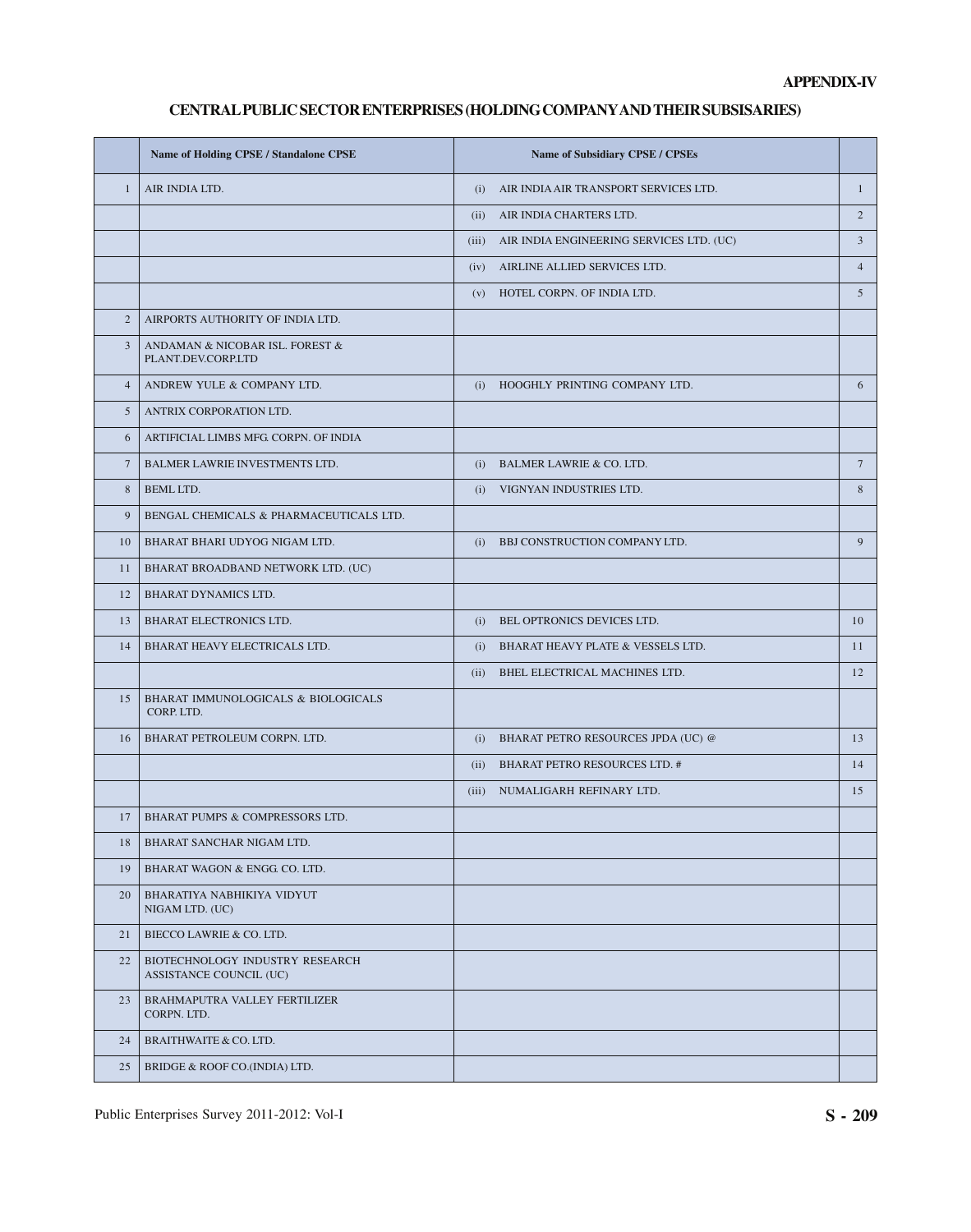|    | <b>Name of Holding CPSE / Standalone CPSE</b>         | <b>Name of Subsidiary CPSE / CPSEs</b>              |    |
|----|-------------------------------------------------------|-----------------------------------------------------|----|
| 26 | BRITISH INDIA CORPORATION LTD.                        |                                                     |    |
| 27 | BROADCAST ENGG CONSULTANTS INDIA LTD.                 |                                                     |    |
| 28 | BURN STANDARD COMPANY LTD.                            |                                                     |    |
| 29 | CEMENT CORPN. OF INDIA LTD.                           |                                                     |    |
| 30 | CENTRAL COTTAGE INDUSTRIES CORPN.<br>OF INDIA LTD.    |                                                     |    |
| 31 | CENTRAL ELECTRONICS LTD.                              |                                                     |    |
| 32 | CENTRAL INLAND WATER TRANSPORT<br>CORPN. LTD.         |                                                     |    |
| 33 | CENTRAL WAREHOUSING CORPN.                            | (i) CENTRAL RAILSIDE WAREHOUSING CO. LTD.           | 16 |
| 34 | COAL INDIA LTD.                                       | BHARAT COKING COAL LTD.<br>(i)                      | 17 |
|    |                                                       | (ii) CENTRAL COALFIELDS LTD.                        | 18 |
|    |                                                       | (iii) CENTRAL MINE PLANNING & DESIGN INSTITUTE LTD. | 19 |
|    |                                                       | (iv) EASTERN COALFIELDS LTD.                        | 20 |
|    |                                                       | MAHANADI COALFIELDLS LTD. @<br>(V)                  | 21 |
|    |                                                       | MAHANADI BASIN POWER LTD. (UC)<br>(vi)              | 22 |
|    |                                                       | $(vii)$ MJSJ COAL LTD. $(UC)$ #                     | 23 |
|    |                                                       | (viii) MNH SHAKTI LTD. (UC) #                       | 24 |
|    |                                                       | (ix) NORTHERN COALFIELDS LTD.                       | 25 |
|    |                                                       | SOUTH EASTERN COALFIELDS LTD.<br>(X)                | 26 |
|    |                                                       | WESTERN COALFIELDS LTD.<br>(xI)                     | 27 |
| 35 | COCHIN SHIPYARD LTD.                                  |                                                     |    |
| 36 | CONTAINER CORPORATION OF INDIA LTD.                   | FRESH & HEALTHY ENTERPRISES LTD.<br>(i)             | 28 |
| 37 | COTTON CORPN. OF INDIA LTD.                           |                                                     |    |
| 38 | DEDICATED FRIGHT CORRIDOR CORP.<br>OF INDIA LTD. (UC) |                                                     |    |
| 39 | DREDGING CORPN. OF INDIA LTD.                         |                                                     |    |
| 40 | EdCIL(India) Ltd.                                     |                                                     |    |
| 41 | ELECTRONICS CORPN. OF INDIA LTD.                      |                                                     |    |
| 42 | ENGINEERING PROJECTS (INDIA) LTD.                     |                                                     |    |
| 43 | ENGINEERS INDIA LTD.                                  | (i) CERTIFICATION ENGINEERS INTERNATIONAL LTD.      | 29 |
| 44 | ENNORE PORT LTD.                                      |                                                     |    |
| 45 | EXPORT CREDIT GUARANTEE CORPN.<br>OF INDIA LTD.       |                                                     |    |
| 46 | FCI ARAVALI GYPSUM & MINERALS (INDIA) LTD.            |                                                     |    |
| 47 | FERTILIZER CORPN. OF INDIA LTD.                       |                                                     |    |
| 48 | FERTILIZERS & CHEMICALS (TRAVANCORE) LTD.             |                                                     |    |
| 49 | FOOD CORPN. OF INDIA                                  |                                                     |    |
| 50 | GAIL (INDIA) LTD.                                     | (i) BRAHAMPUTRA CRACKERS & POLYMER LTD. (UC)        | 30 |
|    |                                                       | GAIL GAS LTD.<br>(ii)                               | 31 |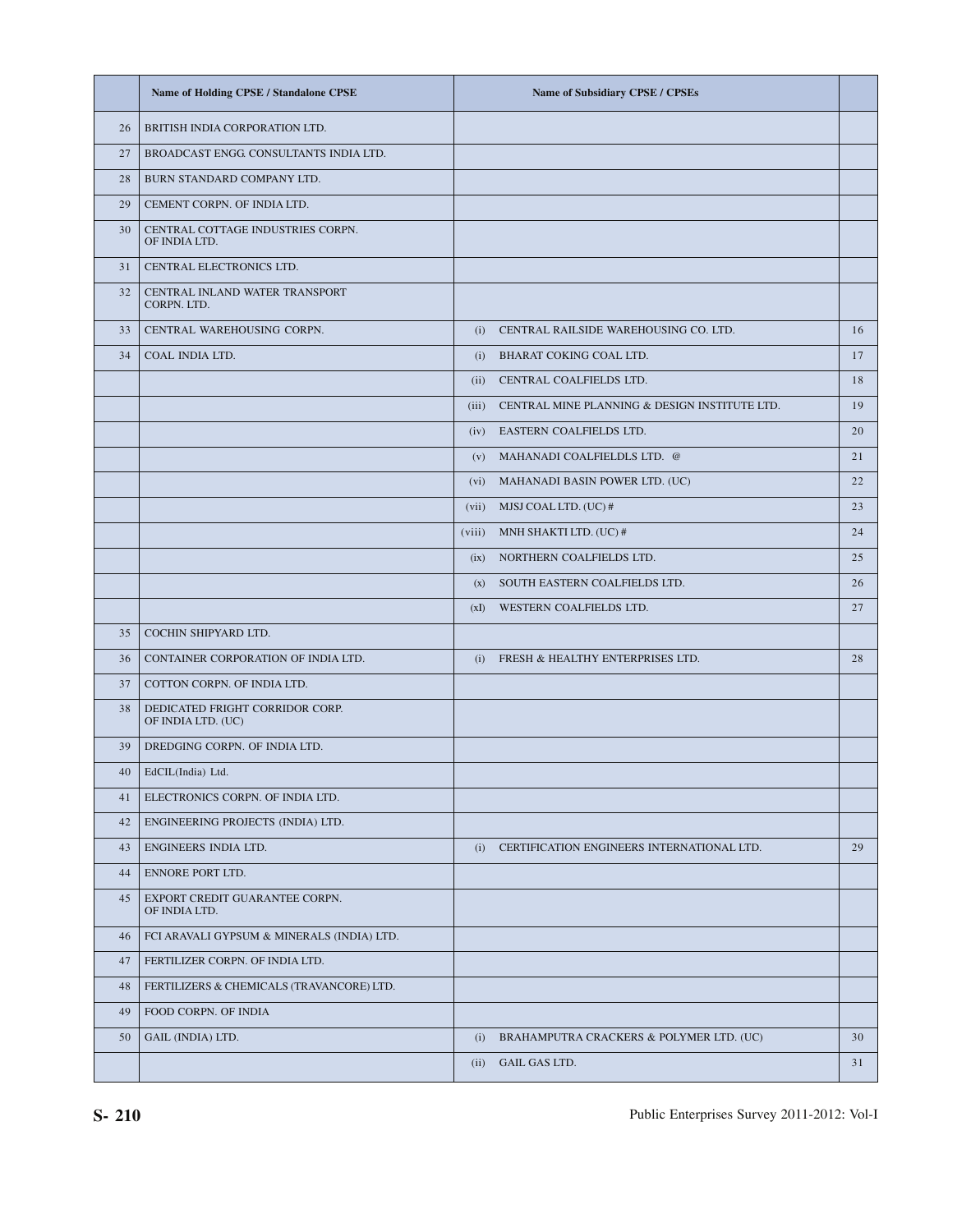|    | Name of Holding CPSE / Standalone CPSE                | <b>Name of Subsidiary CPSE / CPSEs</b>   |    |
|----|-------------------------------------------------------|------------------------------------------|----|
| 51 | GARDEN REACH SHIPBUILDERS & ENGINEERS LTD.            |                                          |    |
| 52 | GOA SHIPYARD LTD.                                     |                                          |    |
| 53 | HANDICRAFTS & HANDLOOM EXPORTS CORP.<br>OF INDIA LTD. |                                          |    |
| 54 | HEAVY ENGINEERING CORPN. LTD.                         |                                          |    |
| 55 | HINDUSTAN AERONAUTICS LTD.                            |                                          |    |
| 56 | HINDUSTAN ANTIBIOTICS LTD.                            |                                          |    |
| 57 | HINDUSTAN CABLES LTD.                                 |                                          |    |
| 58 | HINDUSTAN COPPER LTD.                                 |                                          |    |
| 59 | HINDUSTAN FERTILIZER CORPN. LTD.                      |                                          |    |
| 60 | HINDUSTAN INSECTICIDES LTD.                           |                                          |    |
| 61 | HINDUSTAN ORGANIC CHEMICALS LTD.                      | (i)<br>HINDUSTAN FLUOROCARBONS LIMITED   | 32 |
| 62 | HINDUSTAN PAPER CORPORATION LTD.                      | (i) HINDUSTAN NEWSPRINT LTD.             | 33 |
|    |                                                       | (ii) JAGDISHPUR PAPER MILLS LTD. (UC)    | 34 |
|    |                                                       | (iii) NAGALAND PULP & PAPER COMPANY LTD. | 35 |
| 63 | HINDUSTAN PETROLEUM CORPN. LTD.                       | (i) CREDA HPCL BIOFUEL LTD.              | 36 |
|    |                                                       | HPCL BIOFUELS LTD.<br>(ii)               | 37 |
|    |                                                       | (iii)<br>PRIZE PETROLEUM COMPANY LTD.    | 38 |
| 64 | HINDUSTAN PHOTO FILMS<br>MANUFACTURING CO. LTD.       |                                          |    |
| 65 | HINDUSTAN PREFAB LTD.                                 |                                          |    |
| 66 | HINDUSTAN SALTS LTD.                                  | SAMBHAR SALTS LTD.<br>(i)                | 39 |
| 67 | HINDUSTAN SHIPYARD LTD.                               |                                          |    |
| 68 | HINDUSTAN STEELWORKS COSTN. LTD.                      |                                          |    |
| 69 | HINDUSTAN VEGETABLE OILS CORPN. LTD.                  |                                          |    |
| 70 | HLL BIOTECH LTD. (UC)                                 |                                          |    |
| 71 | HLL LIFECARE LTD.                                     |                                          |    |
| 72 | HMT LTD.                                              | HMT (INTERNATIONAL) LTD.<br>(i)          | 40 |
|    |                                                       | HMT BEARINGS LTD.<br>(ii)                | 41 |
|    |                                                       | HMT CHINAR WATCHES LTD.<br>(iii)         | 42 |
|    |                                                       | HMT MACHINE TOOLS LTD.<br>(iv)           | 43 |
|    |                                                       | HMT WATCHES LTD.<br>(v)                  | 44 |
| 73 | HOOGHLY DOCK AND PORT ENGINEERS LTD.                  |                                          |    |
| 74 | HOUSING & URBAN DEV. CORPN. LTD.                      |                                          |    |
| 75 | HSCC (INDIA) LTD.                                     |                                          |    |
| 76 | ITI LTD.                                              |                                          |    |
| 77 | INDIA INFRASTRUCTURE FINANCE CO. LTD.                 |                                          |    |
| 78 | INDIA TOURISM DEV. CORPN. LTD.                        | ASSAM ASHOK HOTEL CORPN. LTD.<br>(i)     | 45 |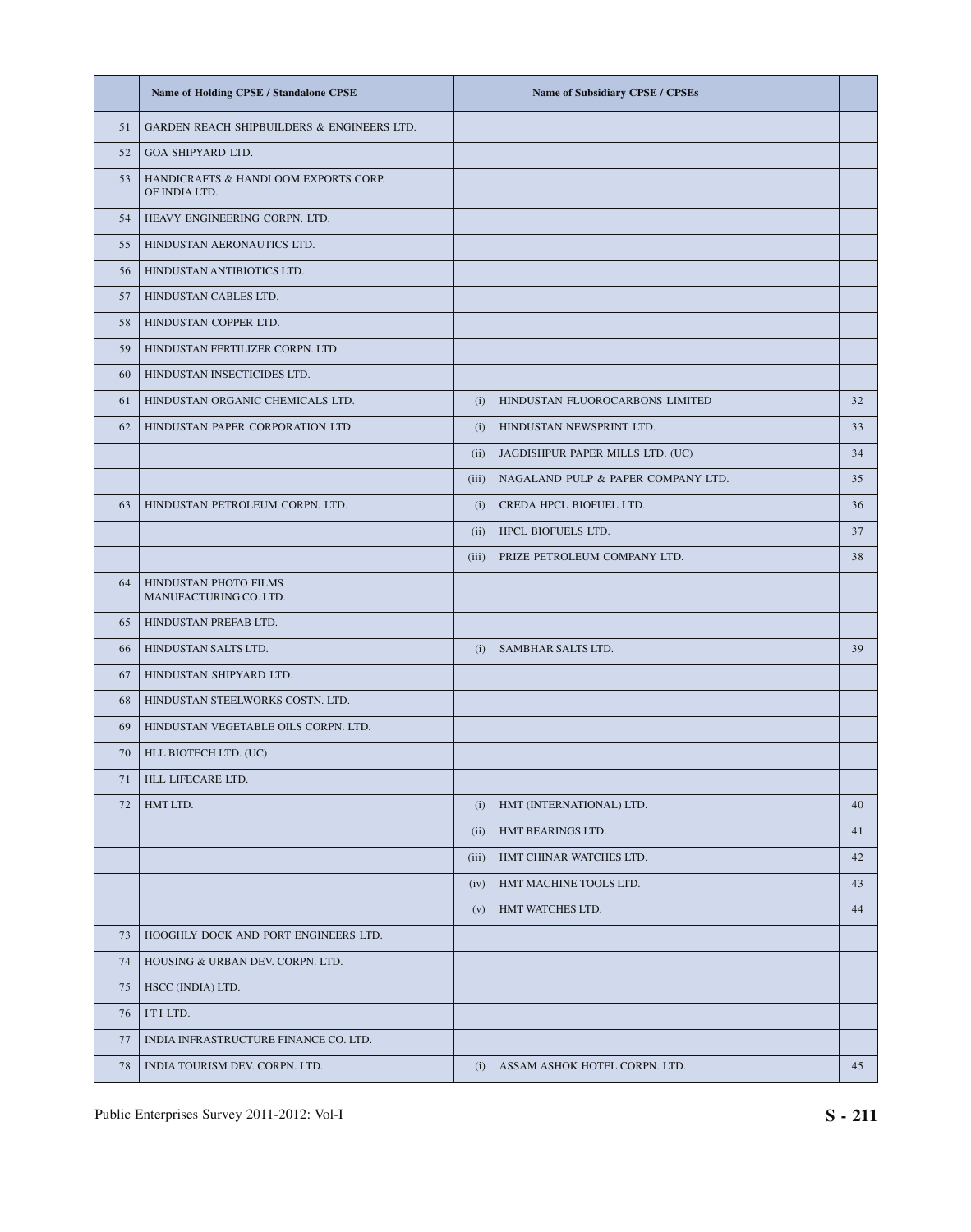|     | <b>Name of Holding CPSE / Standalone CPSE</b>                            |       | <b>Name of Subsidiary CPSE / CPSEs</b>       |    |
|-----|--------------------------------------------------------------------------|-------|----------------------------------------------|----|
|     |                                                                          | (ii)  | DONYI POLO ASHOK HOTEL LTD.                  | 46 |
|     |                                                                          |       | (iii) MADHYA PRADESH ASHOK HOTEL CORPN. LTD. | 47 |
|     |                                                                          |       | (iv) PONDICHERRY ASHOK HOTEL CORPN. LTD.     | 48 |
|     |                                                                          |       | (v) PUNJAB ASHOK HOTEL COMPANY LTD. (UC)     | 49 |
|     |                                                                          |       | (vi) RANCHI ASHOK BIHAR HOTEL CORPN. LTD.    | 50 |
|     |                                                                          | (vii) | UTKAL ASHOK HOTEL CORPN. LTD.                | 51 |
| 79  | INDIA TRADE PROMOTION ORGANISATION                                       |       | (i) KARNATAKA TRADE PROMOTION ORGANISATION   | 52 |
|     |                                                                          |       | (ii) TAMIL NADU TRADE PROMOTION ORGANISATION | 53 |
| 80  | INDIAN DRUGS & PHARMACEUTICALS LTD.                                      |       | (i) IDPL (TAMILNADU) LTD.                    | 54 |
|     |                                                                          |       | (ii) ORISSA DRUGS & CHEMICALS LTD.           | 55 |
| 81  | INDIAN MEDICINES & PHARMACEUTICAL<br>CORPN. LTD.                         |       |                                              |    |
| 82  | INDIAN OIL CORPORATION LTD.                                              |       | (i) CHENNAI PETROLEUM CORPORATION LTD.       | 56 |
|     |                                                                          |       | (ii) INDIAN OIL-CREDA BIOFUELS LTD. (UC)     | 57 |
| 83  | INDIAN RAILWAY CATERING AND<br>TOURISM CORPN. LTD.                       |       |                                              |    |
| 84  | INDIAN RAILWAY FINANCE CORPORATION<br>LTD.                               |       |                                              |    |
| 85  | INDIAN RARE EARTHS LTD.                                                  |       |                                              |    |
| 86  | INDIAN RENEWABLE ENERGY DEVT.AGENCY<br>LTD.                              |       |                                              |    |
| 87  | INDIAN VACCINE CORP. LTD.                                                |       |                                              |    |
| 88  | <b>INSTRUMENTATION LTD.</b>                                              |       |                                              |    |
| 89  | IRCON INTERNATIONAL LTD.                                                 | (i)   | IRCON INFRASTRUCTURE & SERVICES LTD.         | 58 |
| 90  | <b>IRRIGATION &amp; WATER RESOURCES</b><br>FINANCE CORPORATION LTD. (UC) |       |                                              |    |
| 91  | JUTE CORPN. OF INDIA LTD.                                                |       |                                              |    |
| 92  | KARNATAKA ANTIBIOTICS &<br>PHARMACEUTICALS LTD.                          |       |                                              |    |
| 93  | KIOCL LTD.                                                               |       |                                              |    |
| 94  | KONKAN RAILWAY CORPORATION LTD.                                          |       |                                              |    |
| 95  | KUMARAKRUPPA FRONTIER HOTELS LTD.                                        |       |                                              |    |
| 96  | MMTCLTD.                                                                 |       |                                              |    |
| 97  | MSTCLTD.                                                                 | (i)   | FERRO SCRAP NIGAM LTD.                       | 59 |
| 98  | MADRAS FERTILIZERS LTD.                                                  |       |                                              |    |
| 99  | MAHANAGAR TELEPHONE NIGAM LTD.                                           | (i)   | MILLENNIUM TELECOM LTD.                      | 60 |
| 100 | MAZAGON DOCK LTD.                                                        |       |                                              |    |
| 101 | MECON LTD.                                                               |       |                                              |    |
| 102 | MINERAL EXPLORATION CORPN. LTD.                                          |       |                                              |    |
| 103 | MISHRA DHATU NIGAM LTD.                                                  |       |                                              |    |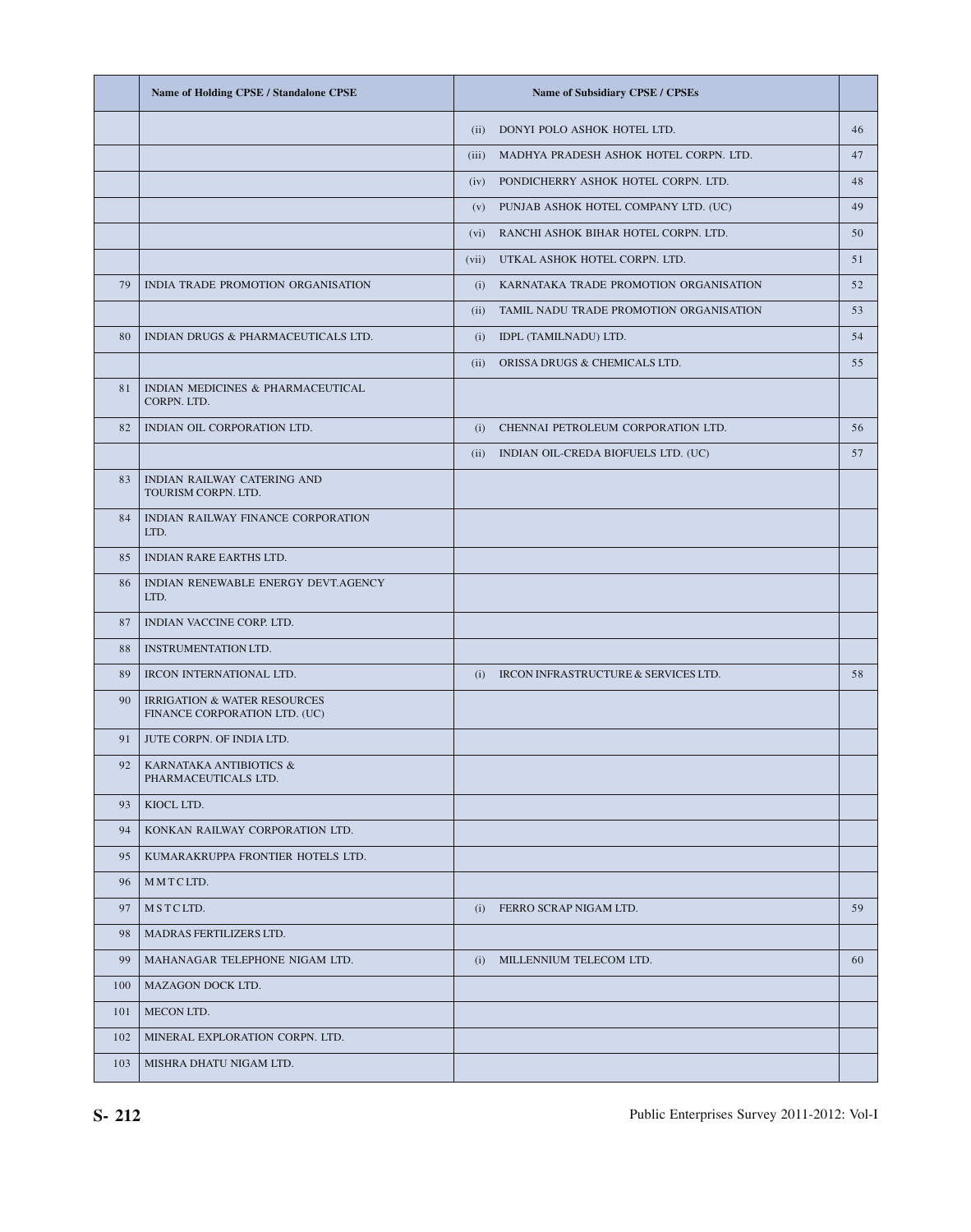|     | Name of Holding CPSE / Standalone CPSE                      | Name of Subsidiary CPSE / CPSEs                              |    |
|-----|-------------------------------------------------------------|--------------------------------------------------------------|----|
| 104 | MOIL LTD.                                                   |                                                              |    |
| 105 | MUMBAI RAILWAY VIKAS CORPORATION<br>LTD.                    |                                                              |    |
| 106 | NATIONAL ALUMINIUM COMPANY LTD.                             |                                                              |    |
| 107 | NATIONAL BACKWARD CLASSES<br>FINANCE & DEVP.CO.             |                                                              |    |
| 108 | NATIONAL BLDG CONSTN. CORPN. LTD.                           |                                                              |    |
| 109 | NATIONAL FERTILIZERS LTD.                                   |                                                              |    |
| 110 | NATIONAL FILM DEV. CORPN. LTD.                              |                                                              |    |
| 111 | NATIONAL HANDICAPPED FINANCE &<br>DEVPT. CORPN.             |                                                              |    |
| 112 | NATIONAL HANDLOOM DEVELOPMENT<br><b>CORPORATION LTD.</b>    |                                                              |    |
| 113 | NATIONAL INFORMATICS CENTRE SERVICES<br><b>INCORPORATED</b> |                                                              |    |
| 114 | NATIONAL JUTE MANUFACTURES CORPORATION<br>LTD.              | BIRDS JUTE & EXPORTS LTD.<br>(i)                             | 61 |
| 115 | NATIONAL MINORITIES DEVP. & FINANCE CORPN.                  |                                                              |    |
| 116 | NATIONAL PROJECTS CONSTRUCTION<br>CORPN. LTD.               |                                                              |    |
| 117 | NATIONAL RESEARCH DEVELOPMENT CORPN.                        |                                                              |    |
| 118 | NATIONAL SAFAI KARAMCHARIS FINANCE<br>& DEVPT. CORPN        |                                                              |    |
| 119 | NATIONAL SCHEDULED CASTES FINANCE<br>& DEVP. CORPN.         |                                                              |    |
| 120 | NATIONAL SCHEDULED TRIBES FINANCE<br>& DEVP. CORPN.         |                                                              |    |
| 121 | NATIONAL SEEDS CORPN. LTD.                                  |                                                              |    |
| 122 | NATIONAL SMALL INDUSTRIES CORPN. LTD.                       |                                                              |    |
| 123 | NATIONAL TEXTILE CORPN. LTD.                                |                                                              |    |
| 124 | NEPA LTD.                                                   |                                                              |    |
| 125 | NEYVELI LIGNITE CORPN. LTD.                                 | (i) NLC TAMIL NADU POWER LTD. (UC)                           | 62 |
| 126 | NHPC LTD.                                                   | (i) LOKTAK DOWNSTREAM HYDROELECTRIC<br>CORPORATION LTD. (UC) | 63 |
|     |                                                             | (ii) NHDC LTD.                                               | 64 |
| 127 | NMDC Ltd.                                                   | (i) J & K MINERAL DEVELOPMENT CORPN. LTD.                    | 65 |
|     |                                                             | (ii) NMDC POWER LTD. (UC)                                    | 66 |
| 128 | NMDC-CMDC LTD. (UC)                                         |                                                              |    |
| 129 | NORTH EASTERN HANDICRAFTS &<br>HANDLOOM DEV.CORPN. LTD.     |                                                              |    |
| 130 | NORTH EASTERN ELECTRIC POWER<br>CORPORATION LTD.            |                                                              |    |
| 131 | NORTH EASTERN REGIONAL AGRI.<br>MARKETING CORP.LTD.         |                                                              |    |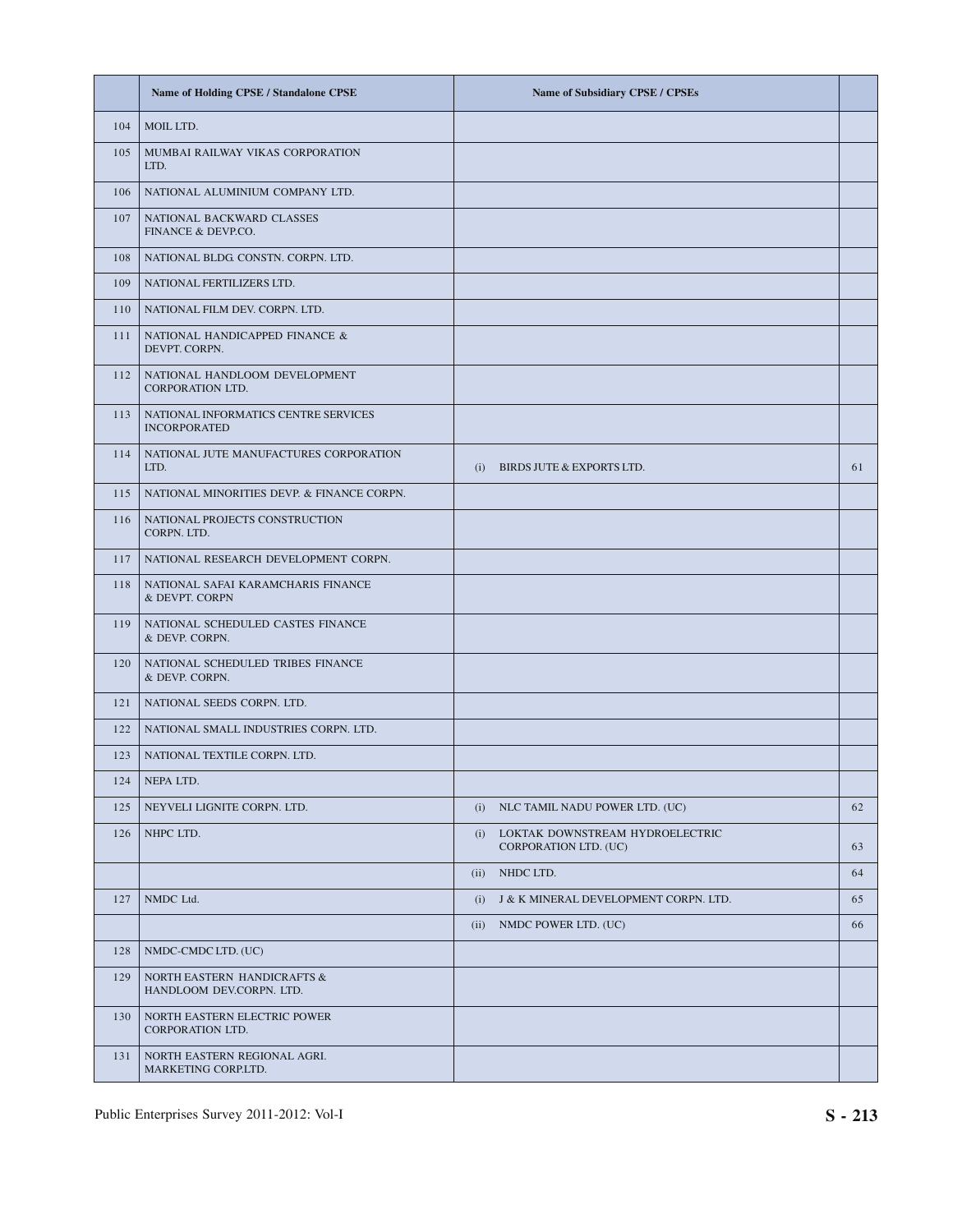|     | <b>Name of Holding CPSE / Standalone CPSE</b>        |        | <b>Name of Subsidiary CPSE / CPSEs</b>              |    |
|-----|------------------------------------------------------|--------|-----------------------------------------------------|----|
| 132 | NTPC LTD.                                            | (i)    | BHARTIYA RAIL BIJLEE CO. LTD. (UC)                  | 67 |
|     |                                                      | (ii)   | KANTI BIJLEE UTPADAN NIGAM LTD.                     | 68 |
|     |                                                      |        | (iii) NTPC ELECTRIC SUPPLY COMPANY LTD.             | 69 |
|     |                                                      | (iv)   | NTPC HYDRO LTD. (UC)                                | 70 |
|     |                                                      | (v)    | NTPC VIDYUT VYAPAR NIGAM LTD.                       | 71 |
| 133 | NUCLEAR POWER CORPN. OF INDIA LTD.                   |        |                                                     |    |
| 134 | OIL & NATURAL GAS CORPORATION LTD.                   | (i)    | MANGALORE REFINERY & PETROCHEMICALS LTD.            | 72 |
|     |                                                      |        | (ii) ONGC VIDESH LTD.                               | 73 |
| 135 | OIL INDIA LTD.                                       |        |                                                     |    |
| 136 | PECLTD.                                              |        |                                                     |    |
| 137 | PAWAN HANS HELICOPTERS LTD.                          |        |                                                     |    |
| 138 | POWER FINANCE CORPORATION                            | (i)    | CHHATTISHGARH SURGUJA POWER LTD. (UC) #             | 74 |
|     |                                                      |        | (ii) COASTAL KARNATAKA POWER LTD. (UC)              | 75 |
|     |                                                      |        | (iii) COASTAL MAHARASHTRA MEGA POWER LTD. (UC)      | 76 |
|     |                                                      | (iv)   | COASTAL TAMIL NADU POWER LTD. (UC)                  | 77 |
|     |                                                      | (v)    | DGEN TRANSMISSION COMPANY LTD. (UC)                 | 78 |
|     |                                                      | (vi)   | GHOGARPALLI INTEGRATED POWER<br>COMPANY LTD. (UC) # | 79 |
|     |                                                      | (vii)  | ORISSA INTEGRATED POWER LTD. (UC)                   | 80 |
|     |                                                      | (viii) | PFC CAPITAL ADVISORY SERVICE LTD.                   | 81 |
|     |                                                      | (ix)   | PFC CONSULTING LTD. @                               | 82 |
|     |                                                      | (x)    | PFC GREEN ENERGY LTD. (UC)                          | 83 |
|     |                                                      | (xi)   | POWER EQUITY CAPITAL ADVISORS PVT. LTD. (UC)        | 84 |
|     |                                                      | (xii)  | SAKHIGOPAL INTEGRATED POWER<br>COMPANY LTD. (UC) #  | 85 |
|     |                                                      |        | (xiii) TATIYA ANDHRA MEGA POWER LTD. (UC) #         | 86 |
|     |                                                      |        |                                                     |    |
| 139 | POWER GRID CORPORATION OF INDIA LTD.                 | (i)    | POWER SYSTEM OPERATION CORPORATION LTD.             | 87 |
| 140 | PROJECTS & DEVELOPMENT INDIA LTD.                    |        |                                                     |    |
| 141 | RAIL VIKAS NIGAM LTD.                                |        |                                                     |    |
| 142 | RAILTEL CORPORATION INDIA LTD.                       |        |                                                     |    |
| 143 | RAJASTHAN DRUGS & PHARMACEUTICALS LTD.               |        |                                                     |    |
| 144 | RAJASTHAN ELECTRONICS AND<br><b>INSTRUMENTS LTD.</b> |        |                                                     |    |
| 145 | RASHTRIYA CHEMICALS AND<br>FERTILIZERS LTD.          |        |                                                     |    |
| 146 | RASHTRIYA ISPAT NIGAM LTD.                           |        | (i) BISRA STONE LIME COMPANY LTD.#                  | 88 |
|     |                                                      |        | (ii) EASTERN INVESTMENT LTD. @                      | 89 |
|     |                                                      | (iii)  | ORISSA MINERAL DEVELOPMENT COMPANY LTD. #           | 90 |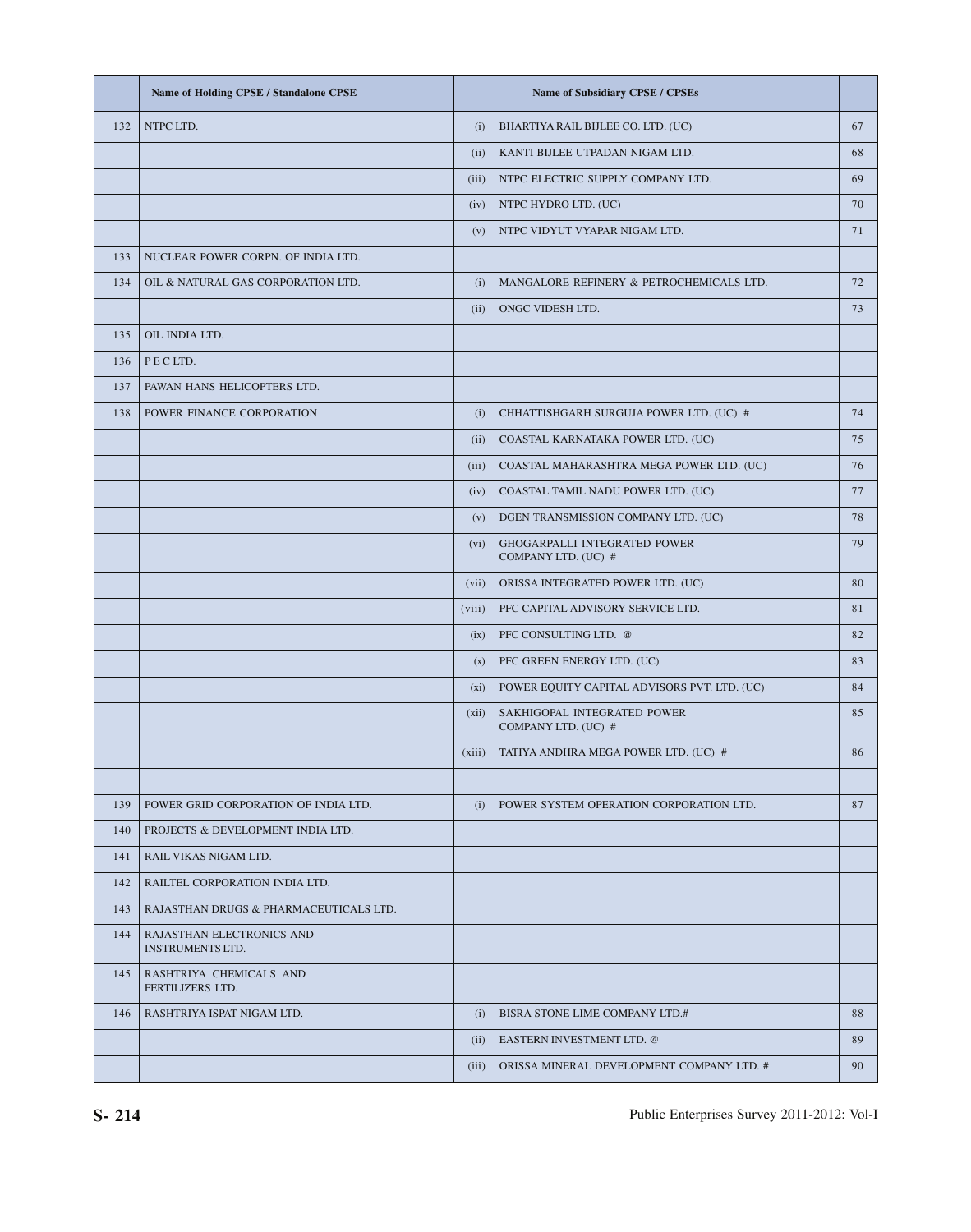|     | Name of Holding CPSE / Standalone CPSE                      | Name of Subsidiary CPSE / CPSEs                             |    |
|-----|-------------------------------------------------------------|-------------------------------------------------------------|----|
| 147 | RICHARDSON & CRUDDAS(1972) LTD.                             |                                                             |    |
| 148 | RITES INFRASTRUCTURE SERVICES LTD. (UC)                     |                                                             |    |
| 149 | RITES LTD.                                                  |                                                             |    |
| 150 | RURAL ELECTRIFICATION CORPN. LTD.                           | REC POWER DISTRIBUTION CO. LTD.<br>(i)                      | 91 |
|     |                                                             | (ii)<br>REC TRANSMISSION PROJECT CO. LTD.                   | 92 |
| 151 | SCOOTERS INDIA LTD.                                         |                                                             |    |
| 152 | <b>SECURITY PRINTING &amp; MINTING</b><br>CORPN. INDIA LTD. |                                                             |    |
| 153 | SETHUSAMUDRAM CORPN. LTD. (UC)                              |                                                             |    |
| 154 | SHIPPING CORPORATION OF INDIA LTD.                          |                                                             |    |
| 155 | SJVN LTD.                                                   |                                                             |    |
| 156 | STATE FARMS CORPORATION OF INDIA LTD.                       |                                                             |    |
| 157 | STATE TRADING CORPN. OF INDIA LTD.                          | STCL LTD.<br>(i)                                            | 93 |
| 158 | STEEL AUTHORITY OF INDIA LTD.                               | SAIL JAGADISHPUR POWER PLANT LTD. (UC)<br>(i)               | 94 |
|     |                                                             | SAIL REFRCTORY COMPANY LTD.<br>(ii)                         | 95 |
| 159 | TELECOMMUNICATIONS CONSULTANTS<br>(INDIA) LTD.              |                                                             |    |
| 160 | THDC LTD.                                                   |                                                             |    |
| 161 | TRIVENI STRUCTURALS LTD.                                    |                                                             |    |
| 162 | TUNGABHADRA STEEL PRODUCTS LTD.                             |                                                             |    |
| 163 | TYRE CORPORATION OF INDIA LTD.                              |                                                             |    |
| 164 | URANIUM CORPORATION OF INDIA LTD.                           |                                                             |    |
| 165 | WAPCOS LTD.                                                 |                                                             |    |
|     | <b>TOTAL CPSE 260(165+95)</b>                               | @Subsdiary having a Subsdiary<br># Subsdiary of a Subsdiary |    |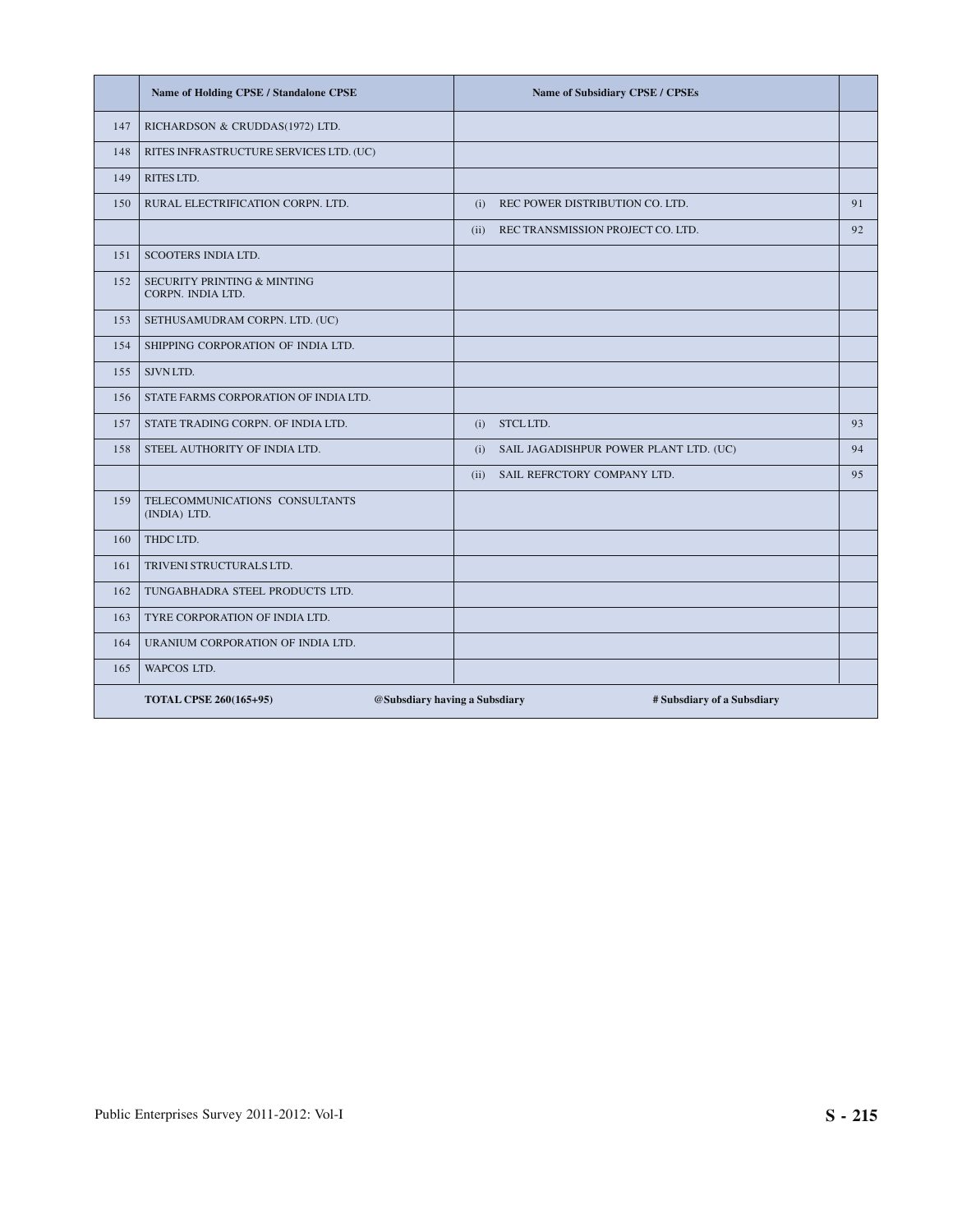#### **APPENDIX - V**

### **CENTRAL PUBLIC SECTOR ENTERPRISES WHOSE DATA HAS BEEN TREATED AS PROVISIONAL IN 2011-12**

| S. No.     | <b>CPSE</b>                                                                                    |
|------------|------------------------------------------------------------------------------------------------|
| 1.         | AIR INDIA AIR TRANSPORT SERVICES LTD                                                           |
| 2.         | AIR INDIA CHARTERS LTD                                                                         |
| 3.         | AIR INDIA LTD                                                                                  |
| 4.         | AIRLINE ALLIED SERVICES LTD                                                                    |
| 5.         | AIRPORTS AUTHORITY OF INDIA LTD                                                                |
| 6.         | ANTRIX CORPORATION LTD                                                                         |
| 7.         | BENGAL CHEMICALS & PHARMACEUTICALS LTD                                                         |
| 8.         | BHARAT COKING COAL LTD                                                                         |
| 9.         | BHEL ELECTRICAL MACHINES LTD                                                                   |
| 10.        | BIECCO LAWRIE & CO. LTD                                                                        |
| 11.        | BIRDS JUTE & EXPORTS LTD                                                                       |
| 12.        | BRITISH INDIA CORPORATION LTD                                                                  |
| 13.        | BURN STANDARD COMPANY LTD                                                                      |
| 14.        | CEMENT CORPN. OF INDIA LTD                                                                     |
| 15.        | CENTRAL INLAND WATER TRANSPORT CORPN. LTD                                                      |
| 16.        | CREDA HPCL BIOFUEL LTD                                                                         |
| 17.        | EASTERN INVESTMENT LTD                                                                         |
| 18.        | EdCIL(India) Ltd                                                                               |
| 19.        | FERTILIZER CORPN. OF INDIA LTD                                                                 |
| 20.        | FOOD CORPN. OF INDIA                                                                           |
| 21.        | HEAVY ENGINEERING CORPN. LTD                                                                   |
| 22.        | HINDUSTAN ANTIBIOTICS LTD                                                                      |
| 23.        | HINDUSTAN INSECTICIDES LTD                                                                     |
| 24.        | HINDUSTAN PREFAB LTD                                                                           |
| 25.        | HMT BEARINGS LTD                                                                               |
| 26.        | HMT CHINAR WATCHES LTD                                                                         |
| 27.        | HMT WATCHES LTD                                                                                |
| 28.        | HOOGHLY DOCK AND PORT ENGINEERS LTD                                                            |
| 29.        | HOTEL CORPN. OF INDIA LTD                                                                      |
| 30.        | HPCL BIOFUELS LTD                                                                              |
| 31.        | IDPL (TAMILNADU) LTD                                                                           |
| 32.        | <b>INDIAN DRUGS &amp; PHARMACEUTICALS LTD</b>                                                  |
| 33.        | INDIAN MEDICINES & PHARMACEUTICAL CORPN. LTD                                                   |
| 34.        | <b>J &amp; K MINERAL DEVELOPMENT CORPN. LTD</b>                                                |
| 35.        | KANTI BIJLEE UTPADAN NIGAM LTD                                                                 |
| 36.        | KIOCL LTD                                                                                      |
| 37.<br>38. | NATIONAL INFORMATICS CENTRE SERVICES INCORPORATED<br>NATIONAL PROJECTS CONSTRUCTION CORPN. LTD |
| 39.        | NATIONAL SEEDS CORPN. LTD                                                                      |
| 40.        | <b>NEPALTD</b>                                                                                 |
| 41.        | NHDC LTD                                                                                       |
| 42.        | ONGC VIDESH LTD                                                                                |
| 43.        | ORISSA DRUGS & CHEMICALS LTD                                                                   |
| 44.        | ORISSA MINERAL DEVELOPMENT COMPANY LTD                                                         |
| 45.        | PFC CAPITAL ADVISORY SERVICE LTD                                                               |
| 46.        | PRIZE PETROLEUM COMPANY LTD                                                                    |
| 47.        | RASHTRIYA CHEMICALS AND FERTILIZERS LTD                                                        |
| 48.        | TAMIL NADU TRADE PROMOTION ORGANISATION                                                        |
| 49.        | TRIVENI STRUCTURALS LTD                                                                        |
| 50.        | UTKAL ASHOK HOTEL CORPN. LTD                                                                   |
|            |                                                                                                |